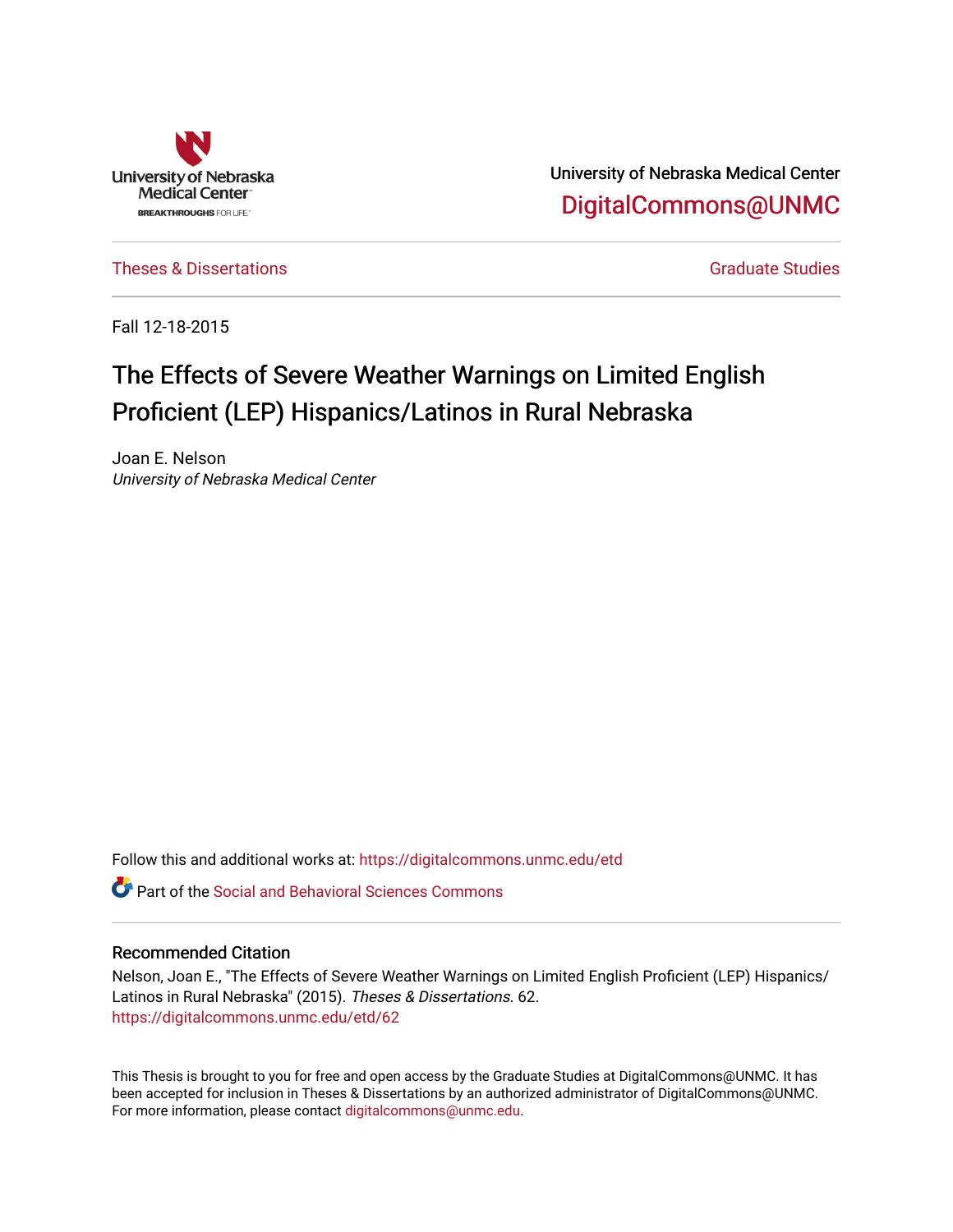# **THE EFFECTS OF SEVERE WEATHER WARNINGS ON LIMITED ENGLISH PROFICIENT (LEP) HISPANICS/LATINOS IN RURAL NEBRASKA**

by

**Joan E. Nelson**

# A THESIS

Presented to the Faculty of

the University of Nebraska Graduate College

in Partial Fulfillment of the Requirements

for the Degree of Master of Science

Emergency Preparedness Graduate Program

Under the Supervision of Professor Sharon Medcalf

University of Nebraska Medical Center Omaha, Nebraska

December 2015

Advisory Committee:

Sharon Medcalf, PhD Phillip W. Smith, MD

John C. Adams, PhD Nizar Wehbi, PhD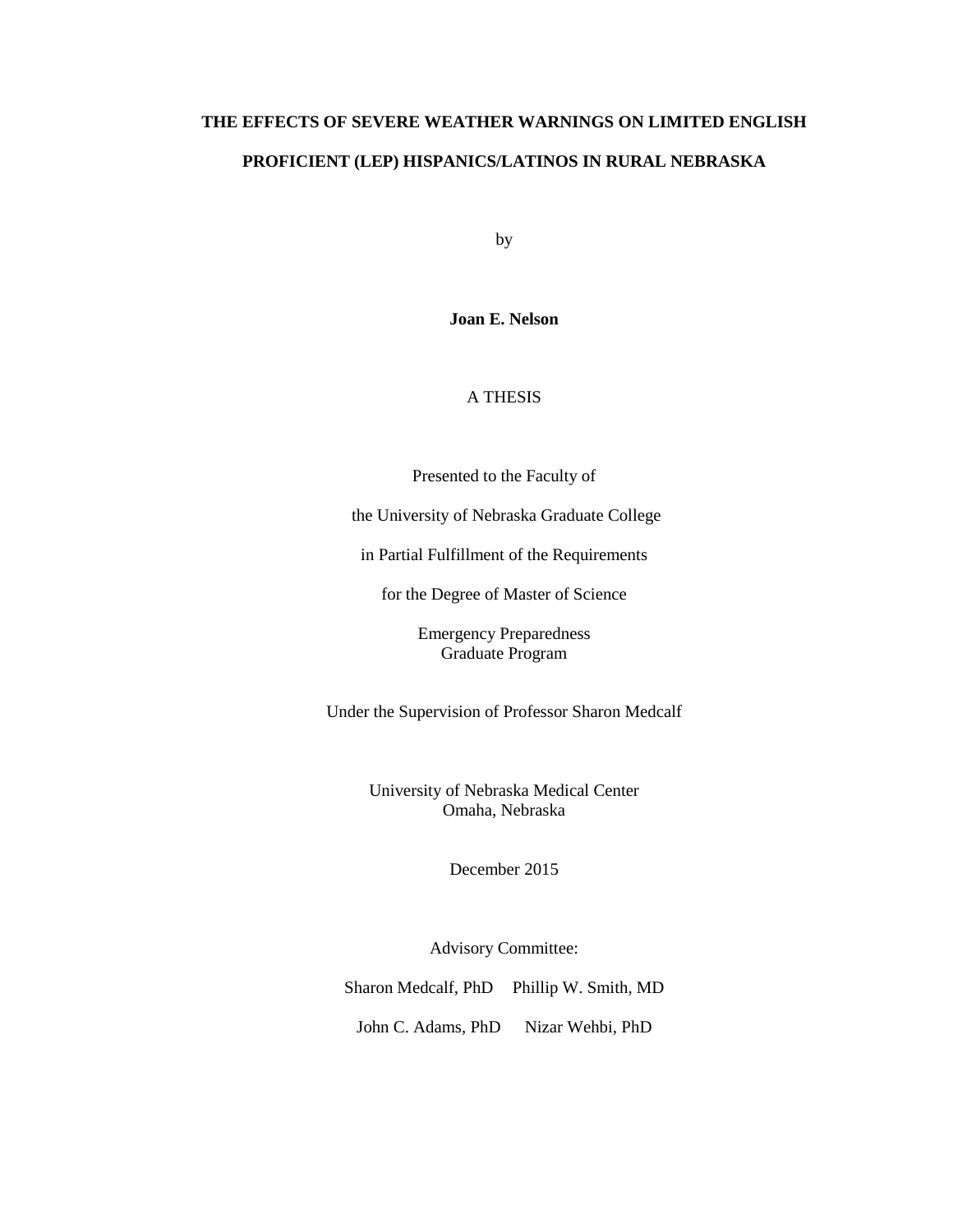# **THE EFFECTS OF SEVERE WEATHER WARNINGS ON LIMITED ENGLISH PROFICIENT (LEP) HISPANICS/LATINOS IN RURAL NEBRASKA**

Joan E. Nelson, MS

University of Nebraska, 2015

Advisor: Sharon Medcalf, PhD

The language barrier may severely restrict how severe weather warnings are received and responded to by Hispanics/Latinos in rural Nebraska, a state well known for frequent, volatile weather patterns. Nearly 50% of Spanish speaking Nebraskans rated their English abilities as "less than very well" (US Census Bureau, 2013). The estimated number of Hispanics/Latinos with limited English proficiency (LEP) in Nebraska equates to approximately 57,000 people. This thesis attempted to assess English ability and how severe weather warnings were received and responded to by LEP Hispanics/Latinos in rural Nebraska. This was accomplished by analysis of data from completed optional Spanish or English surveys. This study was exploratory in nature and conducted among a convenience sample of Hispanics/Latinos from five rural health departments across Nebraska. The effects of limited English proficiency revealed multiple modes of media were utilized to confirm severe weather warnings.

The results of this study support the notion of needed language and culturally specific severe weather warnings for non-English speaking, or limited English proficient residents. The use of multiple modes of media to confirm severe weather in this study, may in fact delay response times for mitigating actions, which could result in potentially disastrous situations. This study demonstrates a need for more robust research on how non-English speaking residents in Nebraska receive risk communications, not only for severe weather, but all emergent notifications.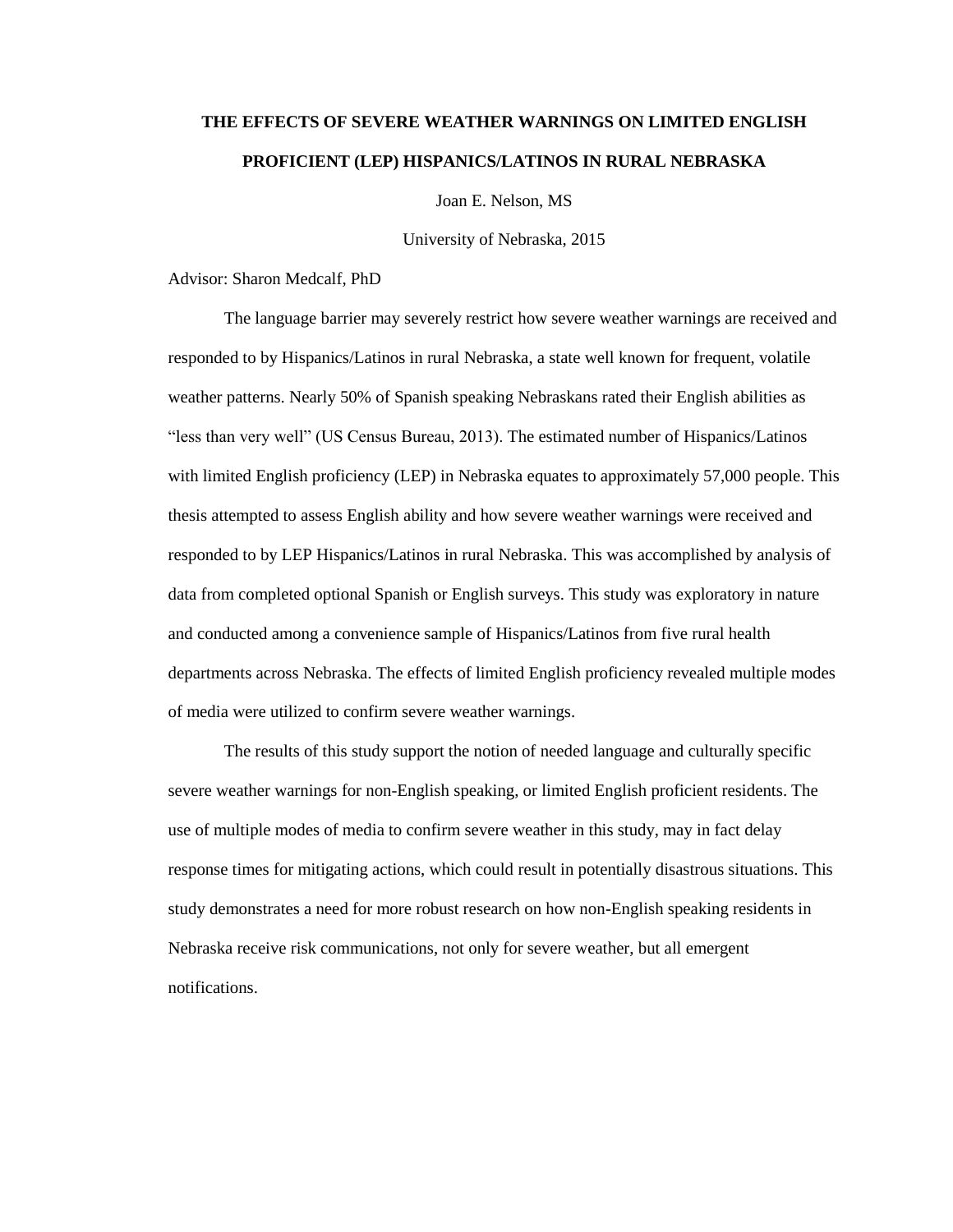#### ACKNOWLEDGEMENTS

I would like to express my sincere gratitude and appreciation to Dr. Sharon Medcalf for her mentoring, advice and suggestions during the course of this journey. Invaluable suggestions and advice were provided by the other committee members as well, Dr. Phil Smith and Dr. John Adams. A special thanks to Dr. Nizar Wehbi who filled a role on the advisory panel at the last minute. I also wish to express my gratitude to Teri Hartman for her invaluable knowledge on navigating the library and its resources, as well as her assistance in setting up Google alerts for research articles and guiding me in the submission of the final thesis.

My deepest appreciation and thanks to the five health departments that I had the pleasure of collaborating with on this research project; Dakota County Health Department, Northeast Nebraska Public Health Department, Two Rivers Public Health Department, Public Health Solutions District Health Department and Scotts Bluff County Health Department. Without these valuable study sites and survey participants, this project would not have occurred. My gratitude extends to Tish Meyer from Community Action Partnership of Mid-Nebraska in Kearney as well, for her invaluable translation services provided for the survey.

Finally, I would like to dedicate this thesis to my family. The love and support of my husband Brad, has truly kept me going to the finish line. My daughter Nicole and son-in-law Ryan, as well as sons James and Drew, also provided much needed support throughout this grad school journey. A special thank you to both Nicole and Drew, college students as well, for assisting me with much needed guidance in navigating the computer and helping me acquire all of my new technology skills. Lastly, I could not have done this without the love, prayers and support of my parents, seven siblings and extended families. Without their love, encouragement and support upon my return to academia after a 25-year hiatus, this achievement would not have been possible. I love you and will forever be grateful to all of you.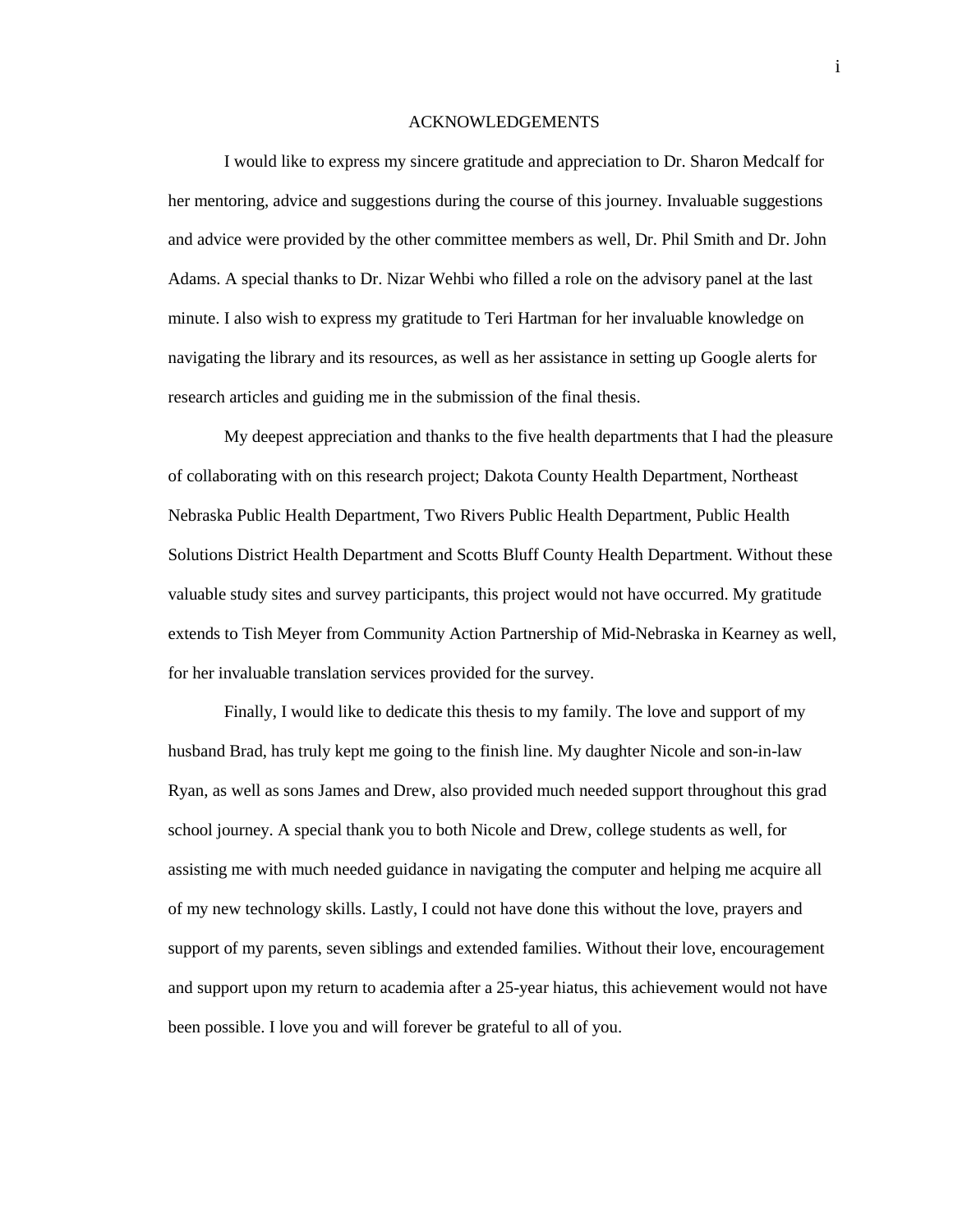# **TABLE OF CONTENTS**

| Acknowledgements         |                                               | $\mathbf{i}$             |
|--------------------------|-----------------------------------------------|--------------------------|
| <b>Table of Contents</b> |                                               | $\overline{\mathbf{ii}}$ |
| List of Figures          |                                               | iv                       |
| <b>List of Tables</b>    |                                               | $\mathbf V$              |
|                          | <b>CHAPTER 1: Introduction</b>                | $\mathbf{1}$             |
| 1.1                      | Introduction                                  | $\mathbf{1}$             |
| 1.2                      | Statement of the Problem                      | 6                        |
| 1.3                      | Significance of the Study                     | $8\,$                    |
| 1.4                      | Purpose of the Study                          | 10                       |
| 1.5                      | <b>Research Questions</b>                     | 11                       |
| 1.6                      | <b>Expected Findings</b>                      | 11                       |
| 1.7                      | Definition of Terms                           | 12                       |
| 1.8                      | Assumptions                                   | 13                       |
| 1.9                      | Limitations                                   | 13                       |
|                          | 1.10 Delimitations                            | 14                       |
|                          | <b>CHAPTER 2: Review of Literature</b>        | 15                       |
|                          | <b>CHAPTER 3: Research Methods and Design</b> | 20                       |
| 3.1                      | Sample Population                             | 20                       |
| 3.2                      | Sample Size                                   | 21                       |
| 3.3                      | <b>Data Collection Methods</b>                | 21                       |
| 3.4                      | Self-Rated English Ability                    | 22                       |
| 3.5                      | <b>Survey Data Collection</b>                 | 23                       |
| 3.6                      | Type of Data                                  | 24                       |
| 3.7                      | Instrumentation (Validity and Reliability)    | 25                       |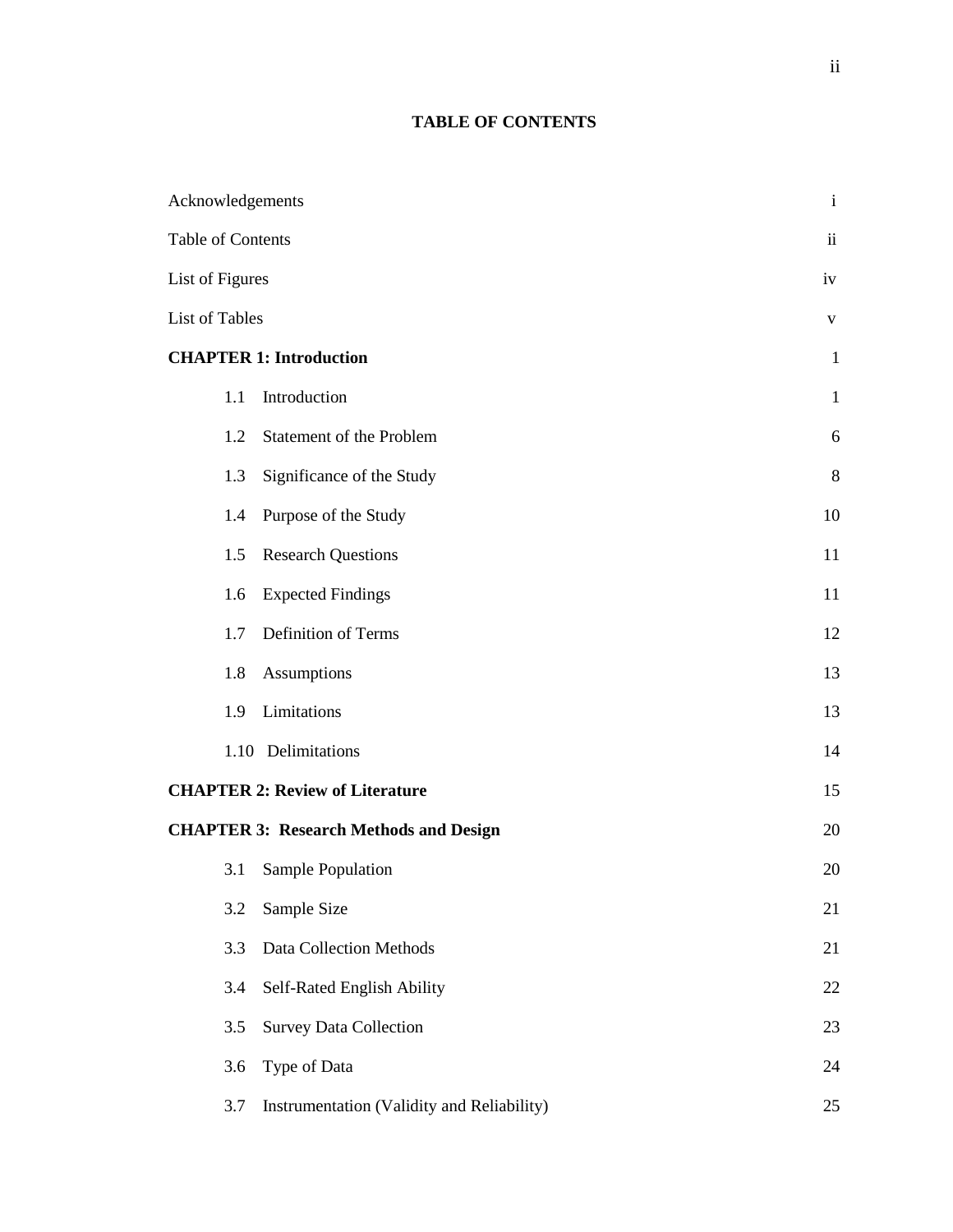|                   | 3.8  | <b>Survey Questionnaire Design</b>                  | 25 |
|-------------------|------|-----------------------------------------------------|----|
|                   | 3.9  | <b>Survey Implementation</b>                        | 26 |
|                   |      | 3.10 Ethical Considerations                         | 27 |
|                   | 3.11 | Data Analysis Methods                               | 27 |
|                   |      | 3.12 Statistical Tests                              | 28 |
|                   |      | <b>CHAPTER 4: Results</b>                           | 29 |
|                   |      | <b>CHAPTER 5: Discussion</b>                        | 34 |
|                   | 5.1  | Demographics                                        | 38 |
|                   | 5.2  | Self-rated English Ability                          | 39 |
|                   | 5.3  | Previous Tornado Experience                         | 40 |
|                   | 5.4  | Media Sources Available for Severe Weather Warnings | 41 |
|                   | 5.5  | <b>Responses to Warnings</b>                        | 42 |
|                   |      | 5.6 Conclusions                                     | 42 |
|                   |      | 5.7 Gaps in Literature                              | 44 |
|                   |      | 5.7 Recommendations                                 | 44 |
| <b>REFERENCES</b> |      |                                                     | 47 |
| <b>APPENDICES</b> |      |                                                     | 54 |
|                   |      | Appendix A – Cover Letter/Consent Form – English    | 54 |
|                   |      | Appendix $B - Survey - English$                     | 55 |
|                   |      | Appendix C – Cover Letter/Consent Form – Spanish    | 57 |
|                   |      | Appendix $D - Survey - Spanish$                     | 58 |

iii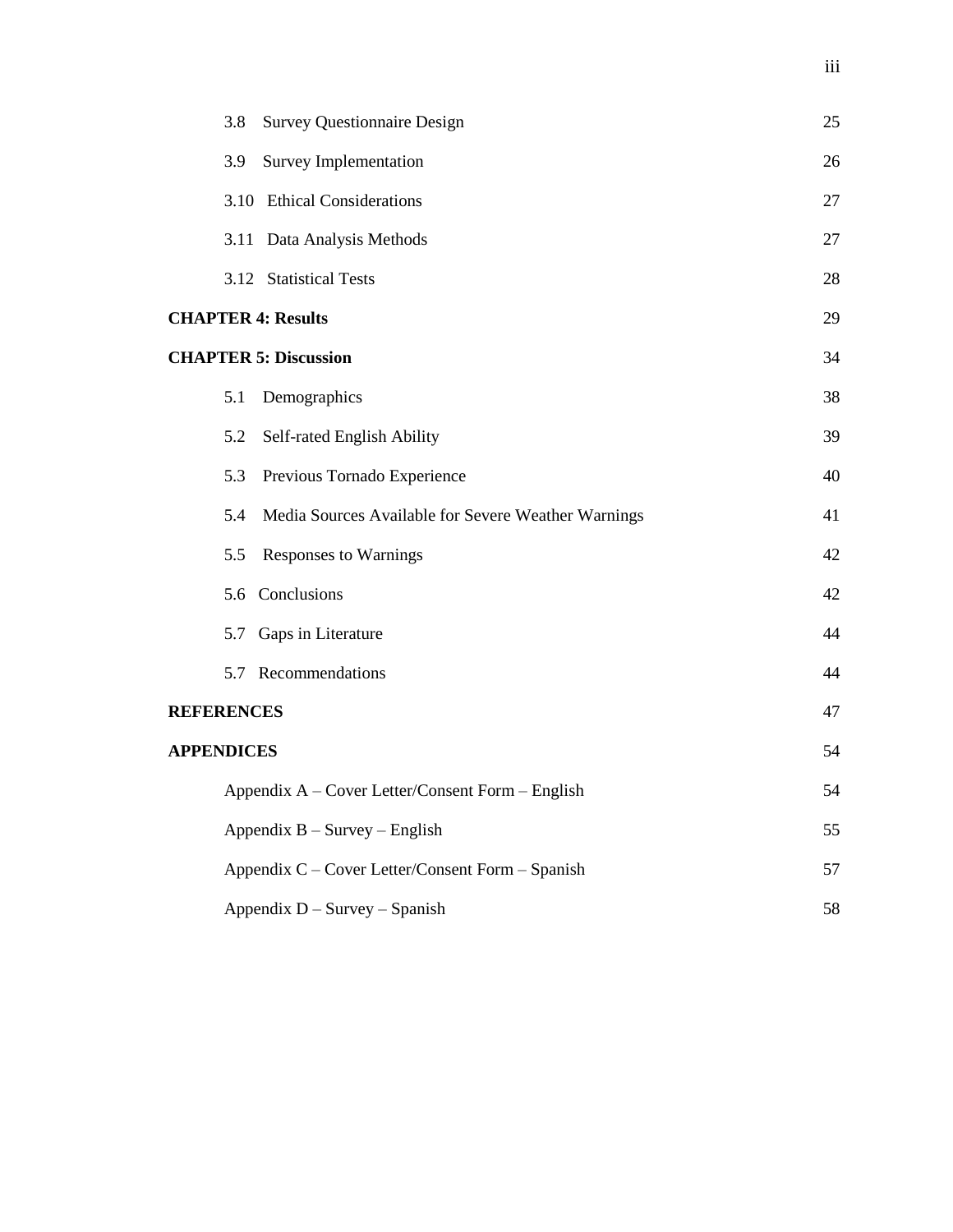# **LIST OF FIGURES**

| <b>Figure 1: Minority Student Enrollment</b>                 |  |
|--------------------------------------------------------------|--|
| Figure 2: Changing Demographics in Nebraska Schools          |  |
| Figure 3: School Districts Where Minorities are the Majority |  |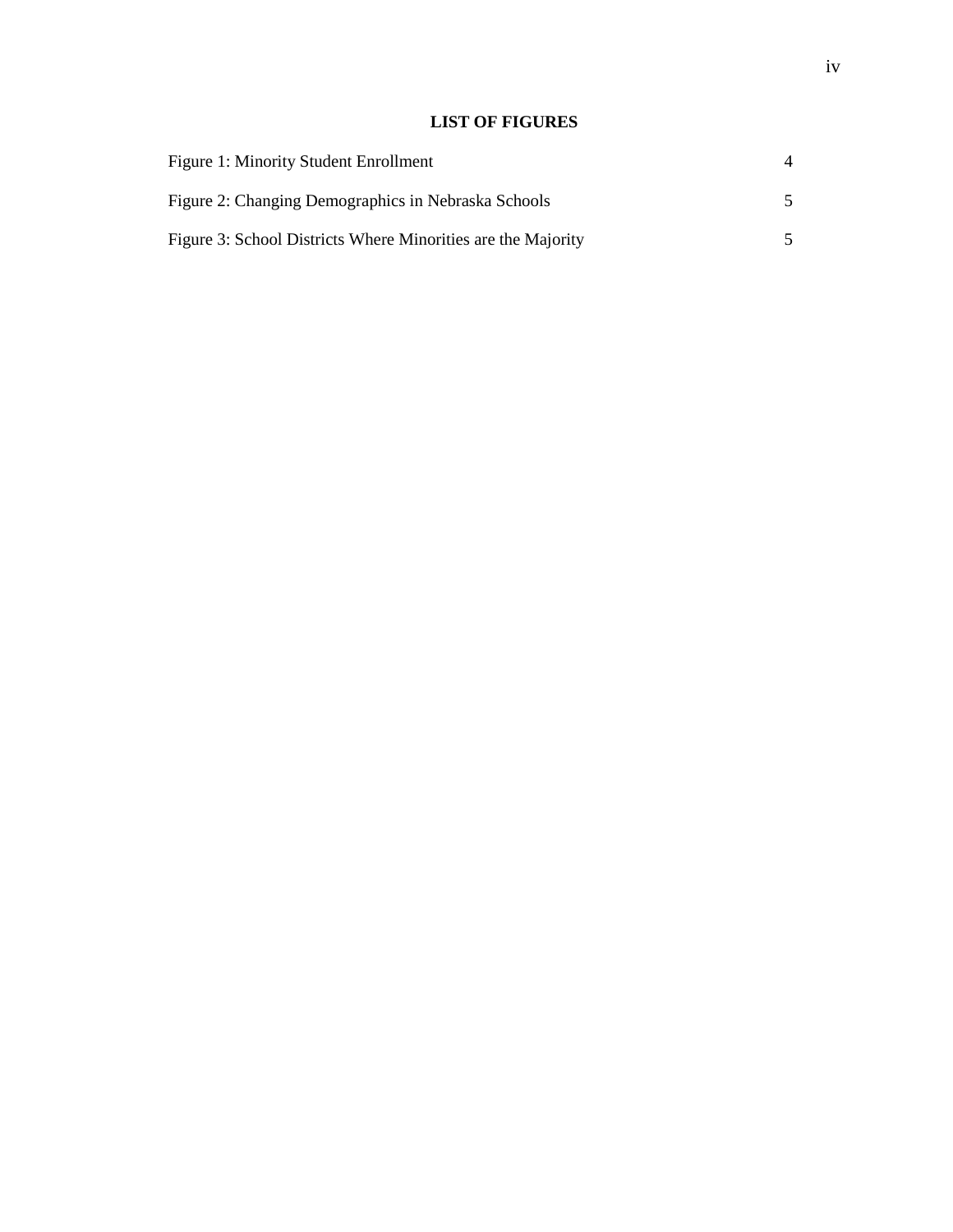# **LIST OF TABLES**

| Table 4.1 Respondents Who Completed Language Specific Surveys                    | 30 |
|----------------------------------------------------------------------------------|----|
| Table 4.2 English-Speaking Ability by Age and Educational Level                  | 30 |
| Table 4.3 Previous Tornado Experience                                            | 31 |
| Table 4.4 Media Sources for Severe Weather Information by Age Groups             | 31 |
| Table 4.5 Actions Taken Following Tornado Sirens                                 | 32 |
| Table 4.6 Actions Taken Following Warnings from Media Sources (Excluding Sirens) | 33 |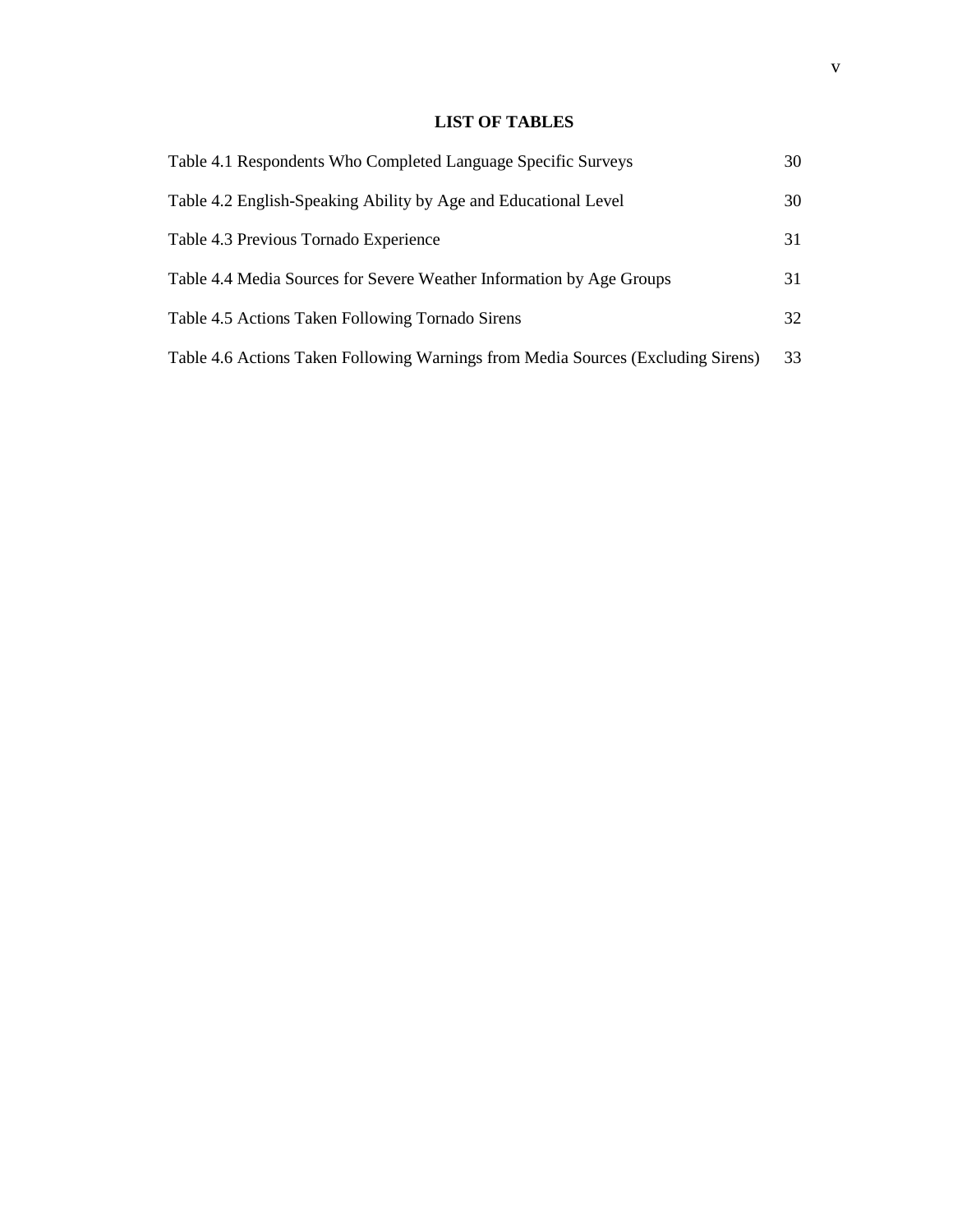#### **CHAPTER 1 - INTRODUCTION**

#### **Introduction**

Each year, tornadic activity in the United States elicits numerous and vast responses from people. These responses may include apathy, denial, fear and euphoria, all of which may result in questionable, and or extreme behaviors. Severe weather extremes are common in Nebraska throughout the year. Severe weather hazards threaten 100% of Nebraska's population.

According to the U.S. Census Bureau in the 2009-2013 5-year American Community Survey (ACS), an estimated 47.9% of approximately 119,000 Hispanics/Latinos in Nebraska reportedly spoke English "less than very well". This translates to approximately 57,000 Hispanics/Latinos who may not understand the severe weather warnings, broadcast only in the English language via local radio and television media in Nebraska. The majority of the state of Nebraska lies within what is referred to as "Tornado Alley", a nickname given to regions of the United States that consistently experience frequent yearly tornados. "Tornado Alley" as portrayed by Concannon et al (2000), in conjunction with The National Severe Storms Laboratory in Norman Oklahoma, includes parts of Texas, Oklahoma, Kansas, Nebraska, South Dakota and western Iowa. Seasonal consistency for this area includes an increased frequency of strong and violent tornados year after year, with almost 25% of all significant tornados occurring in the "Tornado Alley" region (Concannon et al, 2000).

Severe weather disasters have exhibited a heavy toll on Nebraska in the recent past, which resulted in millions of dollars in damages and loss of life. There has also been significant financial impact from these storms with the loss of homes, businesses, schools, crops and livestock. April, May and June 2014, saw volatile weather patterns, which resulted in many tornado watches, warnings, impact zones, wide destructive paths, two deaths and numerous injuries. These storms also resulted in three major disaster declarations in Nebraska between June 17<sup>th</sup> and July 28<sup>th</sup> by the Federal Government. Total public assistance grants during this time were listed at over \$18 million dollars for recovery efforts (FEMA, 2014).

1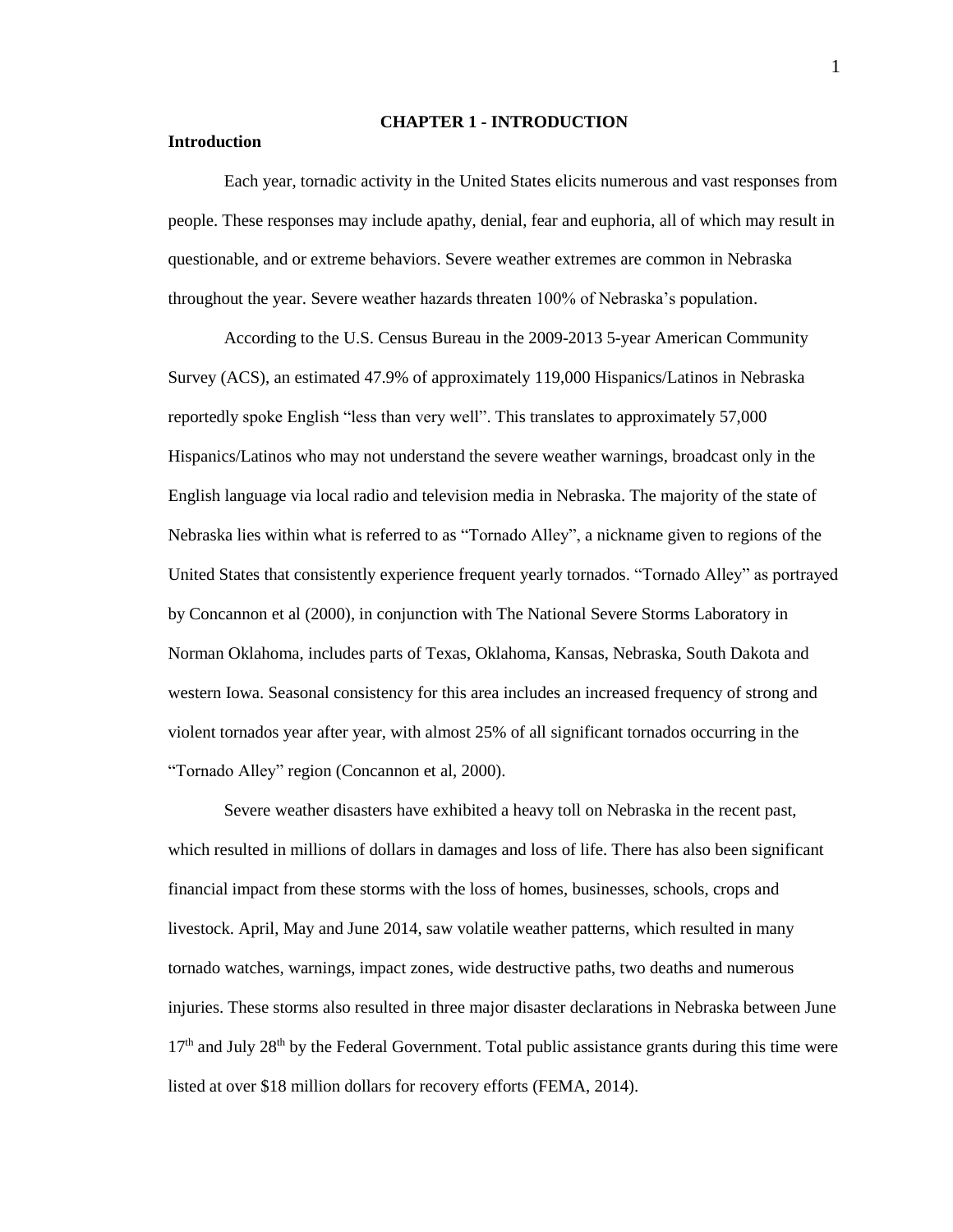The National Oceanic & Atmospheric Administration's Storm Prediction Center (NOAA-SPC, 2014) preliminary Annual Severe Weather Report Summary indicated, that May and June 2014 were very active severe weather months in Nebraska. As of August  $18<sup>th</sup> 2014$ , NOAA-SPC (2014) indicated there had been 945 reports of severe weather for Nebraska. Of the reported storms, 854 occurred during the months of May, June and July. The NOAA SPC (2014) report also indicated there had been 87 tornadoes, 540 reports of hail, and 318 wind reports. In the month of June alone, NOAA SPC (2014) reported 586 severe weather events. These events produced tornadic activity during many of the storms and included monster twin tornados, which devastated Pilger Nebraska. The NOAA SPC (2014) report also indicated these storms produced hail in 51% of the events, and wind damage in 38%.

Multicultural communities present unique challenges and vulnerabilities during severe weather events. Passel, Cohn, & Lopez (2011) of the Pew Hispanic Center indicated, that the 2010 U.S. Census identified 50.5 million Hispanics, which represented 16.3% of the total population in the United States, or 56% of the nation's growth between 2000 and 2010.

Nebraska is no exception to having multicultural communities, and has experienced a large, rapid influx of Hispanic/Latino population in the recent past. The Mexican American Commission Report (M. Needham, 2007) identified a Latino population surge in Nebraska for the previous 15 years. This was due in large part to industry recruitment of immigrants. The report also indicated that the manufacturing industry in Nebraska had a 17% Latino workforce. Employment opportunities noted for this population group in the same report (Needham, 2007) included construction, meat packing plants and seasonal agricultural work (farms, vineyards, and orchards), as well as service-oriented work.

Ramos et al (2013) reported in Health Profile of Nebraska's Latino Population, the Latinos are the fastest growing population, both in the United States and Nebraska. The report by Ramos et al (2013) also included Latino percentages by county, which was obtained through the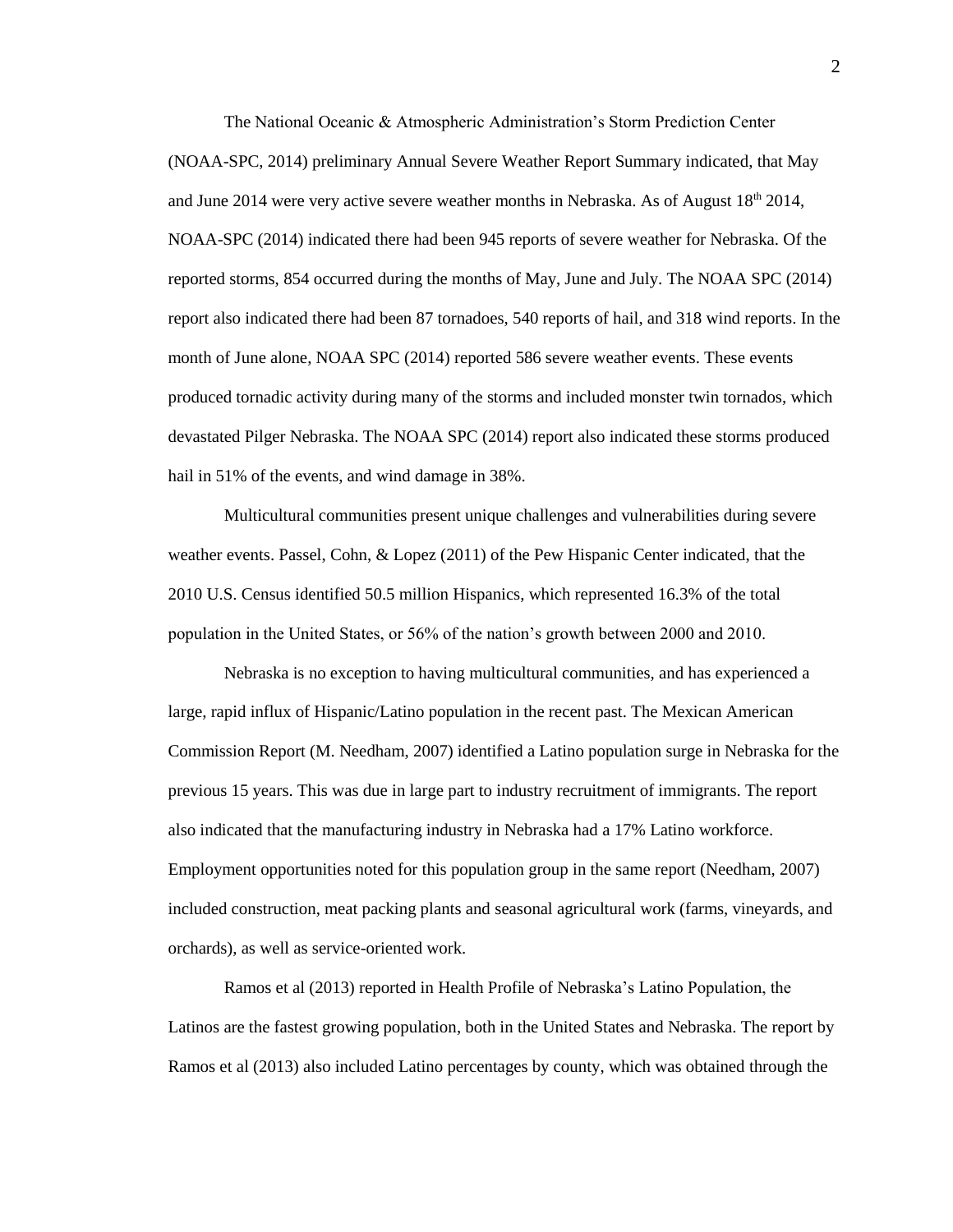2010 U.S. Census Bureau data. The data indicated that six of ninety-three counties in Nebraska had Hispanic/Latino populations at 20% or greater and eight counties with 10-19.9%.

The infusion of ethnic and cultural differences has brought much diversity and new culture to Nebraska. Along with diversity, challenges have presented in the form of cultural barriers and disparities, some of which are related to the language barrier. A report prepared for the Nebraska Health and Human Services by M. Kenny (2008) from the Center for Transcultural Learning at the College of Saint Mary, indicated Nebraska's foreign-born population is growing faster than 43 of 49 other states. The report also included data from Nebraska's Department of Education, which indicated that 76 different languages were spoken in the Omaha public schools and 48 different languages were identified in the Lincoln public schools.

The (2010) Census Summary File 1, from the U.S. Census Bureau for Nebraska was accessed, in order to determine counties with higher percentages of Hispanics, Latinos, or any other Spanish origin groups. Nine public health departments were identified, based on counties with higher percentages of this population group. An introductory e-mail was sent to the Emergency Response Coordinator (ERC), director or manager of each of the nine health departments identified. Explanation for purpose of this study was given to the health departments. Focus was placed on assessment of English proficiency for the Hispanics/Latinos and evaluation on how severe weather warnings were obtained and responded to by those with Limited English Proficiency (LEP). Inquiries were made to these health departments to determine interest in study participation with this population group. Of the nine public health departments, five responded with great interest in the study. The health departments who expressed interest in participation included: Dakota County Health Department, Northeast Nebraska Public Health Department, Public Health Solutions District Health Department, Two Rivers Health Department and Scottsbluff County Health Department. Feedback received from these five health departments indicated, the data from this study would potentially identify gaps in the severe weather warning systems for their counties. Primary interest from the five health departments focused on how their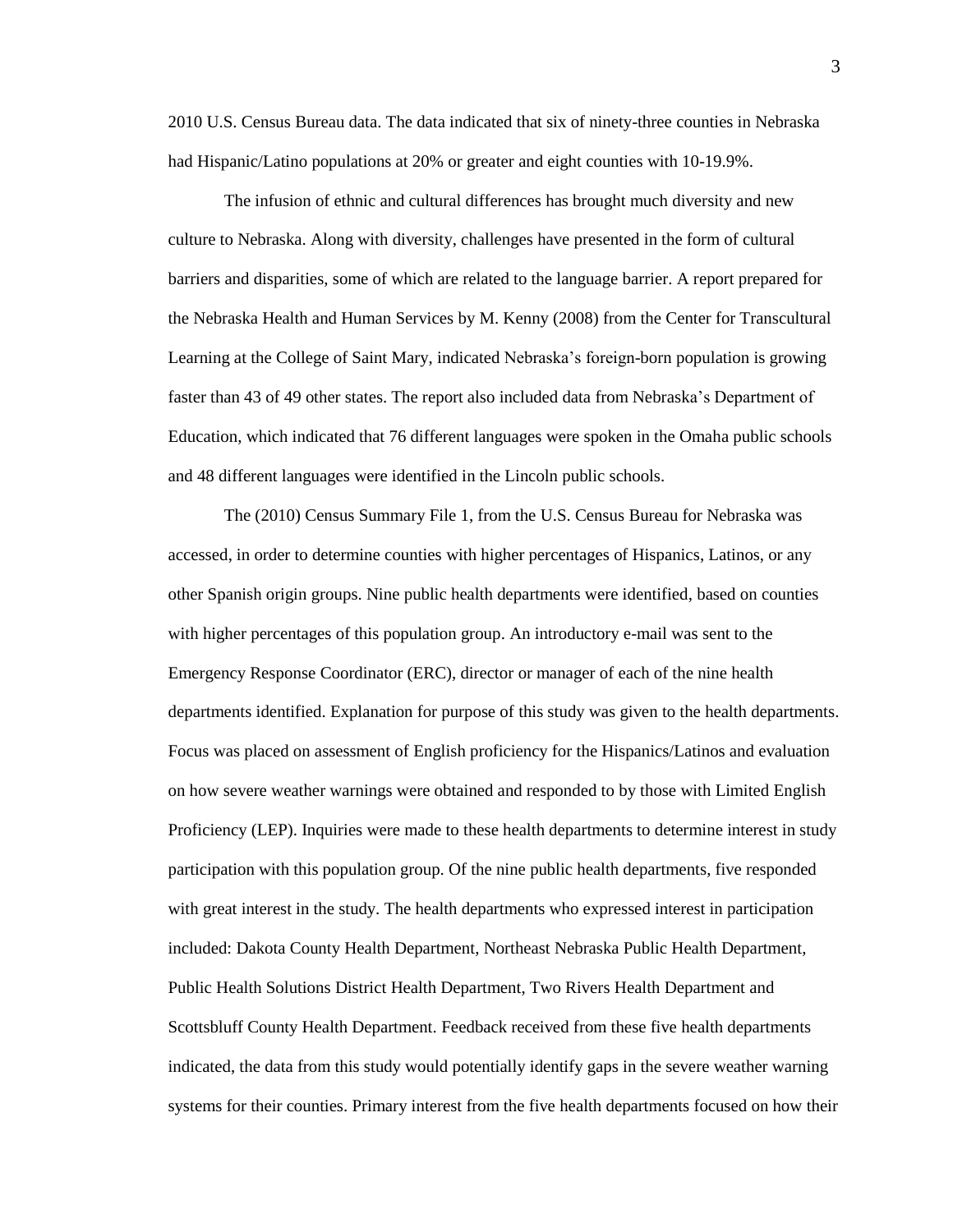individual communities could improve severe weather warnings and disaster preparedness for the LEP Hispanic/Latino population group. Concerns voiced from these health departments were that Nebraska's Hispanic/Latino population numbers were not accurate, due to large numbers of undocumented and/or illegal immigrants who resided in their communities, and that Nebraska's statistics were not reflective of this.

An Omaha World Herald report by Joe Dejka (January 18, 2015) indicated, "Nebraska schools are challenged to meet the needs of growing minorities, and by the year 2040, achievement gap, language barrier and poverty, will be key issues with the new majority". The Nebraska map included in Dejka's (Jan., 2015) article indicates current minority student enrollment by county.



**Figure 1: Minority Student Enrollment - THE WORLD-HERALD**

Counties on the map display increased percentages of minority student enrollments.

These counties aligned with the five public health departments who committed to participate in this study.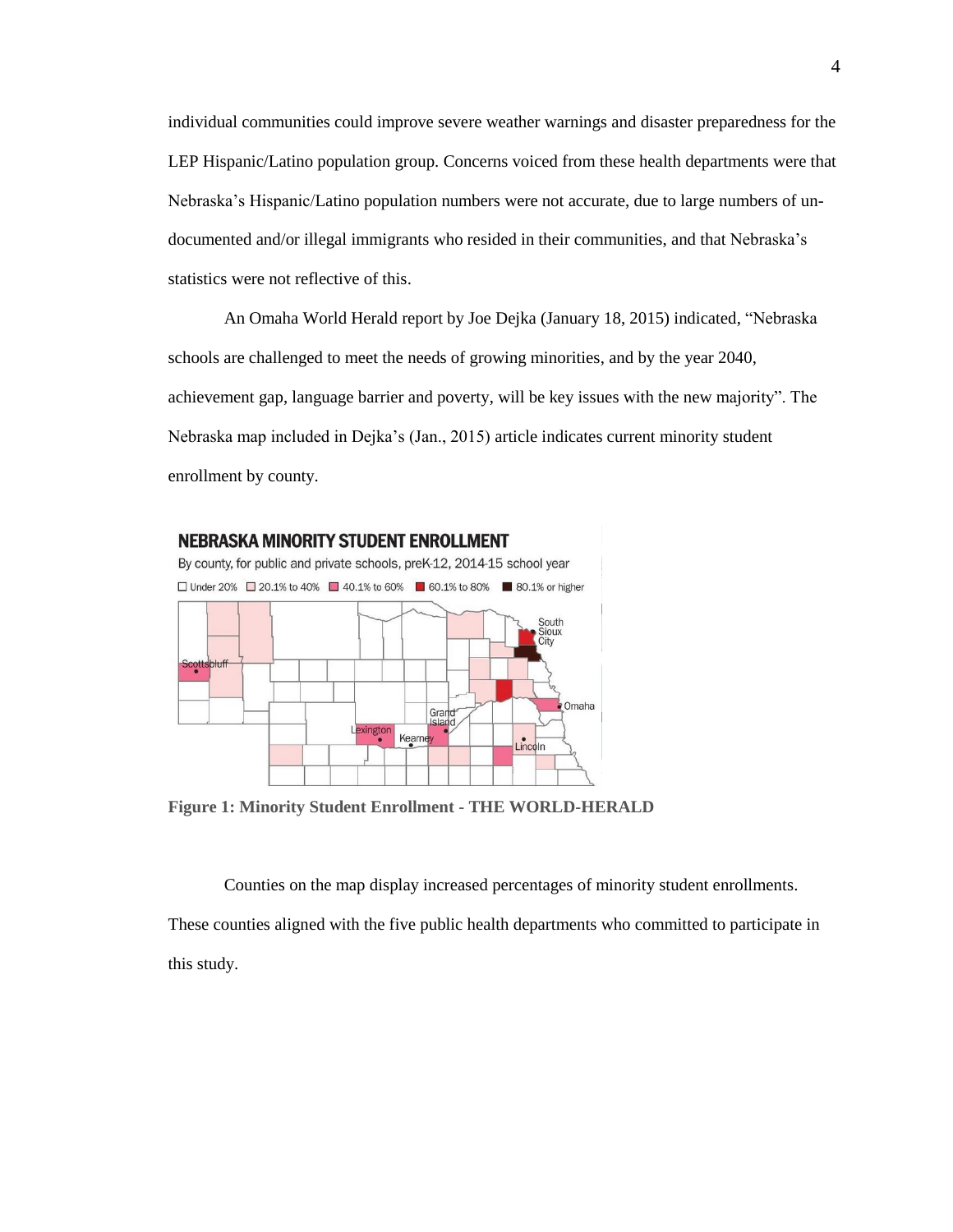| Race         | % Increase | % of Total Enrollment |
|--------------|------------|-----------------------|
| White        | Ი 57       |                       |
| Hispanic     | 4.00       | 177                   |
| Asian        | 6.76       | 2. 4                  |
| <b>Black</b> | 128        |                       |

**Figure 2: Changing Demographics in Nebraska Schools (2014-2015 School Year)**

The changing demographics included in Dejka's report (Omaha World Herald Jan. 18,

2015) indicated racial demographics with changes in student enrollment.

| <b>DISTRICT</b>           | %WHITE | <b>COUNTY</b>       |
|---------------------------|--------|---------------------|
| Schuyler                  | 15.40  | Colfax              |
| <b>South Sioux City</b>   | 23.00  | <b>Dakota</b>       |
| Lexington                 | 16.20  | Dawson              |
| Omaha                     | 30.00  | Douglas             |
| <b>Grand Island</b>       | 44.40  | Hall                |
| Santee                    | 0.55   | Knox                |
| Niobrara                  | 32.80  | Knox                |
| Madison                   | 25.50  | Madison             |
| Crete                     | 39.30  | Saline              |
| Scottsbluff               | 48.70  | <b>Scotts Bluff</b> |
| <b>Walthill</b>           | 0.72   | <b>Thurston</b>     |
| Umo N Ho N (Omaha) Nation | 0.20   | <b>Thurston</b>     |
| Winnebago                 | 1.20   | <b>Thurston</b>     |

**Figure 3: School Districts where minorities are the majority** 

The highlighted Majority-Minority school districts in Dejka's report (Jan.18, 2015) are within counties seeking health care from the five health departments who participated in this study. These districts include fewer White students than Hispanic, Black, Asian, Native American, native Alaskan, native Hawaiian, Pacific Islander or mixed race students.

Research conducted by F. Subervi (2010), was based on the assumption that "safety of communities was contingent on well informed citizens, regardless of what language they spoke or understood." It would be in the best interest of communities, if language appropriate severe weather warnings were provided to LEP minority populations, in order to facilitate increased safety to those vulnerable population groups during severe weather events.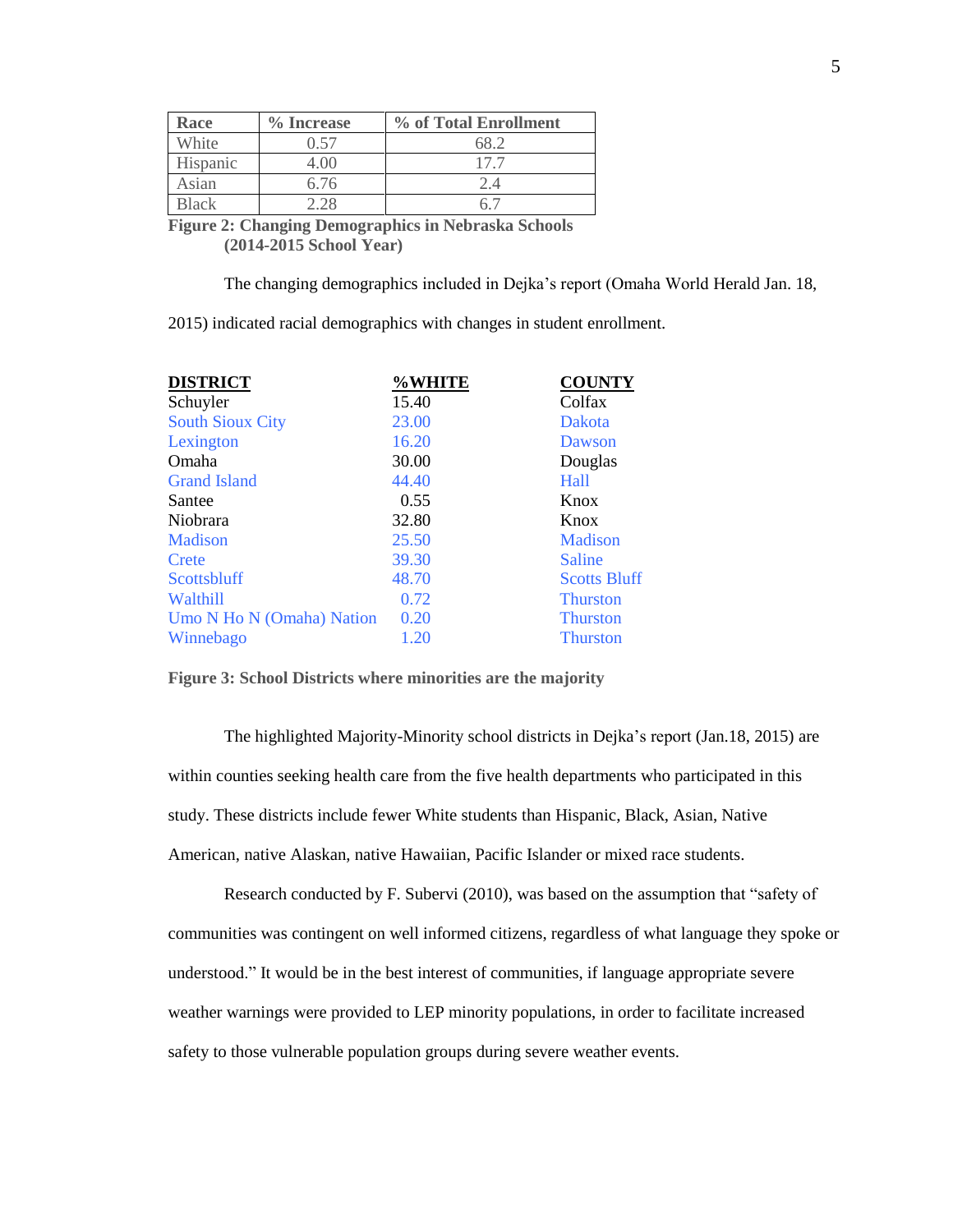Ahlborn et al (2012) demonstrated disparities in tornado warning reception, between Native Spanish Speaking (NSS) and Native English Speaking (NES) persons in Oklahoma. Ahlborn et al (2012) research also demonstrated, a need for emergency managers to recognize when appropriate and overcome communication disparities among limited English proficient populations.

This study focused on English proficiency and the effects of severe weather warnings for Limited English Proficient (LEP) Hispanics/Latinos in rural Nebraska, where tornados are common during spring and summer months.

#### **Statement of The Problem**

Little was known regarding how LEP Hispanics/Latinos received and responded to severe weather warnings provided in English, as research was lacking in this area. Understanding that there is a language barrier for approximately 57,000 Hispanics/Latinos in Nebraska, the lack of language specific risk communication for severe weather warnings presents a potential for disastrous situations in many communities.

Severe weather warnings in Nebraska are provided through local "English" radio and television media. The National Weather Service breaks into local television programs with loud audible alerts. Severe weather warnings are then announced for identified counties in English. The National Weather Service also provides printed English and Spanish warning messages on television screens, but only for a few seconds. There are no verbal warnings provided in Spanish. The National Weather Service also breaks into local Spanish radio programming to provide warning information, however, the warnings are provided in English. Again, no verbal warnings are provided in Spanish, even though all broadcasting is in Spanish. Additionally, local weather alerts and warning information are provided continuously via scrolled messages across the bottom of television screens, however, these messages are provided in English only. Non-English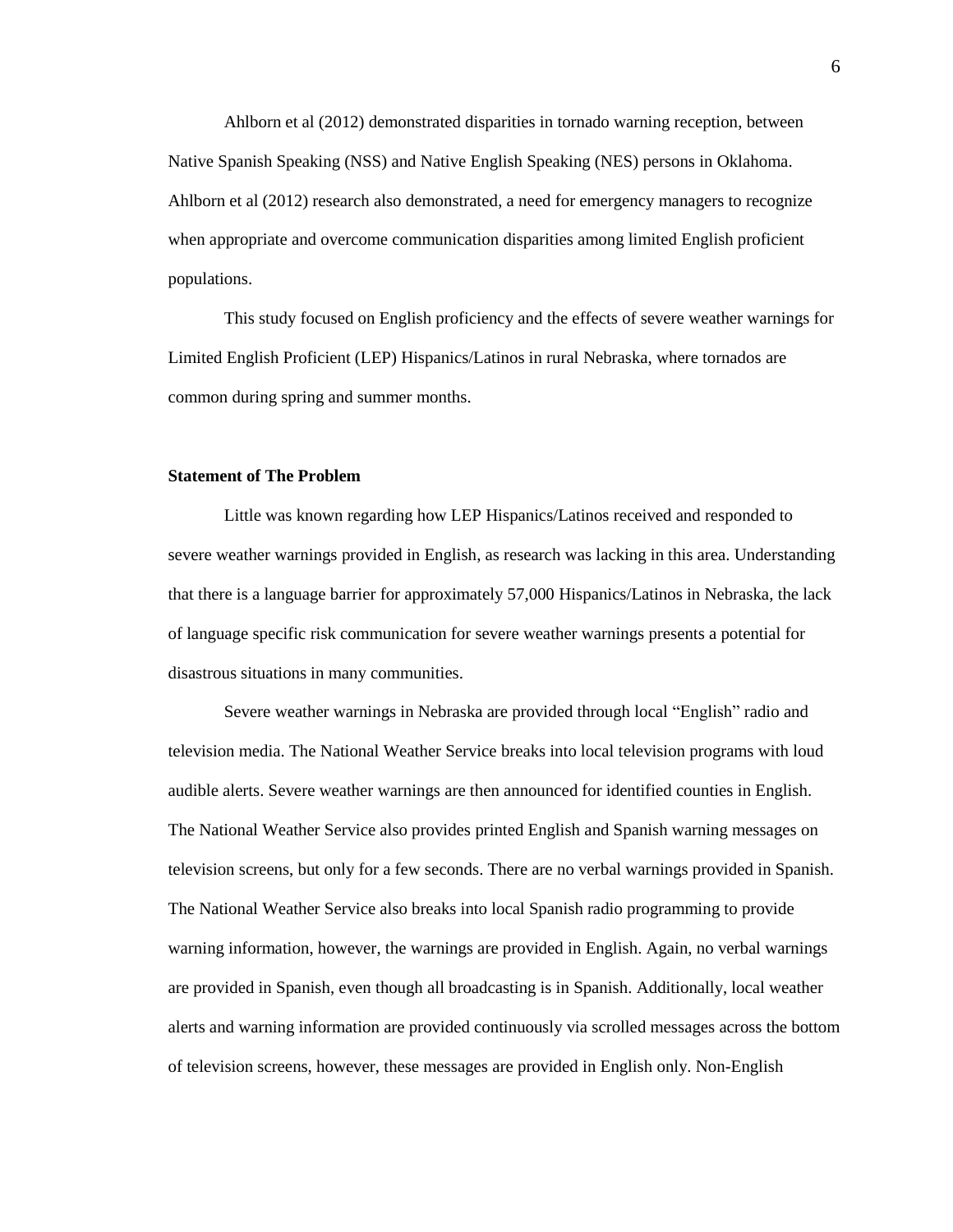language alerts and warnings are not provided via scrolled messages on the bottom of television screens.

Nebraskans could find themselves unprepared for severe weather events, as sudden, drastic changes in weather do occur, especially during spring and summer months. Language barriers potentially prevent knowledge of approaching storms and forecasted paths, as well as severity of storms in a timely manner. Past experiences with severe weather warnings and events may play a key role in a person's timely response to warnings. Some LEP Hispanics/Latinos, who experienced severe weather events for the first time, were unsure of what the sirens meant. Complacency, or what appeared to be complacency from study participants, might have been a result of previous false alarms, not understanding the warnings, or incorrect warning information. Many respondents delayed seeking shelter following sirens, while they sought confirmation of the warnings from someone else. This may have resulted in misinformation or misinterpretation of the warnings. These scenarios could have resulted in disastrous outcomes for some Nebraska residents. Appropriate responses to severe weather warnings are dependent upon receiving and interpreting the warnings correctly.

Communication with multi-cultural population groups, are now daily challenges for emergency coordinators and responders, especially in metropolitan areas. Severe weather warnings are crucial, in order to mitigate numbers of severely injured or killed within tornado impact areas. Failure to communicate language specific severe weather warnings not only endangers LEP groups, but also places first responders in harms way when tasked with rescuing people (Blazer and Murphy, 2008). Language specific, severe weather warnings are needed in order to facilitate life-saving decisions in a timely manner, by those in direct paths of storms. Kapur and Smith (2011) stress the importance of attempts at balancing the number of warnings with actual threats of severe weather, as this could limit the number of false alarms.

My interest and the purpose of this study arose after a salvo of volatile weather patterns continued throughout the months of May, June and July 2014 in Nebraska. With frequent weather

7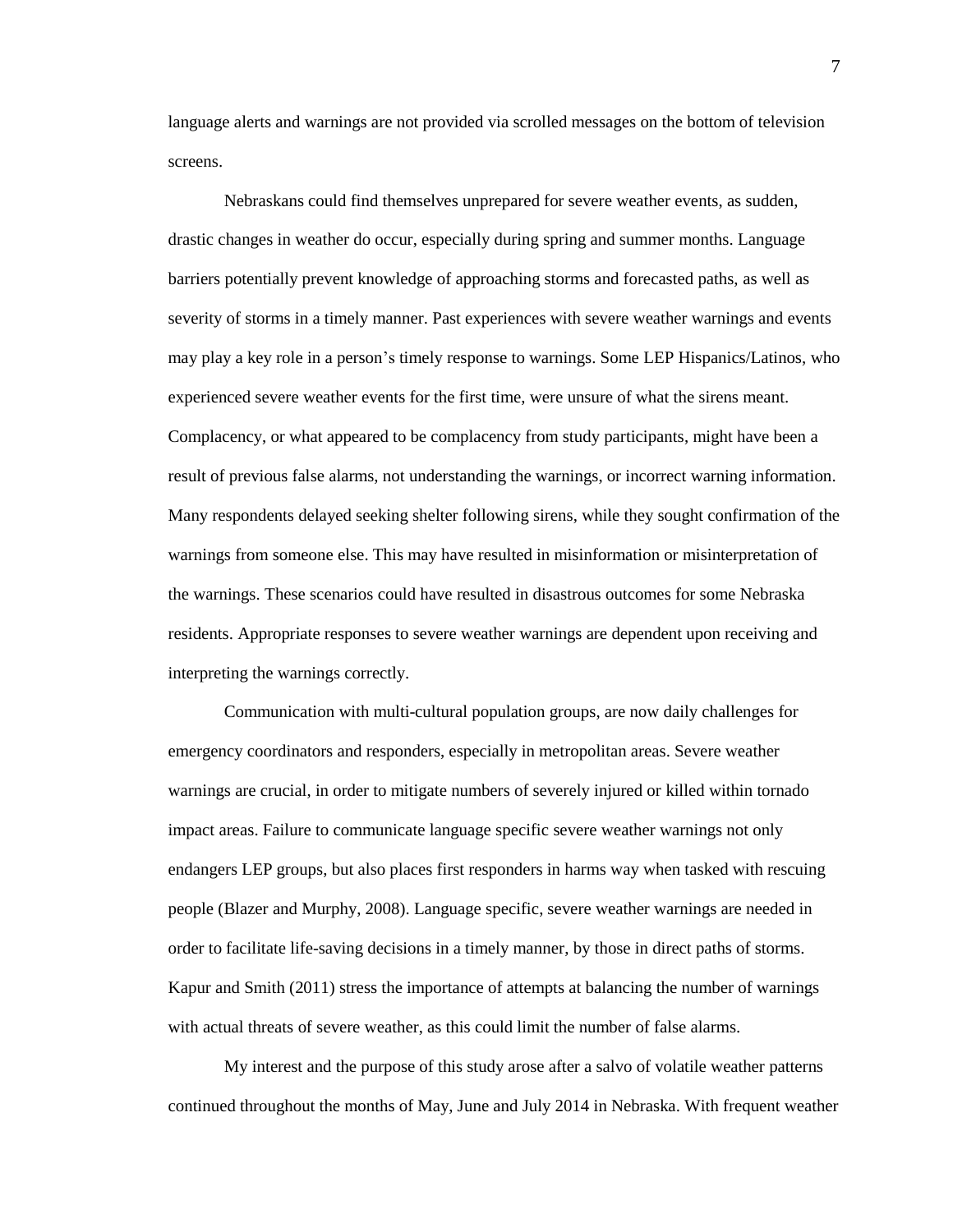alerts and warnings, it was noted that none of the local English media provided alerts or warnings in any language other than English. Understanding that disaster preparedness and response is largely dependent on correct interpretation of the warning systems, I was most concerned with the Hispanic/Latino population of approximately 57,000 who reported English proficiency as "less than very well" (U.S. Census Bureau 2009-2013 5-year ACS). Those are large numbers of vulnerable persons in a state that frequently is at high risk for severe weather events.

# **Significance of The Study**

Gambino et al (2014) in the American Community Survey Reports, found that Englishspeaking ability of the foreign-born population in the United States influenced greater earning potential and occupational mobility, and that persons with Limited English Proficiency (LEP) required costly state and local government assistance. This was evident in the form of English as second language courses, translation services, as well as multiple forms in multiple languages. It was also noted by Gambino et al (2014), that there are considerable differences in English language use and English-speaking ability among foreign-born persons. It was indicated that educational attainment played a critical role in how well English was spoken, as did time spent living in the United States. The ACS Report by Gambino et al (2014) indicated six states where the percent of foreign-born population spoke a non-English language at home was significantly higher than the national percentage and included Texas, California, Illinois, Nebraska, New Mexico, and Nevada. This report also indicated that among states with the highest proportions of foreign-born who spoke English "less than very well", Nebraska and Texas reported 59%, and California 57%, compared to the national percentage of 50%.

The American Community Survey (ACS) data regarding English proficiency represents an individual's self-rated English abilities. The self-analysis on the ACS for a person's English abilities includes, "Very well", "Well", "Not Well" and "Not at All". The usefulness of the selfrated English ability question on the ACS was established in the 1980s and research conducted by the Department of Education (1987) confirmed, a strong correlation between self-rated English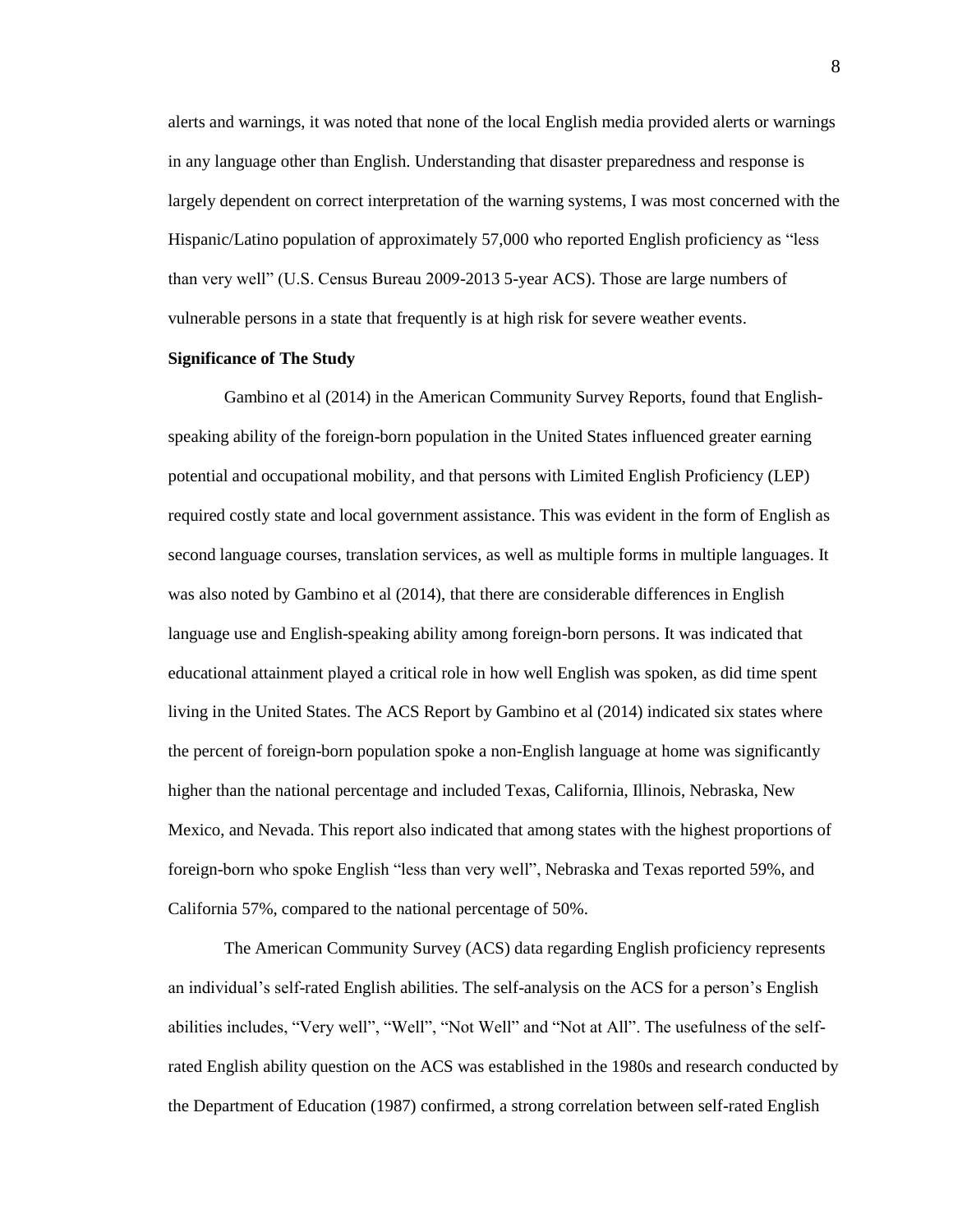ability and separate tests of ability to perform tasks in English. As a result, the self-rated analysis was adopted for the American Community Survey.

The data presented in the American Community Survey 5-year estimates (2009-2013) for Nebraska, indicated a language barrier for approximately 57,000 Hispanic/Latino individuals. This presents a potential for disastrous outcomes for many individuals within an impact zone during severe weather. For approximately 57,000 LEP Hispanics/Latinos, the need for language specific warnings is crucial. Language specific warnings in Nebraska could potentially facilitate best possible outcomes for communities with increased percentages of LEP individuals during severe weather events.

Data collected from surveys for this study utilized "Very well" and "Less than very well", to determine English proficiency among the participants from the five health departments in Nebraska. This study could potentially increase community awareness regarding the large numbers of LEP Hispanics/Latinos for the identified Nebraska health departments, and a need for language specific severe weather warnings. Prioritization of the cultural vulnerabilities in the five health departments is warranted and thus, would potentially contribute to more effective emergency preparedness plans.

Ahlborn et al (2012) concluded in their study, a demonstrated need for emergency managers to recognize when appropriate, and overcome communication disparities among limited English proficient populations. Also noted by Ahlborn et al (2012), that in the process of improving hazard communication among LEP populations, it is necessary to work with existing television channels and radio stations, to evaluate the possibility of broadcasting messages in appropriate native languages. In communities where established non-English mass communication modes do not exist, Ahlborn et al (2012) suggest, emergency managers and community stakeholders consider sending language specific messages through English-speaking modes.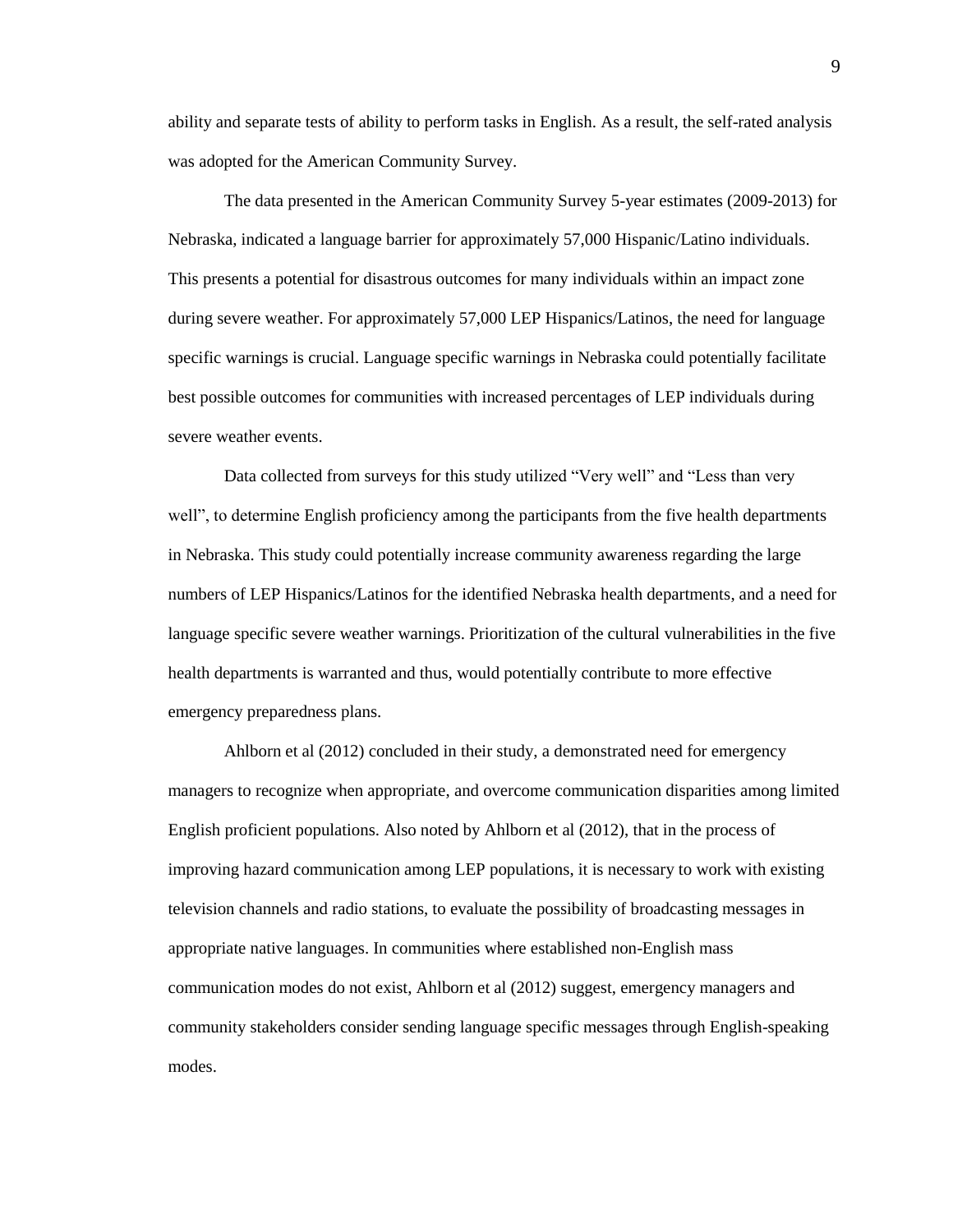### **Purpose of the Study**

The purpose of this study was to identify the magnitude of vulnerability for LEP Hispanics/Latinos in rural Nebraska during severe weather events. This study focused on the selfassessment of English proficiency and effects of severe weather warnings by LEP Hispanics/Latinos in rural Nebraska. This study also considered a potential deficiency of local English radio and television media, in which language specific weather warnings are not provided to LEP Hispanics/Latinos in Nebraska. Not all survey respondents had a radio, phone, or television to receive weather information. Still others did not hear the sirens, as they were indoors and sirens were for workers outdoors, and a number of participants did not know what the sirens meant. Survey data analysis will be provided to the five health departments who participated in this study.

The language statistics provided by the U.S. Census Bureau 2009-2013 5-Year American Community Survey for Nebraska, prompt questions of how warning messages are received by an estimated 47.9%, or approximately 57,000 Hispanics/Latinos who speak English "less than very well". Are nearly 57,000 LEP Hispanics/Latinos able to interpret severe weather warnings correctly, when provided in English only via local radio and television stations?

The deficiency in risk communication of language specific, severe weather warnings is a hazard vulnerability for what Nebraska census data identified as approximately 57,000 LEP Hispanics/Latinos in Nebraska. Emergency response coordinators, directors and managers from the participating health departments eagerly await the data analysis, with plans to utilize data and improve warning delivery systems to the LEP Hispanics/Latinos residing in those communities.

#### **Research Questions**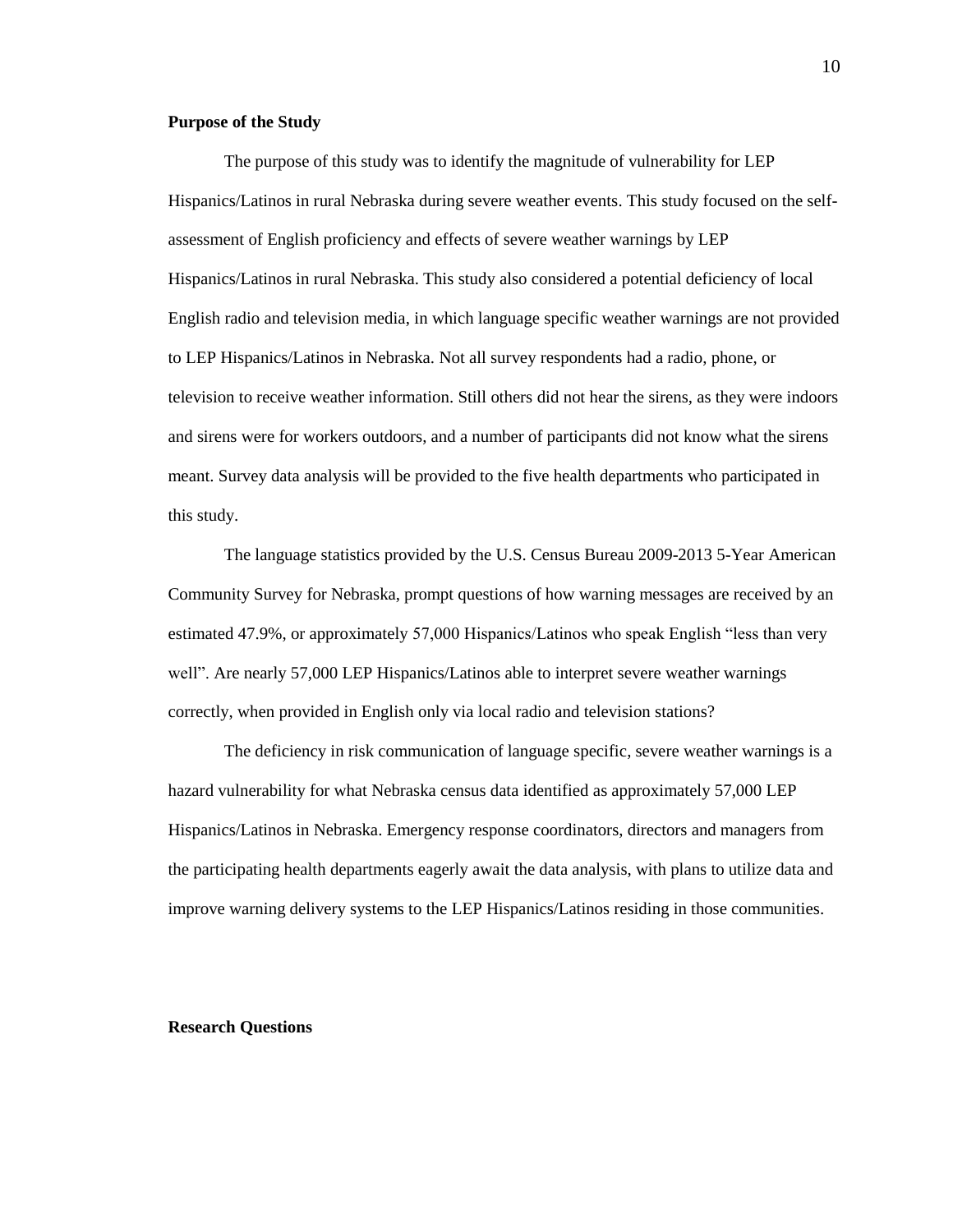The focus of this study was on the self-assessment of English proficiency and effects of severe weather warnings by LEP Hispanics/Latinos in rural Nebraska. This study was guided by two research questions:

1. What is the self-rated English proficiency for Hispanics/Latinos in rural Nebraska?

2. What are the effects of severe weather warnings on Limited English Proficient (LEP) Hispanics/Latinos in rural Nebraska?

No specific hypotheses were developed, as this study was exploratory in nature. Communication with the five participating health departments prior to initiation of this study, as well as observations by researcher during severe weather events in the past, prompted concerns of deficiencies, or gaps in the delivery systems which provide severe weather alerts and warnings in Nebraska.

### **Expected Findings**

It was expected that data analysis from the five participating health departments would indicate risk communication deficiencies were common, not the exception for LEP Hispanics/Latinos in rural Nebraska. It was also expected that this would be the norm of other heavily populated LEP Hispanic/Latino locations in Nebraska, although this was not tested. Finally, it was expected that unauthorized immigrants would participate in this study, due to anonymity. Information provided by Krogstad and Passel (2014) of the Pew Research Center indicated seven states in which the unauthorized immigrant population had increased. Nebraska was identified as one of the seven states.

With a lack of language specific severe weather warnings, large segments of the Spanishspeaking population in Nebraska are at increased risk during severe weather events. This is based on the US Census Bureau data 2009-2013 5-Year American Community Survey results that LEP Hispanics/Latinos in Nebraska are numbered at approximately 57,000. Data analysis from this study suggests there are needed improvements for securing the safety of LEP Hispanic/Latino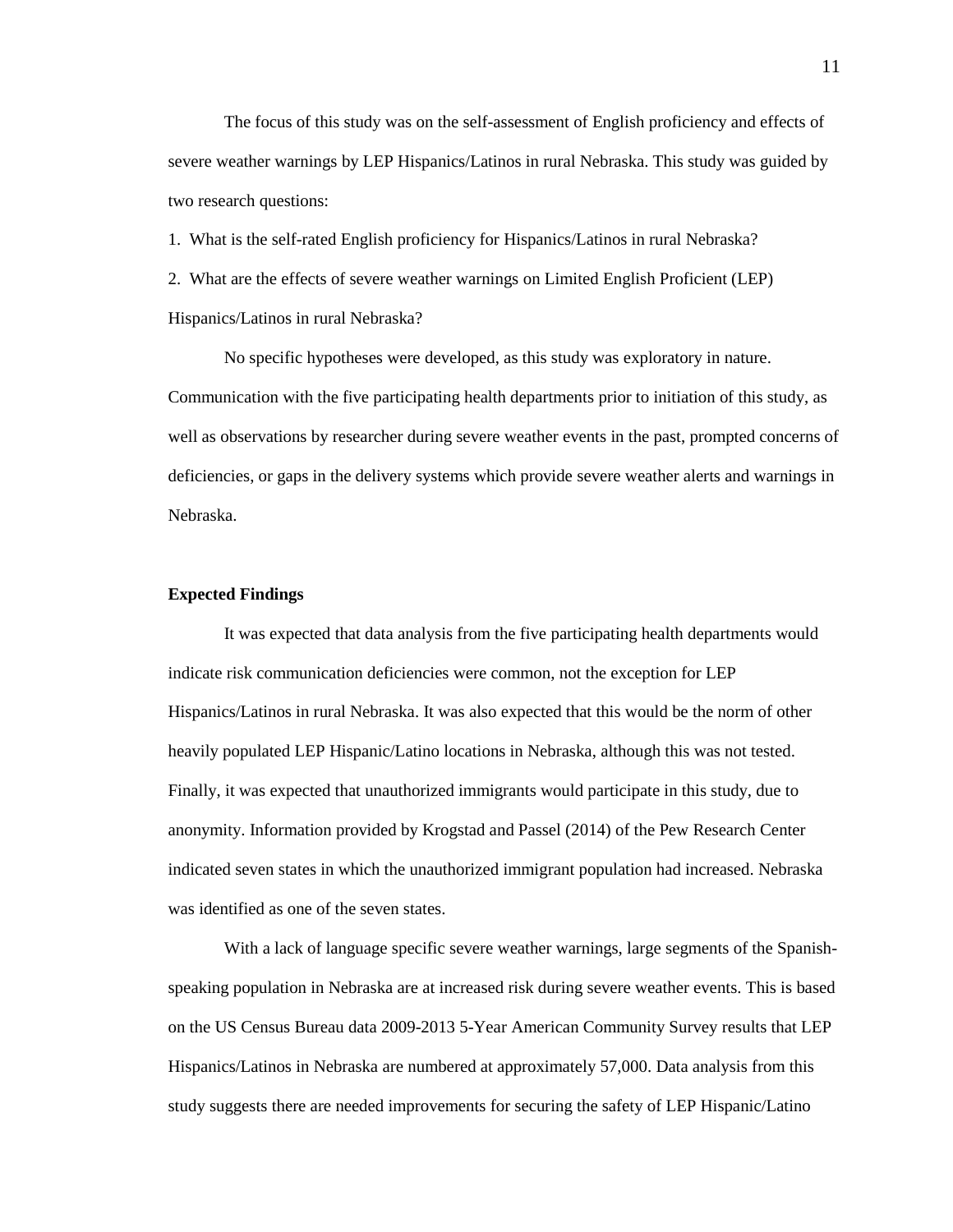communities in Nebraska. The safety and security of communities are dependent on timely risk communication and understanding of warnings, regardless of the primary language spoken. Ramos et al (2013) recommended, "data be collected on an individual's assessment of English proficiency, as well as the preferred spoken and written language".

A perceived threat of impending risk or danger must be felt by individuals, before mitigation actions occur. Accurate perception of severe weather events is crucial, in order to facilitate best possible outcomes during and following tornadic activity. Gaps in risk communication of severe weather warnings for LEP Hispanics/Latinos in their native language must be resolved. Understanding warning systems directly relates to potential lives saved during disasters.

# **Definition of Terms**

**Hispanics/Latinos** - Those persons who classified themselves as Hispanic, Latino, or any other Spanish origin.

**Undocumented/Illegal immigrants** – Persons who entered country illegally and without valid documents, or those who entered country with valid visas, and stayed after expiration of visas (Passel, 2006). Numbers of undocumented immigrants will be unknown, but will be included in the overall data numbers of those identifying as Hispanic, Latino, or of any other Spanish origin. **LEP** – The term "Limited English Proficient" refers to any person five years of age and older, who reported English abilities as "not at all," "not well," or "well" on the American Community survey questionnaire. "Very well" on the survey indicates proficiency of the English language.

**NSS** – Native Spanish Speaking

**ERC** – Emergency Response Coordinator

**EM** – Emergency Manager

**NOAA –** National Oceanic & Atmospheric Administration

#### **Assumptions**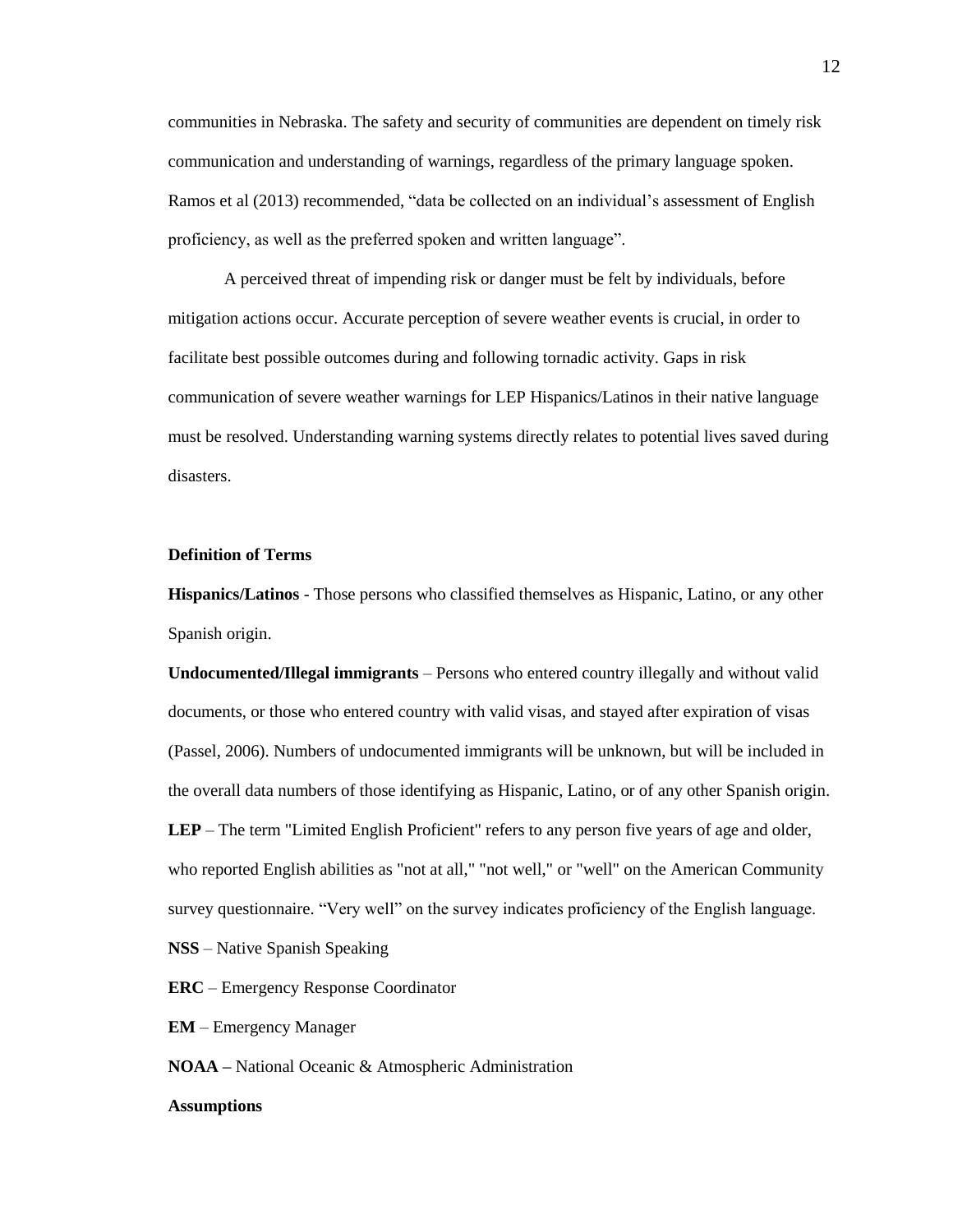1. It was assumed that documented and undocumented or illegal residents would participate in the study.

2. It was assumed that a majority of respondents would prefer survey questions in Spanish and for this study, the survey was provided in both Spanish and English.

3. It was assumed that a greater percentage of persons would indicate English abilities as "less than very well", compared to what was reported by the state of Nebraska.

4. It was assumed that education level would affect self-rated English abilities.

# **Limitations**

There were numerous limitations to this study. The most important limitation was related to the large geographic area in Nebraska covered by the five health departments participating. As a result, control and oversight of the survey distribution and location, was not done by the researcher, but by the health departments.

Survey design limitations included a lack of questions regarding English speaking persons in the home, who may translate for others living there. There were no questions related to how many elderly, young children, or disabled persons lived in one dwelling. This has a potential to severely impact safe evacuation for those in the path of a storm. No questions were asked regarding available transportation, again, a potential impact on evacuation to safety. Pets were not considered in the survey and for many, a pet's safety may be chosen over one's own. Mobile home residents face safety challenges as well during severe weather events and the nearest shelter may be too far away to reach, before the storm arrives.

Another limitation was the response rate of the survey questions. The majority of surveys had missing data and some surveys returned, were missing an entire page of data. Thirty participants indicated they were not of Hispanic, Latino or other Spanish origin and therefore, were not included in the data for analysis. Another eighty surveys from one health department contained inconsistencies and validity of the surveys was questioned. After consultation with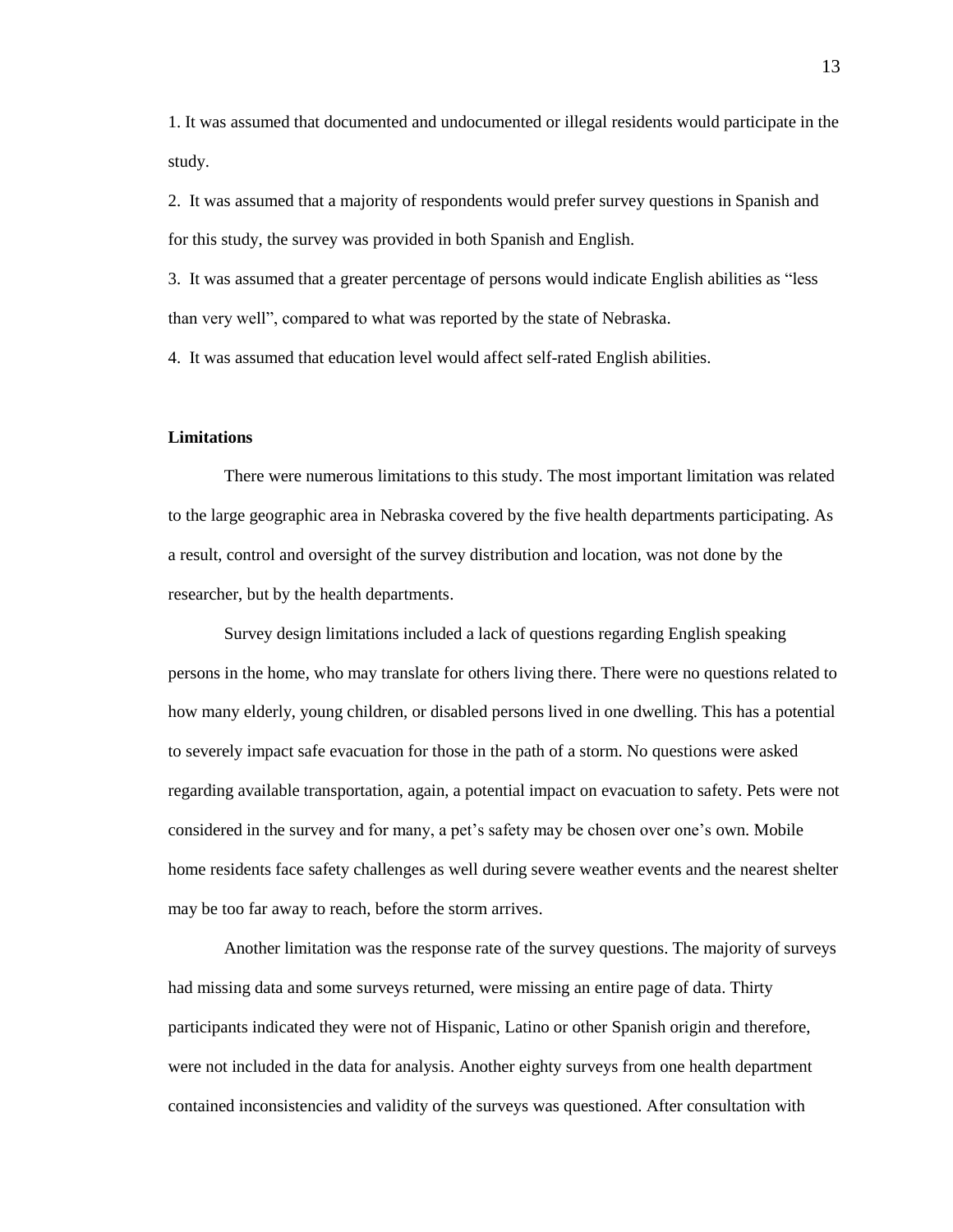advisor, those surveys were also not included in the data for analysis. This resulted in a much smaller sample size than was desired for the final data analysis.

The number of survey participants by gender was unbalanced as a result of survey distribution locations. The majority of surveys were distributed at health departments or Women, Infant and Children (WIC) and Immunization clinics, areas that may have more women seeking services.

Yet another limitation of this study is the focus on one population group only. The data collected on Hispanics and Latinos was not reflective of Nebraska's population. The population group studied was also not representative of the "Tornado Alley" population. The data results could potentially be generalized to a larger Hispanic/Latino population in Nebraska and "Tornado Alley", but not to the general population of Nebraska and "Tornado Alley".

# **Delimitations**

The findings of this study may only apply to the health departments in Nebraska who participated and not representative of those from other health departments in Nebraska. Another delimitation of this study was not surveying White English-speaking persons and how well the severe weather warning system is understood and responded to.

#### **CHAPTER 2 - REVIEW OF LITERATURE**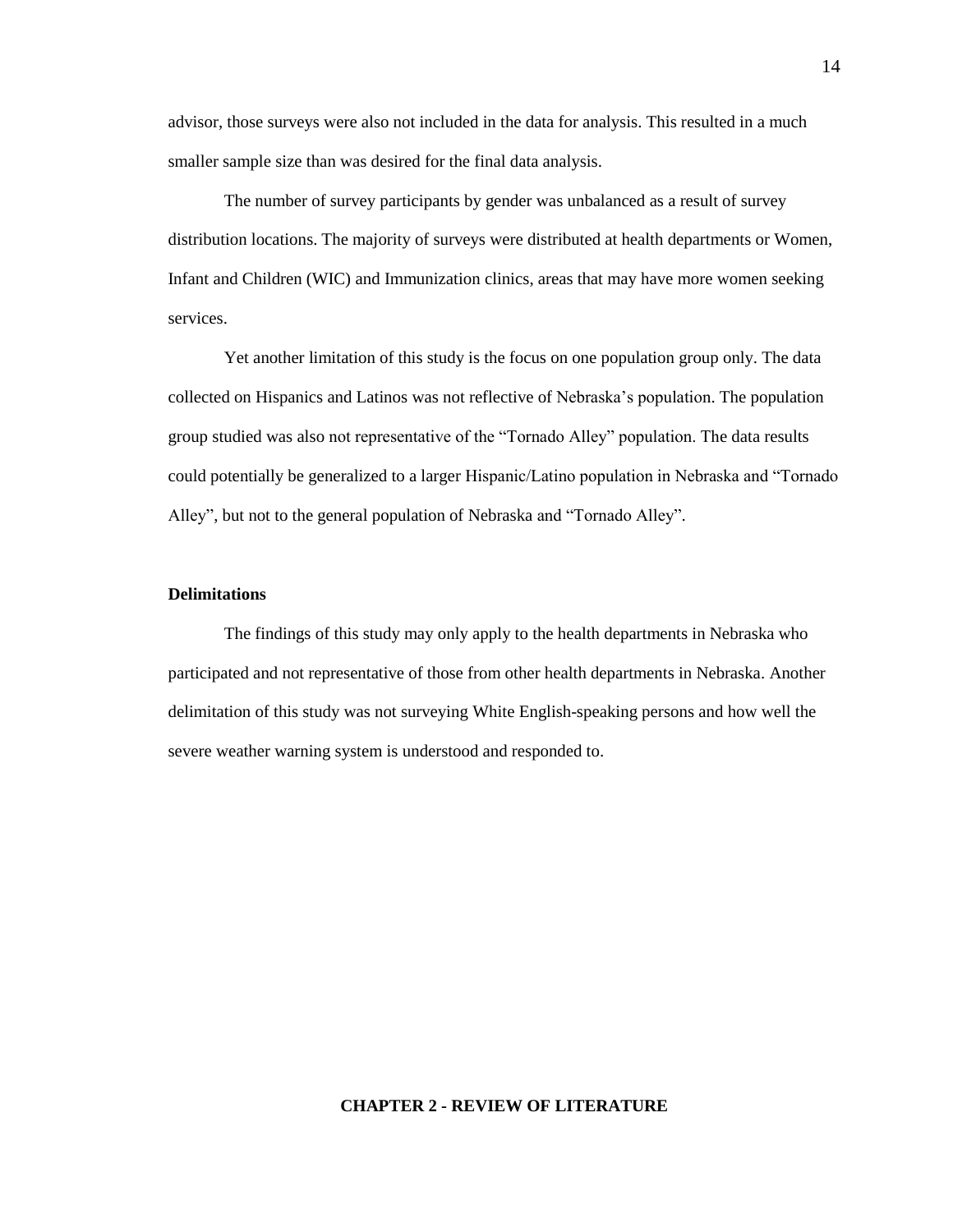After experiencing many tornado watches and warnings in the spring and summer of 2014, a realization was made that not once, were emergency warnings communicated in any language other than English. The exception to this was a printed warning in English and Spanish delivered by the National Weather Service, when breaking into local television programming. A decision was made to research how LEP Hispanics/Latinos who live in areas prone to frequent severe weather events, received and responded to severe weather warnings communicated in English.

A literature search was conducted using resources at the University of Nebraska's Medical Center Library, setting up Google Scholar Alerts, utilizing Disaster Outreach Library at the National Institutes of Health (NIH) provided by the Disaster Information Management Research Center, U.S. National Library of Medicine, the U.S. Census Bureau, the Nebraska Census Bureau and the Internet. Google Scholar Alerts were set up using the key words Hispanics, Latinos, surveys, disaster preparedness, disaster responses, vulnerable populations, emergency preparedness, risk communication and severe weather warnings.

Most Americans are unprepared to cope with disasters, according to survey data from the Federal Emergency Management Agency (FEMA) and as a result, FEMA launched a new ad campaign in August 2014 and designated September as preparedness month (Leger, 2014). The new ad campaign focused on family communication plans, specifically for location of family members following disasters. Leger (2014) also reported that FEMA's survey indicated less than 40% of all Americans have emergency plans and only 29% updated their emergency supplies in the past year. Personal emergency preparedness has long been promoted by government and nongovernment entities and agencies. The tragedy that occurred along the Gulf Coast during, and following Hurricane Katrina, provided a grim view of the relationship between a lack of disaster preparedness and subsequent outcomes. This was especially true for vulnerable population groups along the coast. Recovery efforts following the aftermath of Hurricane Katrina, and still today, continue to be hampered greatly by cultural disparities. It has been identified that racial and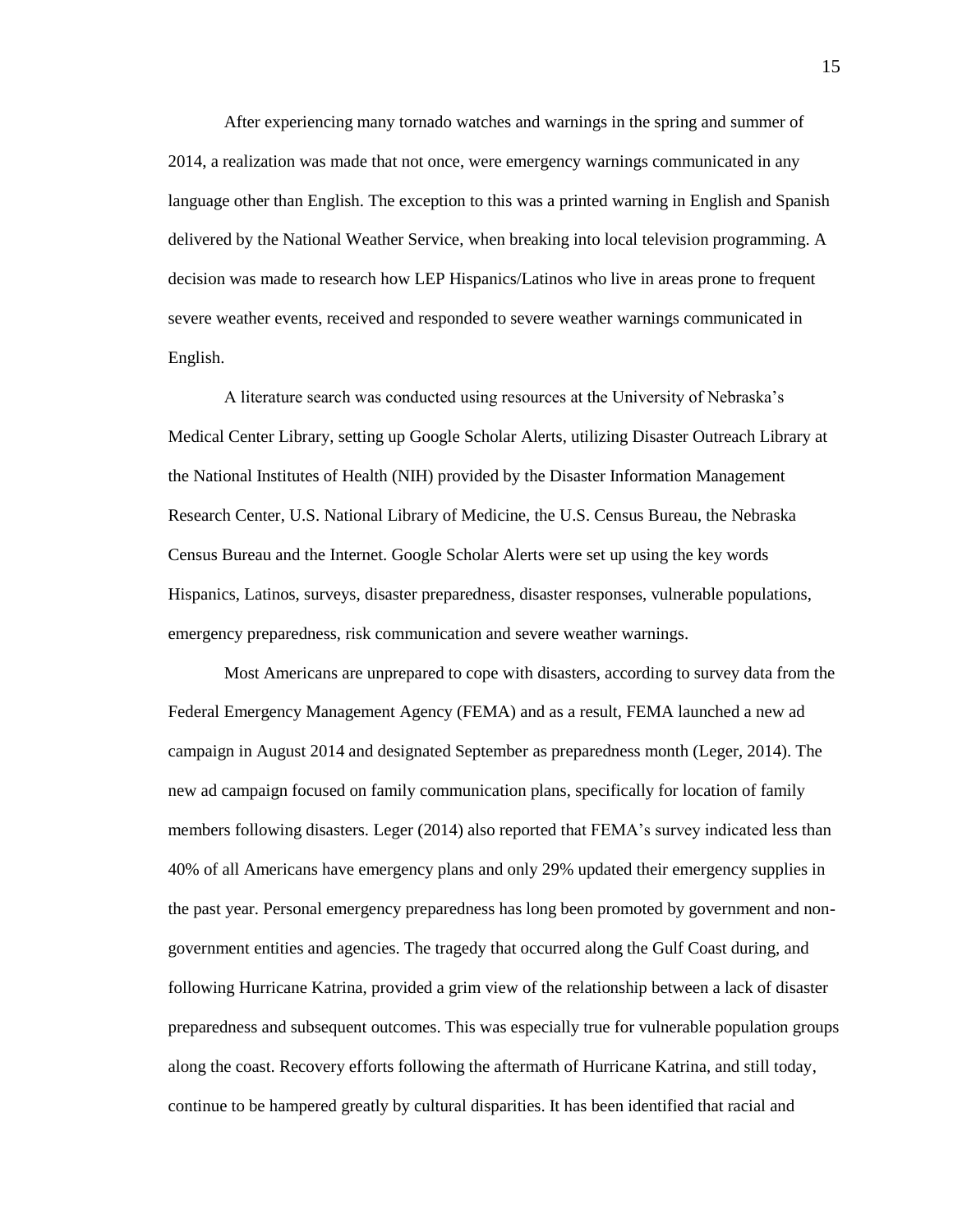ethnic minorities suffer worse outcomes than the general population during every phase of a disaster (Morrow 1999; Flanagan et al 2011; Riley-Jacome, Parker, and Waltz 2014). This is most likely due to multiple disparities, which may include language barriers, age, access to or limited resources, as well as economic hardships and perhaps, limited family support systems. Citing Oklahoma's census data, Ahlborn et al (2012) indicated language and cultural isolation in Oklahoma may limit tornado hazard communications received, as a result of nearly 50% of the Native Spanish-Speaking (NSS) population considered to be limited English proficient (LEP). Blazer and Murphy (2008) emphasized, partnerships between government agencies, disaster relief agencies, and immigrant-serving organizations at community and national levels, were key to effective preparedness and response.

As previously mentioned, the U.S. Census Bureau's 2009-2013 5-Year American Community Survey indicated, approximately 10.5% of Nebraska's population reported speaking a language other than English at home. The ACS survey indicated that of Nebraska's population, 7% reported the other language as Spanish or Spanish Creole, the second largest language spoken in Nebraska. The estimated total number of persons in Nebraska who spoke Spanish at home was approximately 119,506. Of those persons who spoke Spanish at home, 52.1% reported they spoke English "very well", while 47.9% reported speaking English "less than very well", or having limited English proficiency (U.S Census Bureau, 2013).

S. Kuo, (2007) reported in the Washington and Lee Journal of Civil Rights and Social Justice, the Federal Communications Commission (FCC) had been working on the best method to provide emergency alerts to language minorities, but as of 2007, the matter was still not resolved. In the aftermath of Katrina, an organization of independent Spanish language broadcasters and two civil rights organizations, demanded that the FCC modify the Emergency Alert System (EAS) rules, and adopt policies providing non-English speaking persons access to emergency information (Kuo, 2007). Comments from the National Association of Broadcasters (NAB)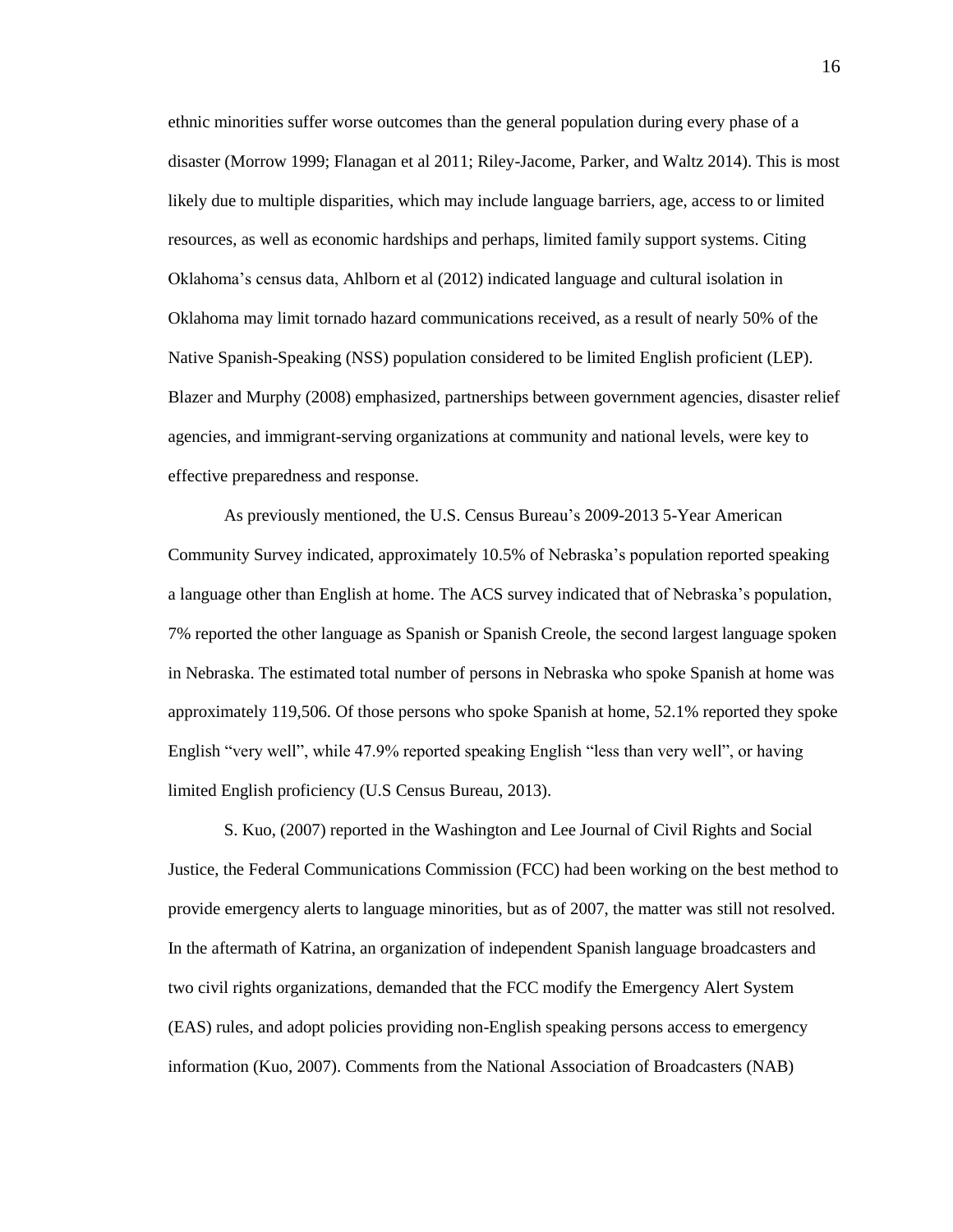assured the FCC in May 2014, that radio and television broadcasters supported improved multilingual access to EAS alerts and non-EAS emergency information (Mago et al, 2014). Radio, television, computer and downloadable applications, as well as social media, are integral in alerting the public of emergent situations. Participants in the EAS have delivered messages created by government entities such as the National Weather Service (NWS), which automatically relays messages to the public (Mago et al, 2014). Benavides and Arlikatti (2010) reported, many Spanish language speakers were more comfortable receiving emergency alerts in their native language, therefore recommended that Spanish language media provide the alerts.

Communication effectiveness is somewhat contingent on pre-existing values, risk perceptions and previous trust in leaders (Peguero, 2006; Vaughan et al 2012). Malizia et al (2010) reported, emergency notification was challenging as a result of diversity and disparity, yet critical when disaster events are imminent. Elder et al (2009), citing data from the U.S. Census Bureau described how more than half of the minority population in the United States (U.S.) are classified as functionally, or marginally illiterate, mostly due to recent immigrants arriving in the U.S. with little, or no English language understanding. Thomas Drabek (2001) concluded, denial of emergent threats was a consistent response to initial warnings among business employees, regardless of the source, and two out of three persons reported consulting four or more sources before evacuation occurred. Colleges and Universities have recently implemented emergency alert messaging systems to notify students and faculty of potential disasters, although cell phone numbers must be registered with facilities to receive the messages. Andrulis, Siddiqui, and Gantner (2007) identified in their literature review, increased numbers of government and private organizations such as FEMA, the CDC, American Red Cross, as well as state and local emergency management agencies, had disseminated translated preparedness and response information to minorities. Andrulis et al (2007) also found that it may not be possible to translate American culture English words and concepts directly to other languages. In a White Paper prepared for the Hurricane Forecast Socio-Economic Workshop, Phillips and Morrow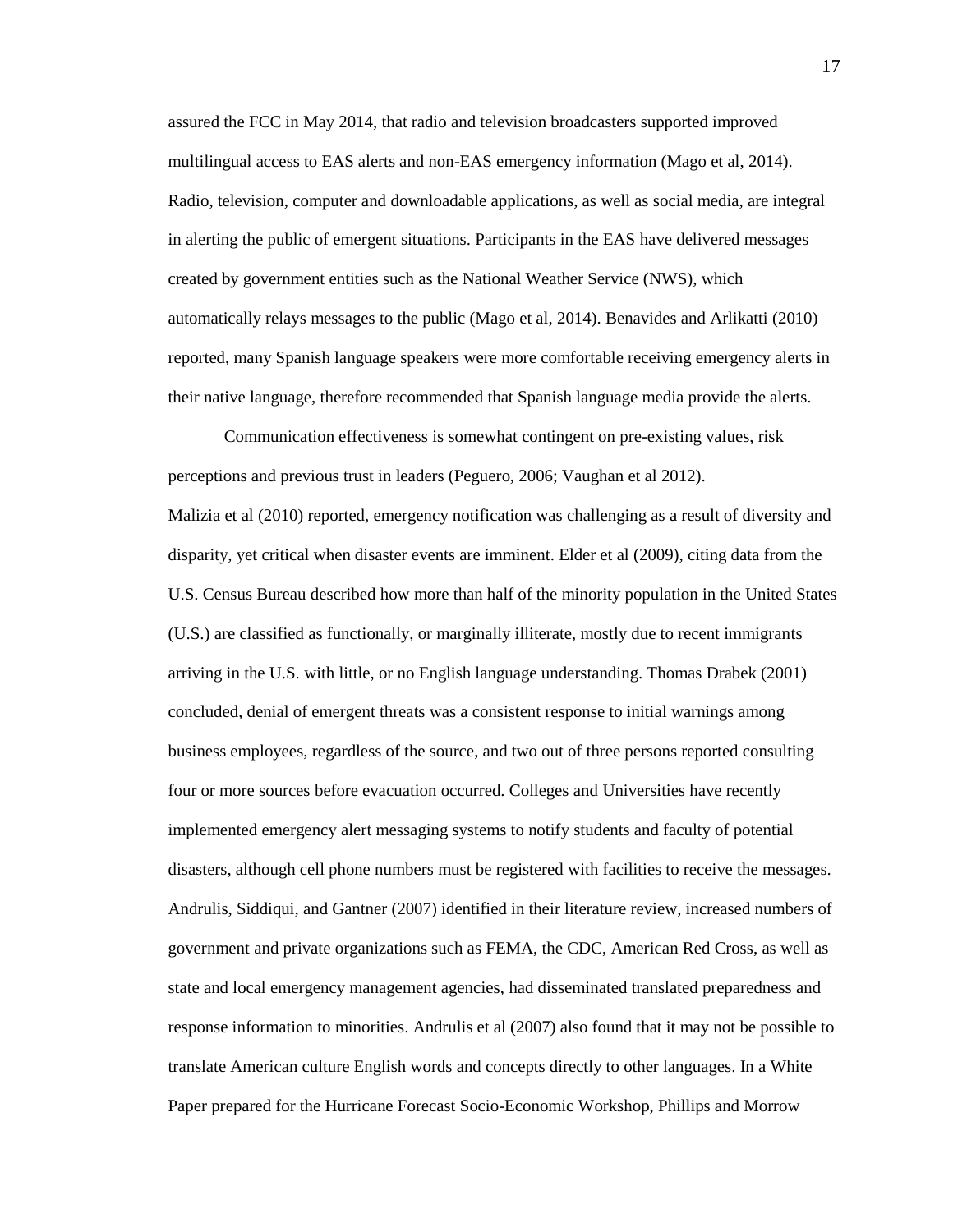(2005) concluded, "effective messages containing forecasts, watches and warnings, must be considered within social contexts and cultures of targeted populations". In 2006, President G.W. Bush carried out an executive order for Public Alerts and Warning Systems. The policy was initiated with the capability to alert and warn all Americans, including those with disabilities and those not understanding the English language. With advancements in all modes of communication, especially smart phones, the availability of downloadable free alert systems and apps, have improved the means of communication, especially to LEP Hispanics/Latinos. Ahlborn et al (2012) described limitations of their study as not being able to capture all modes of communication on the survey used. This included such things as smart phones and unofficial sources of hazard warnings, identified as personal verbal communication. Improvements in how NSS and LEP populations receive hazard communication will require collaboration among existing television and radio media, broadcasting messages in appropriate native languages (Ahlborn et al, 2012).

The ultimate outcome of severe weather warnings is to promote appropriate mitigation by individuals. This involves a multi-stage decision-making process. Researchers have identified components involved in decision-making as comprehension of risk, confirmation of risk and personalization, or risk to self (Phillips & Morrow, 2007). Data provided by Donner, Rodriguez and Diaz (2012) revealed, varied social factors influenced community responses to warnings. These factors included social networks, language, comprehension, siren ambivalence, false alarms, tornado tracking, local business behaviors, warning specificity, and cultural myths.

Perry, Lindell and Green (1982) reported findings that were statistically reliable of an increased belief in warnings, as the message specificity increased. In the same study, Perry et al (1982) identified substantial differences by race, even though the same warning message was given. This leads one to believe risk communication is not necessarily interpreted the same, by different racial or ethnic groups within the same community. Inconsistencies or no responses to severe weather were perhaps related to confusion regarding "watch" and "warning" messages.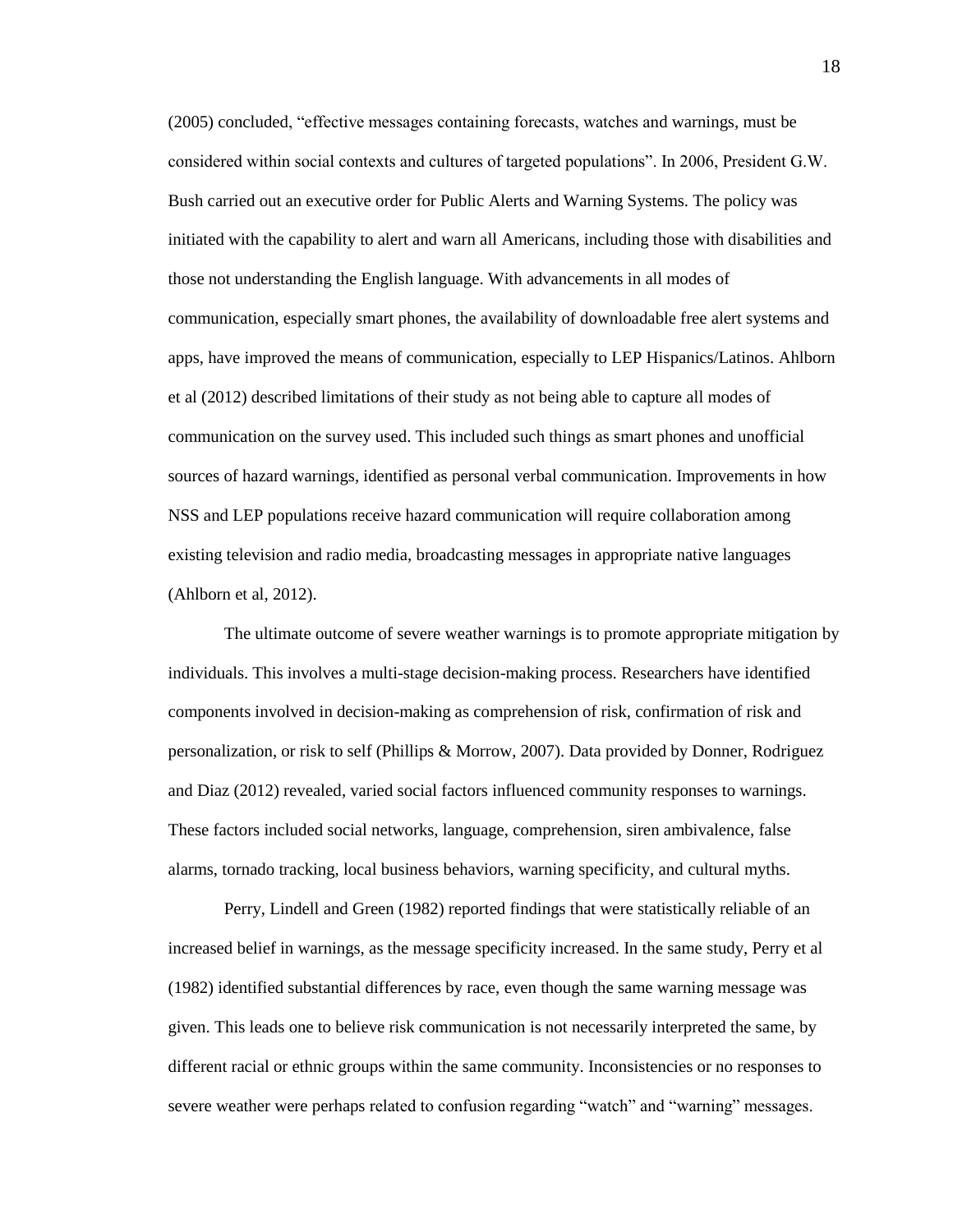Dash and Gladwin (2007) indicated, warning information and risk of impending danger must be translated and understood. Brotzge and Donner (2013) concluded, warning the public of impending severe weather remains a challenge, due to a population largely diverse in education, physical abilities and family support, as well as situational awareness. Honoré (2008) maintained, population groups already suffering from disparities were more likely to be economically poor, thereby less able to evacuate on short notice. Hammer and Schmidlin (2002) reported, residents who remained in their homes during the tornado in Oklahoma City in May of 1999, did so for two primary reasons. They either believed the storm would not directly hit, or realized too late the storm would hit, and consequently, it was too late to evacuate. Delays in response to warnings may be related to confirmation of risk from several sources before mitigating actions were taken. Hammer and Schmidlin (2002) indicated residents in Oklahoma City received long warning lead times, had intense use of television warning information and consulted multiple sources for weather information, all of which led to rational and deliberate mitigation decisions. Also noted by Hammer and Schmidlin (2002), people often waited until the risk appeared very high, before mitigating actions were initiated.

The literature supports this researcher's notion of a need for language specific severe weather warnings for LEP Hispanics/Latinos.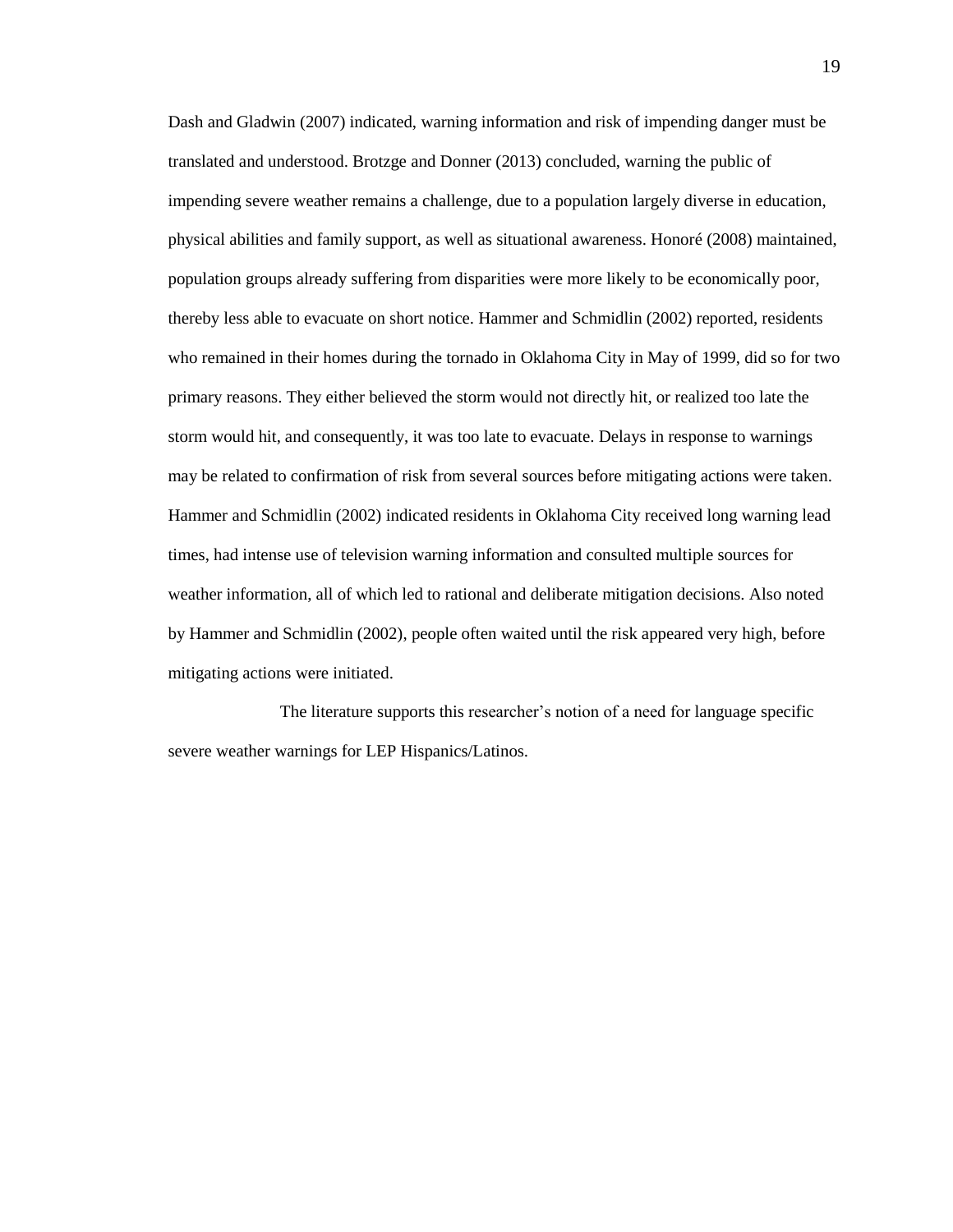# **CHAPTER 3 - RESEARCH METHODS AND DESIGN**

This study was designed to answer whether Hispanics/Latinos in rural Nebraska with self-rated English abilities at "less than very well", corresponded to the data provided by the U.S. Census Bureau's American Community Survey results. This study was also designed to explore which modes of media were utilized most often by LEP Hispanics/Latinos for the purpose of obtaining severe weather information, as well as what actions followed those warnings.

The study design was exploratory in nature and analyzed self-rated English proficiency among respondents, as well as explored how severe weather warnings were received and responded to by LEP Hispanics/Latinos in rural Nebraska communities. The design used a nonexperimental, quantitative, cross-sectional survey methodology. A convenience sample of Hispanics/Latinos, were recruited from five rural Nebraska health departments. This study examined self-rated English ability, as well as explored how Hispanics/Latinos received and responded to severe weather warnings. The sampling frame was identified as the five rural health departments who participated in the study. Permission to conduct a research study was granted by either the health director, or emergency response coordinator (ERC) from each of the health departments. A slightly revised survey tool was used to obtain data for analysis. The independent variables included Hispanics/Latinos in rural Nebraska. The dependent variables were: (a) demographics - age, gender and educational attainment, (b) self-rated English ability, (c) modes of media utilized for severe weather warnings, and (d) responses following severe weather warnings.

## **Sample Population**

The population group of interest included respondents from Northeast Nebraska Public Health Department, Dakota County Health Department, Public Health Solutions District Health Department, Two Rivers Public Health Department and Scotts Bluff County Health Department. Those who indicated they were of Hispanic, Latino, or any other Spanish origin and 19 years of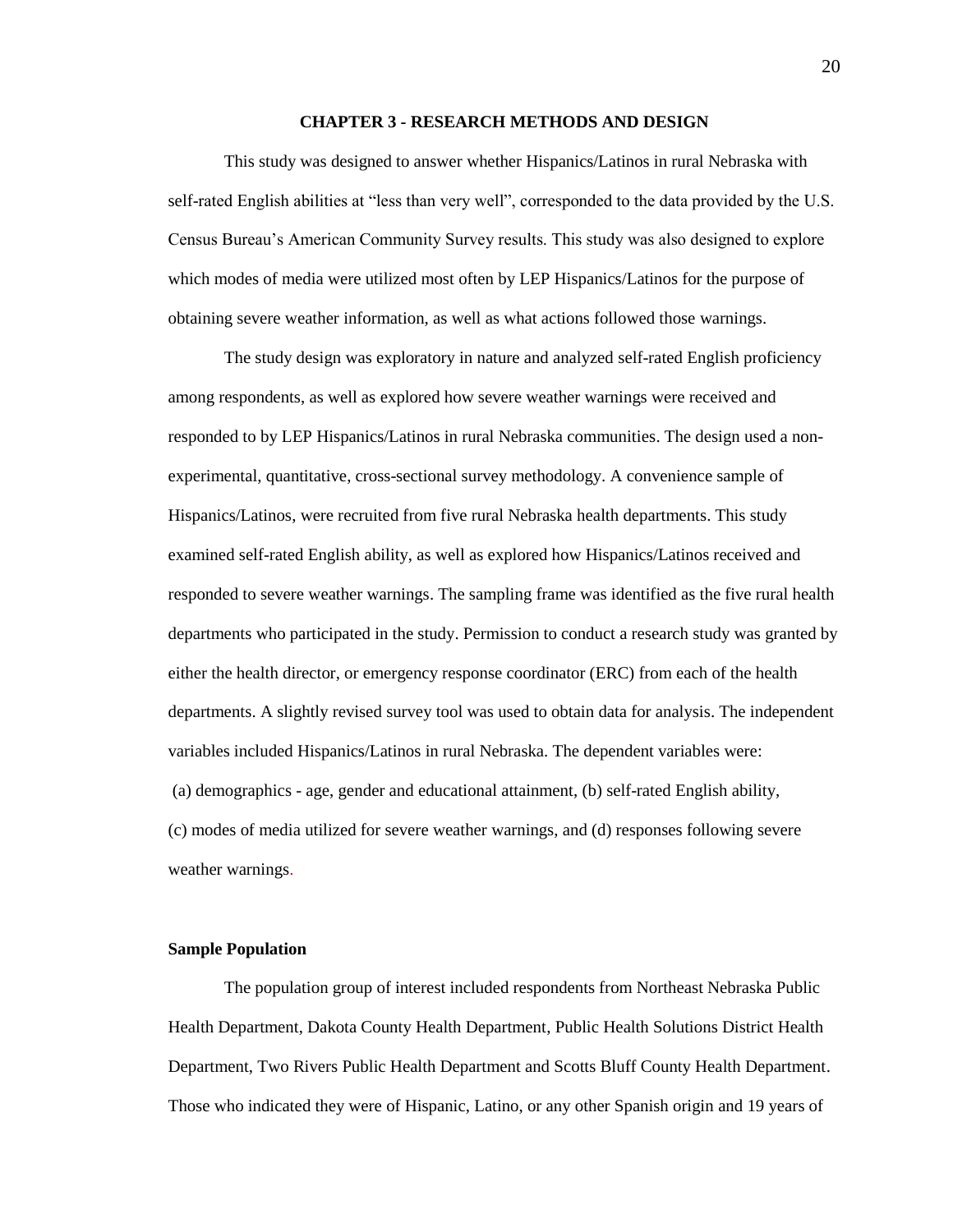age and older, were included in the study. Of the health departments participating in the study, some counties that spoke English "less than very well" included two with 61% - 66%, four counties had 40% - 51%, two counties indicated 21% - 36%, and two other counties indicated 10% - 16% (U.S. Census Bureau 2009-2013 American Community Survey 5-year estimates). No other racial or ethnic population groups were included in this study, as the intent was to assess the adult Hispanic/Latino population only. Inclusion criteria for the study, were persons identifying as Hispanic/Latino or other Spanish origin, adults, nineteen years of age and older. Exclusion criteria were Hispanic/Latino parents under the age of nineteen, children, and all other racial/ethnic population groups.

## **Sample Size**

The final sample size included for data analysis was one hundred and two (102) surveys from a total of two hundred and twelve (212) surveys returned, from respondents at five health departments. Thirty surveys were disqualified, as they did not meet the criteria for Hispanic, Latino, or other Spanish descent and after review of eighty other surveys from one health department, questions arose in regard to validity. After consulting with advisor regarding concerns about the 80 surveys, a joint decision was made not to include the surveys for data analysis.

## **Data Collection Methods**

This study utilized a culturally distinct approach with a survey in Spanish and English, to examine and identify cultural practices of Hispanics/Latinos during severe weather events in Nebraska. Utilizing the most current census data for Nebraska, counties and health departments with increased percentages of Hispanics/Latinos were identified. Nine health department Emergency Response Coordinators (ERCs) and or Health Directors were sent introductory emails, soliciting interest in collaboration on a research project. Five of the nine health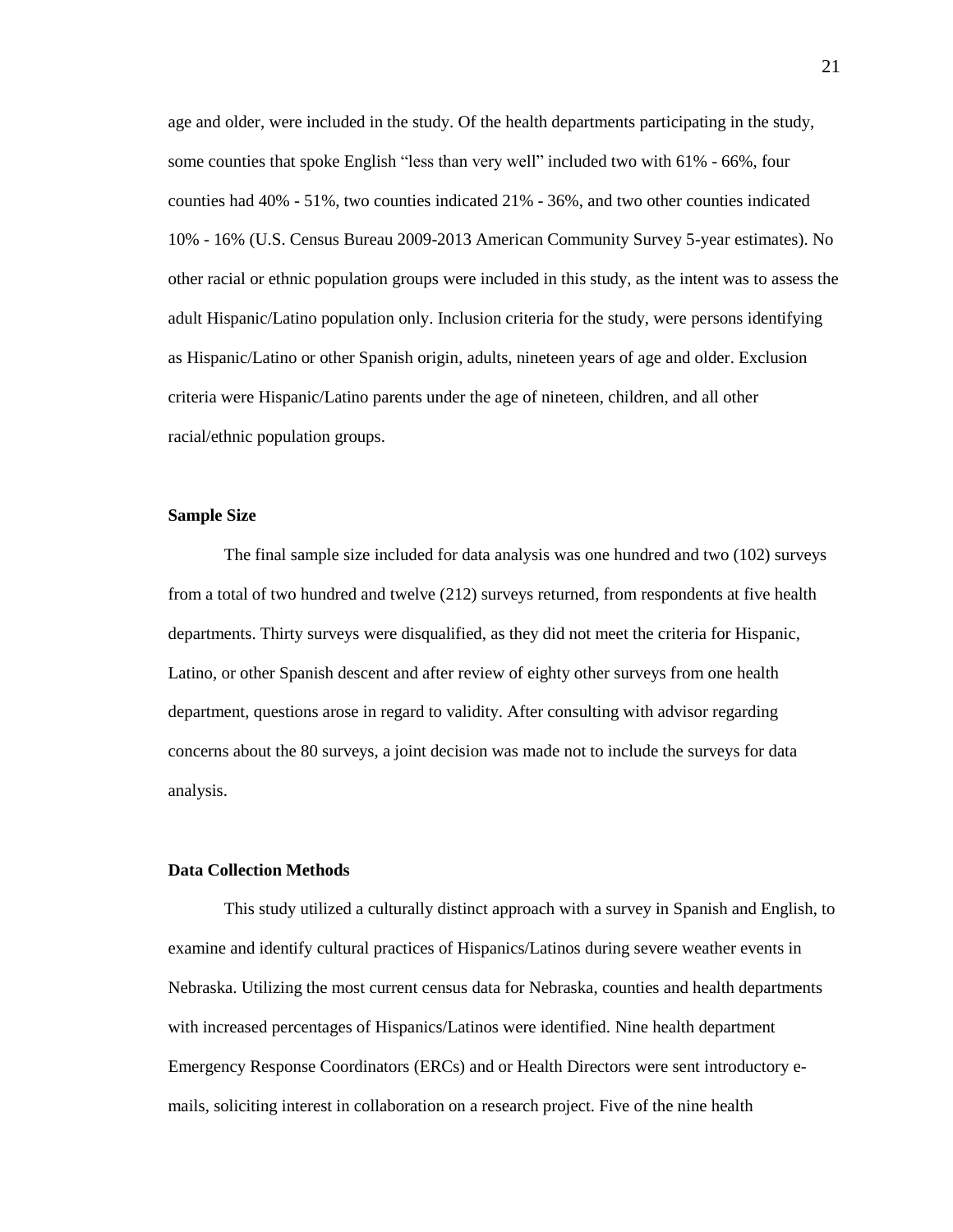departments responded and expressed interest in this study. Emergency response coordinators identified that many Hispanics/Latinos in the communities had limited English abilities, and expressed concern for their safety during severe weather events. A second e-mail was sent to the health department directors and ERCs to review survey questions and provide feedback. A timeline for survey distribution and collection was discussed with the interested health departments. The health departments that expressed interest in a collaborative research project were: Northeast Nebraska Public Health Department, Two Rivers Public Health Department, Public Health Solutions District Health Department, Dakota County Health Department and Scottsbluff County Health Department. Preliminary logistics for the study were discussed via phone conversations. Road trips were made to Northeast Nebraska Public Health Department and Dakota County Health Department to meet with the health director, ERCs and Hispanic health department assistants, to discuss logistics of the research project. Several meetings were attempted with Public Health Solutions District Health Department, but to no avail. A convenience sample of surveys were completed by Hispanics/Latinos and were derived from locations such as health departments, social groups, restaurants, churches, English as second language classes, and WIC and immunization clinics. A total of one hundred and two (102) surveys from five health departments were completed for data analysis.

#### **Self-Rated English Ability**

The "Fact Finder" section of the United States Census Bureau provided the statistical information for each of the counties within health departments represented in this study. Language data was obtained by using the Google search option for American Fact Finder. The home page provided several options for obtaining community facts and data, which included the "Guided Search", "Advanced Search" and "Download Center". The "Advanced Search" was utilized to navigate the American Fact Finder site, which contained several main categories. The search was initiated by selecting the category "Topics", which provided options for "People",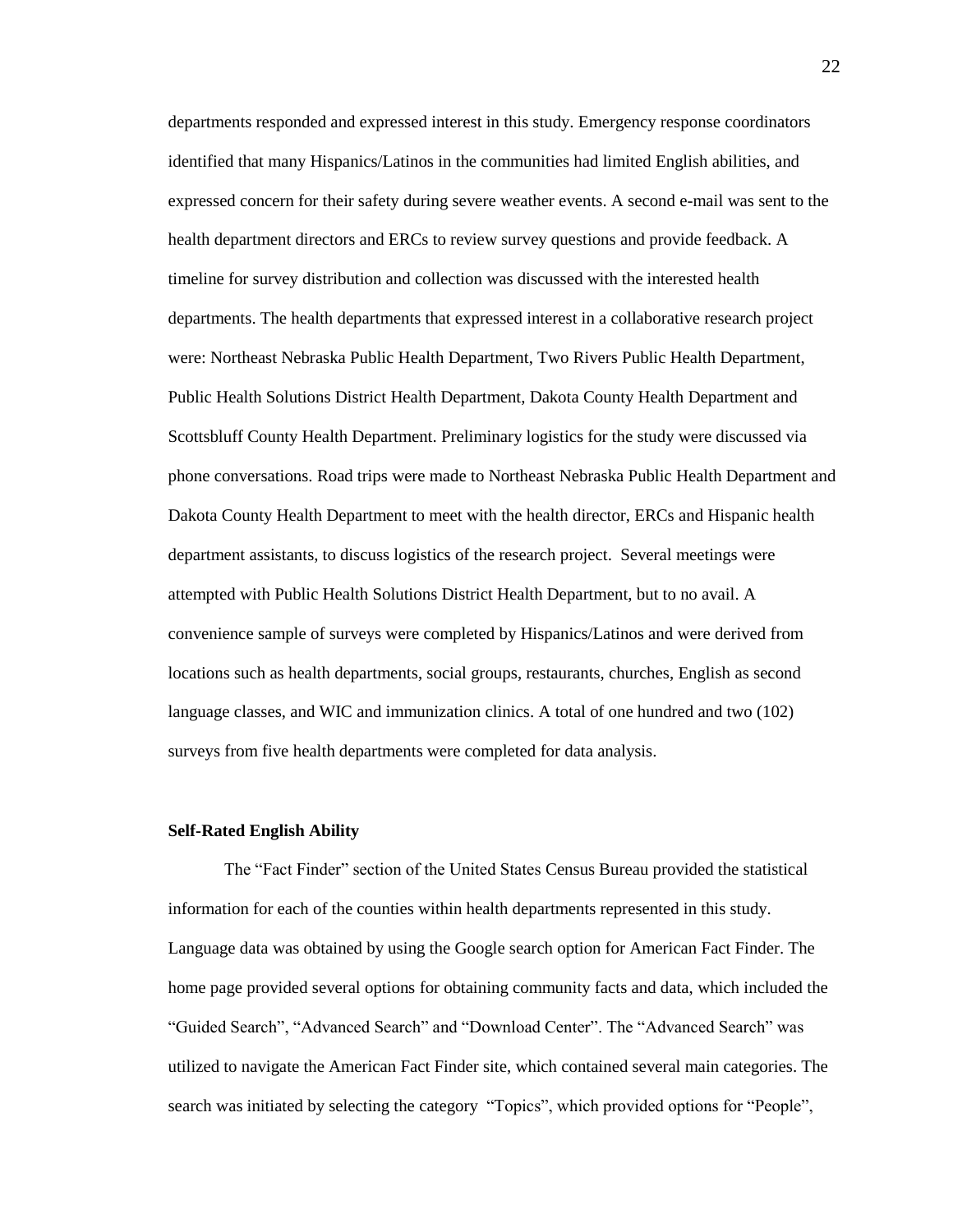"Language", and "Language Spoken at Home". The second category, "Geographies" provided options for geographic types. This included state and county selections. The third category identified "Race and Ethnic Groups" from which Hispanic and Latino were selected. The search was further refined, by adding "Language" in the search box. This produced several language data options. The document title selected was "Language Spoken at Home". The data set chosen was 2013 ACS 5-year estimates. Estimates for the "Language Spoken at Home" statistical analysis was obtained for the state of Nebraska, as well as each county within the five health departments who participated.

#### **Survey Data Collection**

The survey questionnaire contained twenty-nine (29) questions and was available in both Spanish and English. One hundred and two (102) surveys were obtained for data analysis from the five participating health departments. Eighty-eight (88) surveys were completed in Spanish and the remaining fourteen surveys were in English. Data collection was obtained from surveys only. No open-ended questions were used on the survey. The survey tool identified Hispanic/Latino demographics, self-rated English abilities, media sources used for how severe weather warnings were received, and responses to those warnings. A convenience sample of participants were recruited from the WIC and Immunization clinics, as well as social groups, health departments, restaurants, churches, English as second language classes and grocery stores. Health department personnel facilitated access to the population group of interest for survey distribution. Emergency response coordinators (ERCs) from interested health departments offered insight and suggestions for survey design and distribution. Suggestions were made based on community partners and logistics for individual communities. Suggestions were made to distribute surveys at the health departments, clinics that provided immunizations and Women, Infant, & Children (WIC) services. Other recommendations included trusted sources such as social groups, churches, English as second language classes, grocery stores and restaurants.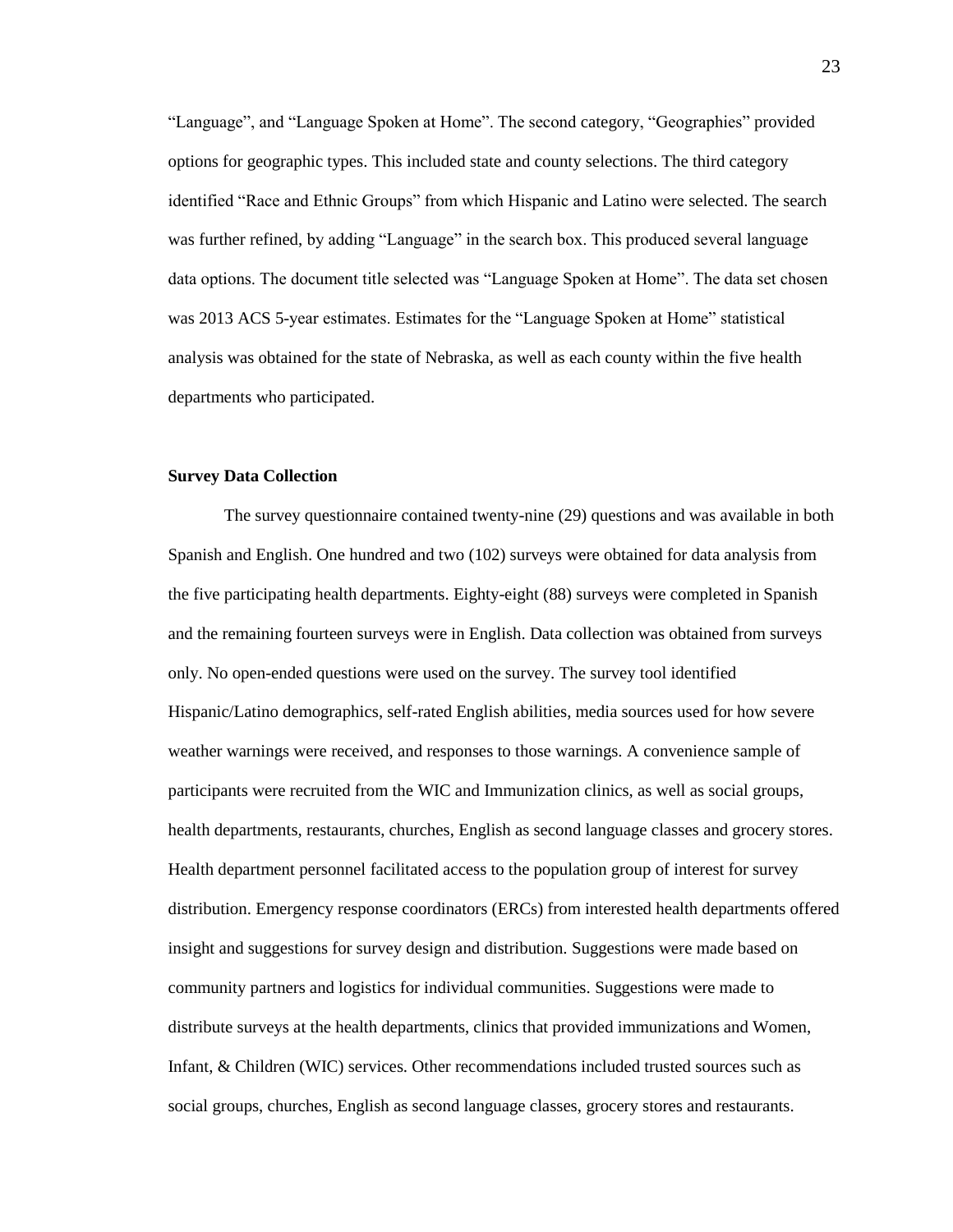Unbalanced gender numbers were noted on returned surveys, with more female respondents, however, it is not known if this was due to survey distribution sites.

Health department directors and ERCs suggested Hispanics/Latinos would be more apt to complete surveys, if they understood how data collection would benefit them. The health departments provided educational information routinely in the past, so this provided a safe venue for survey distribution and completion. Hispanic public health aides in Northeast Nebraska's Public Health Department were available at survey distribution sites, to answer questions and assist with completion of surveys as needed. Completion of survey questionnaires was coordinated by the health departments that participated in the study and mailed back to the primary investigator in a sealed, self addressed and pre-paid envelope to the College of Public Health at the University of Nebraska Medical Center (UNMC). Surveys were stored in a secure location for protection of the respondents.

## **Type of Data**

Quantitative Data was obtained using a non-experimental, anonymous, convenience sampling of Hispanics/Latinos, 19 years of age and older, which answered the following research questions:

1. What were the self-rated English abilities for Hispanics/Latinos in rural Nebraska?

2. What were the effects of severe weather warnings and the responses to those warnings, by Limited English Proficient (LEP) Hispanics/Latinos in rural Nebraska?

This study design utilized a slightly revised survey instrument tool, and assessed Hispanic/Latino self-rated English abilities, how severe weather warnings are received and response to those warnings, in different geographic regions of Nebraska. Spanish and English language surveys were available as an option for participants. Quantitative data was obtained for demographics, self-rated English abilities, how severe weather warnings were received, and response to those warnings. Survey questions 1-6 include basic demographic information of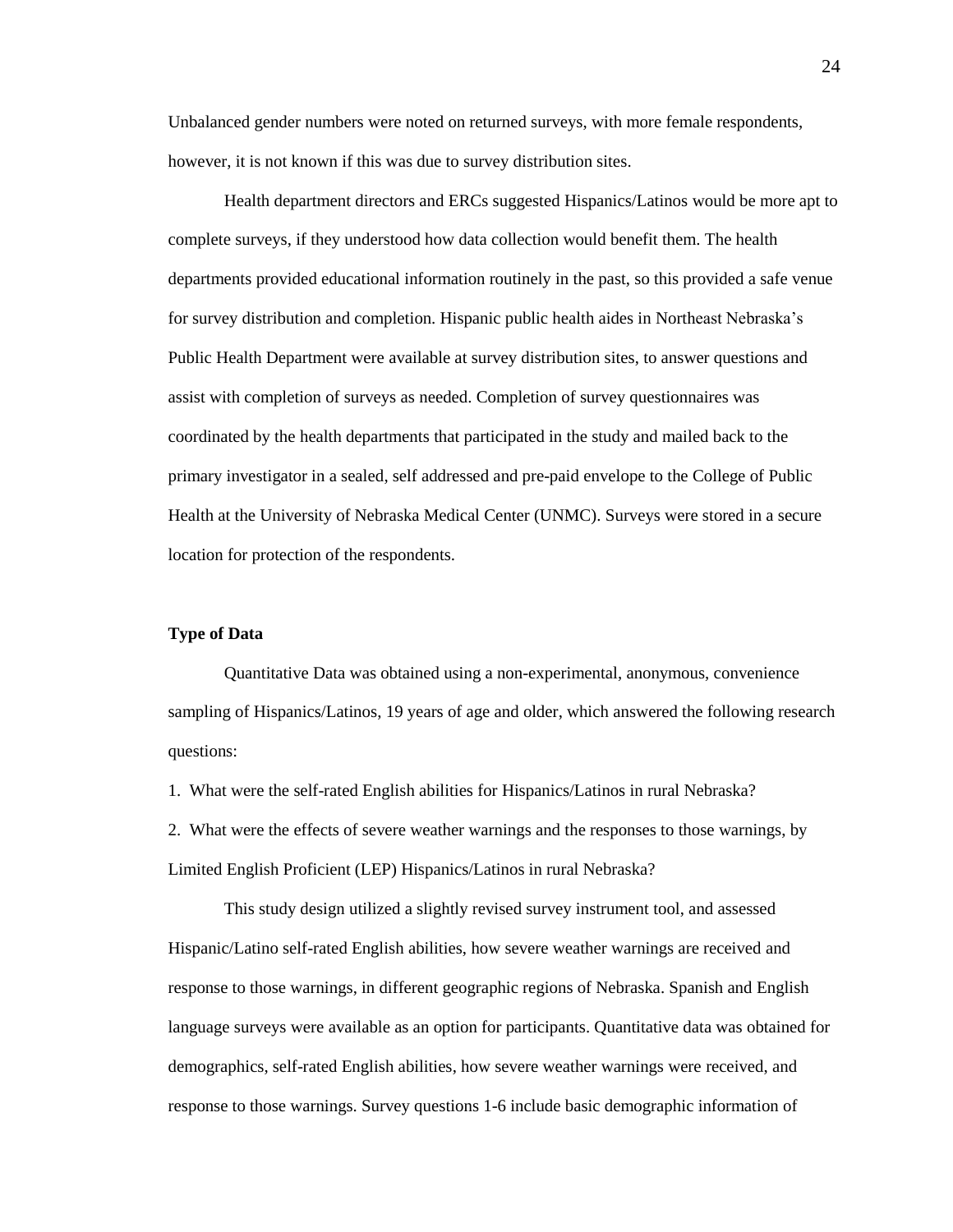ethnicity, gender, age, education, and county of residence. Survey questions 7, 8, and 9 examined how well respondents understood, spoke and read English. Data results from these questions answered the research question of self-rated English abilities. Survey questions 10-26 examined modes of media utilized and answered the research question how severe weather warnings were received. The final survey questions 27-29 related to actions taken following severe weather warnings. These survey questions answered, "what were the responses of LEP Hispanics/Latinos to severe weather warnings in rural Nebraska"?

#### **Instrumentation (Validity and Reliability)**

The survey tool was developed and validated for clarity in English, then translated to Spanish by Leslie Ahlborn, PA-C and Jeffrey Franc, MD, with editing and clarification provided by Samuel Stratton, MD, MPH. Native Spanish-speakers fluent in English reviewed the survey for post-translation validity (Ahlborn et al, 2012). The survey was then piloted among native English-speakers and native Spanish-speakers with further revisions made prior to distribution, and after Institutional Review Board (IRB) approval.

#### **Survey Questionnaire Design**

This study used a non-experimental, quantitative, cross-sectional survey methodology. A convenience sample of Hispanics/Latinos, were recruited from health departments in rural Nebraska. This study assessed self-rated English ability and explored how LEP Hispanics/Latinos receive severe weather warnings and how those warnings are responded to. Quantitative data for descriptive statistical analysis was obtained with a slightly revised, previously validated survey questionnaire tool. Participants were provided an option to complete surveys in English or Spanish.

Permission to use the survey tool was granted by the author and researcher of the original survey design, Leslie Ahlborn, PA-C. The survey tool was modified slightly, after discussion and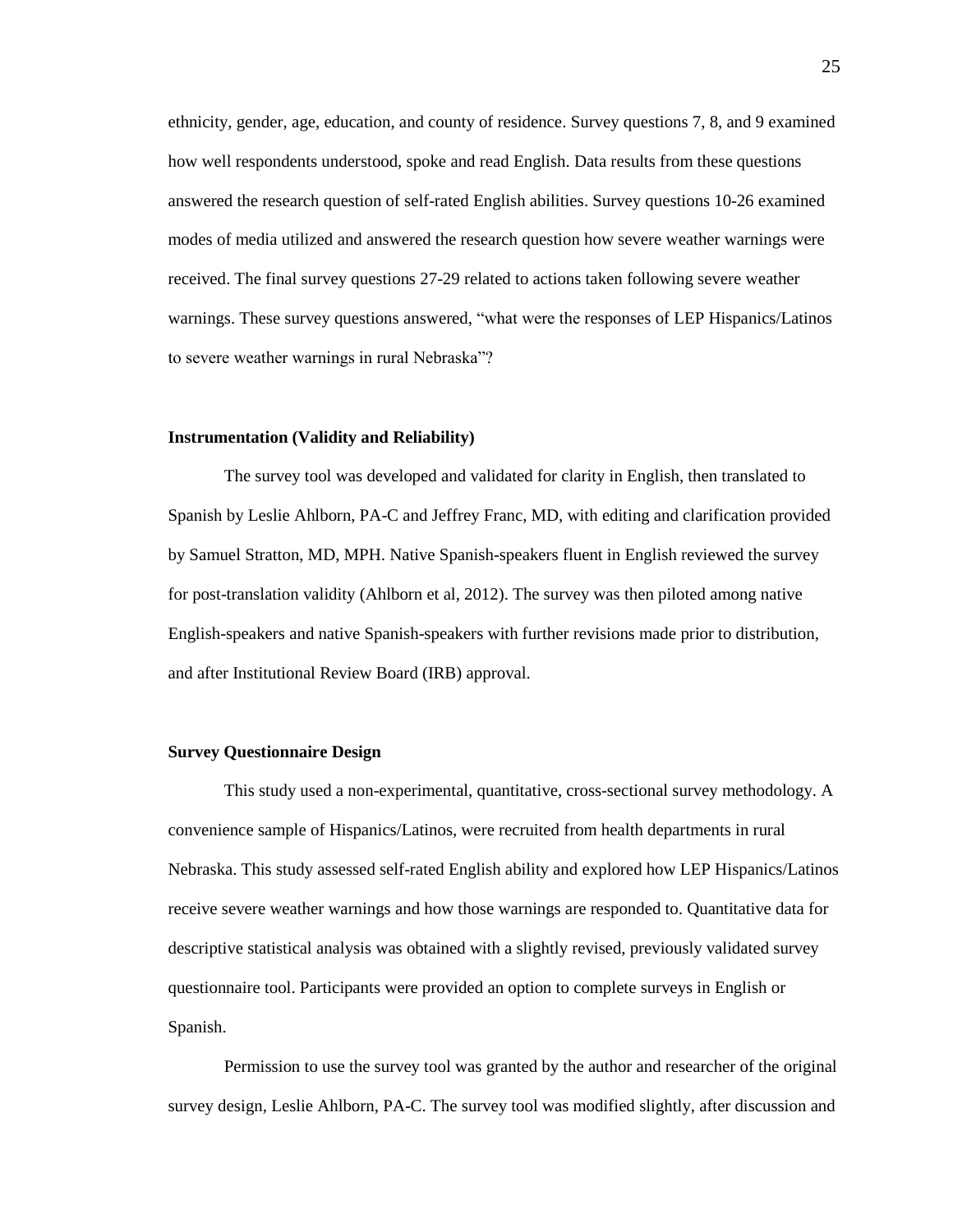recommendations from advisory committee, who suggested more consistent wording through out. The survey was also shortened from thirty-eight (38) to twenty-nine (29) questions, to facilitate ease in survey completion by respondents. Open-ended questions were removed from the revised survey, which eliminated potential for vague and ambiguous responses. After slight survey revisions were made, Google Translate was utilized to translate survey from English to Spanish. The Spanish survey was then reviewed and further refined by the translator for Community Action Partnership of Mid-Nebraska in Kearney Nebraska. Translation services were offered by the ERC for Two Rivers Health Department in gratitude for conducting this research project for the Hispanics/Latinos in that area. The survey design looked at nominal and ordinal data, which were then quantitatively measured. The survey focused on assessment of the following key items:

- 1. Demographics (age, gender and educational attainment).
- 2. Self-rated English abilities.
- 3. Modes of media used for severe weather warnings.
- 4. Responses to, or actions taken following severe weather warnings.

#### **Survey Implementation**

With the assistance of the participating health departments: Dakota County Public Health Department, Northeast Nebraska Public Health Department, Public Health Solutions District Health Department, Two Rivers Public Health Department and Scotts Bluff County Health Department, survey distribution occurred through coordinated efforts of staff at the health departments, during social events, at churches, restaurants, English as second language classes, and WIC and immunization clinics. A cover letter in Spanish and English was included with each of the Spanish and English surveys for distribution. The cover letter indicated the respondent's passive consent to participate in the study with completion of the survey. The Northeast Nebraska Public Health Department handed out emergency preparedness information to respondents along with each survey. Coincidentally, survey distribution was initiated during National Severe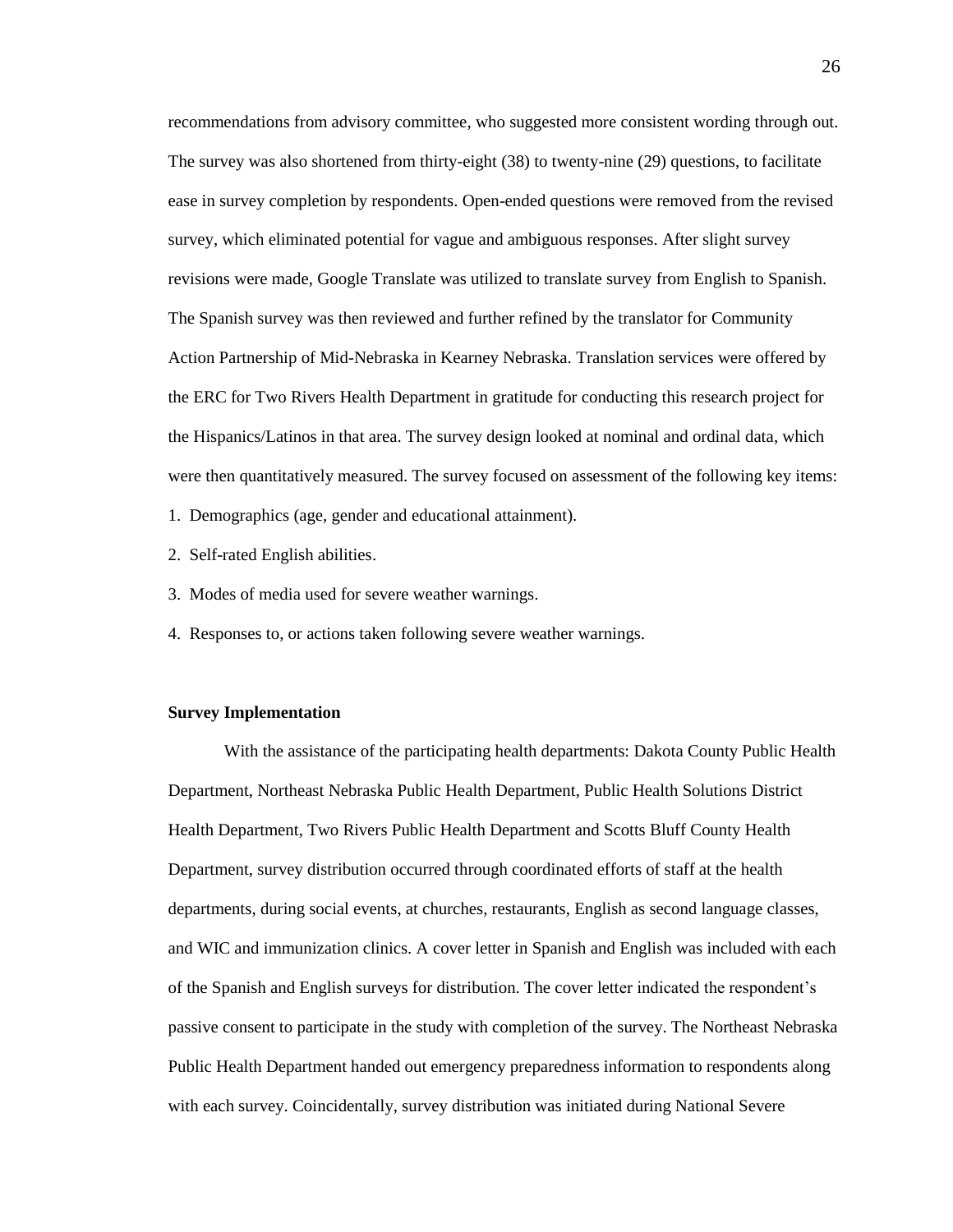Weather Awareness Week in March. The survey implementation was conducted in a manner that facilitated anonymity of the respondents. All participants were instructed through cover letter instructions not to include any personal identifying information on the survey. No personal information was included on any of the returned surveys.

It was expected that a majority of the respondents would have limited English proficiency (LEP) and would fill out the Spanish survey provided, not the English survey. This proved to be the case with eighty-eight (88) of one hundred and two (102) respondents completing the Spanish survey. It was also expected that a large percentage of Hispanics/Latinos in Nebraska have experienced a tornadic event in the past and that warning information was validated through several trusted sources before decisions for safety were made.

# **Ethical Considerations**

The University of Nebraska Medical Center's Office of Regulatory Affairs Institutional Review Board (IRB) reviewed and approved this research application. It was determined the study protocol adhered to ethical principles in which to carry out this research study.

#### **Data Analysis Methods**

Descriptive Statistics using frequency tables and cross-tabulation were used to summarize data regarding Hispanics/Latinos in the identified rural health departments in Nebraska. The SPSS (Statistical Package for the Social Sciences) Analysis Version 22 was used to provide tables, charts and summaries for the survey data in this study. Frequency tables were used to summarize all the variable data. Cross-tabulation comparisons were performed on the categorical data. Upon recommendation from the data analyst and after conferring with advisor, statistical *P*-values were not used due to the small sample size.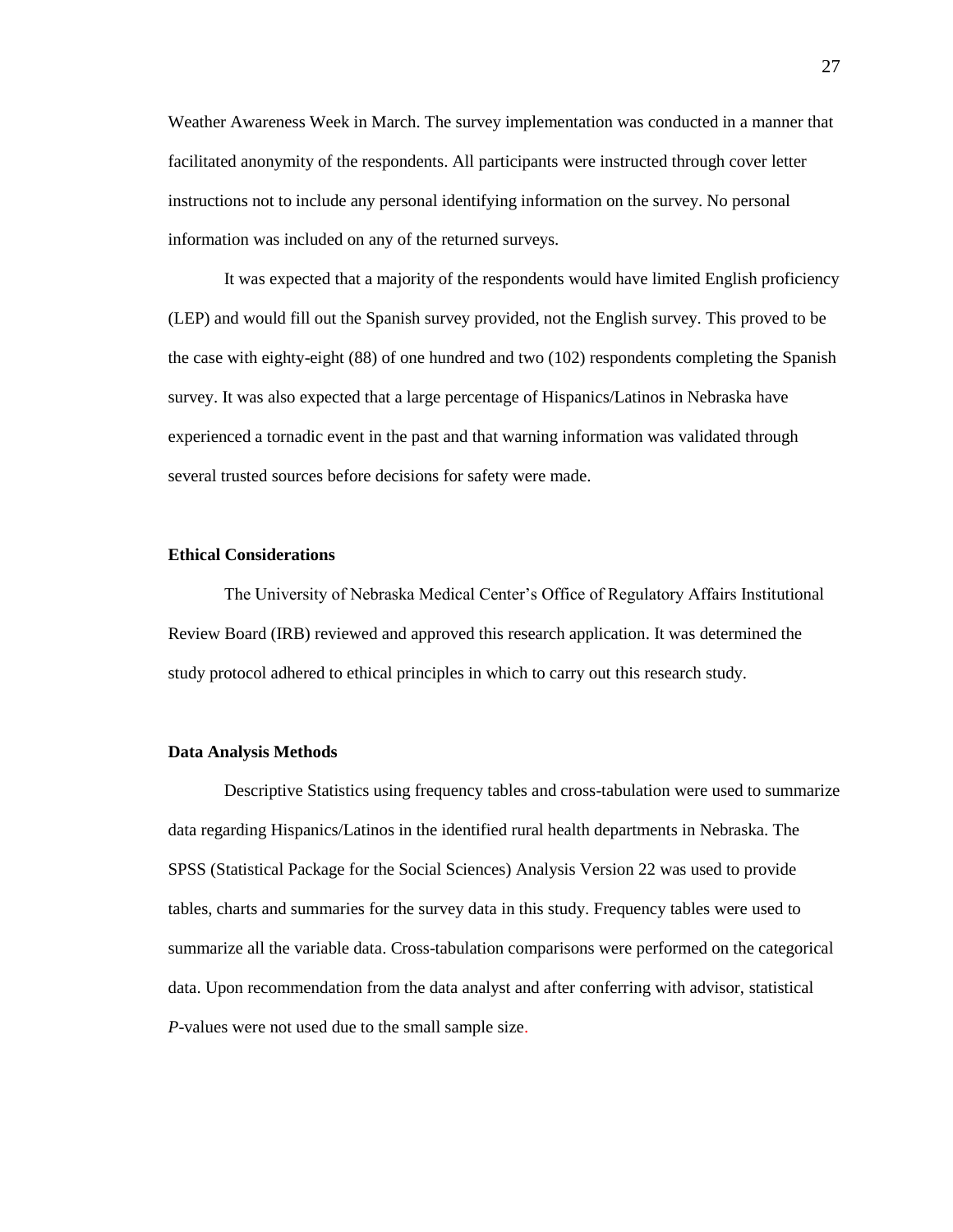# **Statistical Tests**

SPSS software Version 22 was utilized for basic descriptive statistics using frequency tables. Variable data were analyzed and compared using cross-tabulation and descriptive group comparisons. *P*-values were not used due to the small sample size following recommendation of the data analyst and agreement from advisor.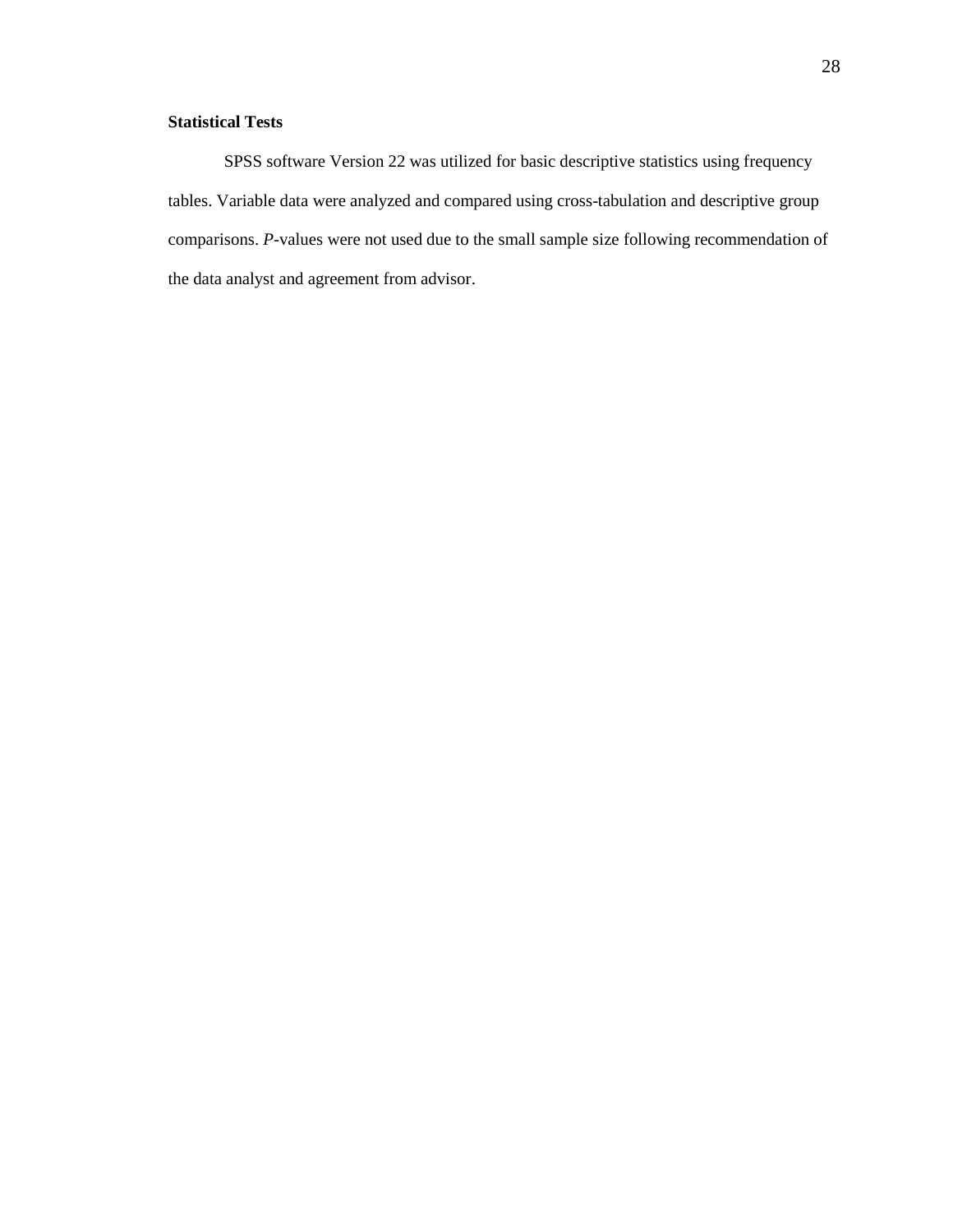#### **CHAPTER 4 - RESULTS**

Results provided in this section begin with demographic information for the respondents. Ages were grouped into four different categories. Educational attainment was divided between those who had less than a high school diploma and those who had achieved high school graduate status, as well as those who pursued some higher education, or were college graduates. Gender numbers were obtained, but not used for data analysis due to numbers heavily biased toward women, as a result of survey distribution locations.

Demographic results will be followed by the respondents' self-rated English assessment. The self-rated assessment was used to evaluate limited English proficiency (LEP) status among the survey respondents. Data analysis then looked for a relationship between educational attainment and LEP status of respondents.

Finally, results will look at respondents' previous experience with tornados, modes of media utilized for severe weather warnings and responses to those warnings. The data analysis obtained will answer these research study questions:

1. What is the self-rated English proficiency for Hispanics/Latinos in rural Nebraska?

2. What are the effects of severe weather warnings on Limited English Proficient (LEP) Hispanics/Latinos in rural Nebraska?

A combination of tables and figures will be used in presenting data to answer the study questions. All data variables from collected surveys were entered into SPSS Version 22 software for data analysis. Frequency tables and Cross-Tabulation were used to summarize all the variable data. A detailed presentation of the data analysis and results will be summarized, and findings presented in relation to the research questions posed, in the discussion section.

Of the surveys returned, one hundred and two (102) were included from five health departments for data analysis in this study. Distribution of respondents was fairly similar between the age groups, with the exception of the > 65 category. Only one respondent identified with this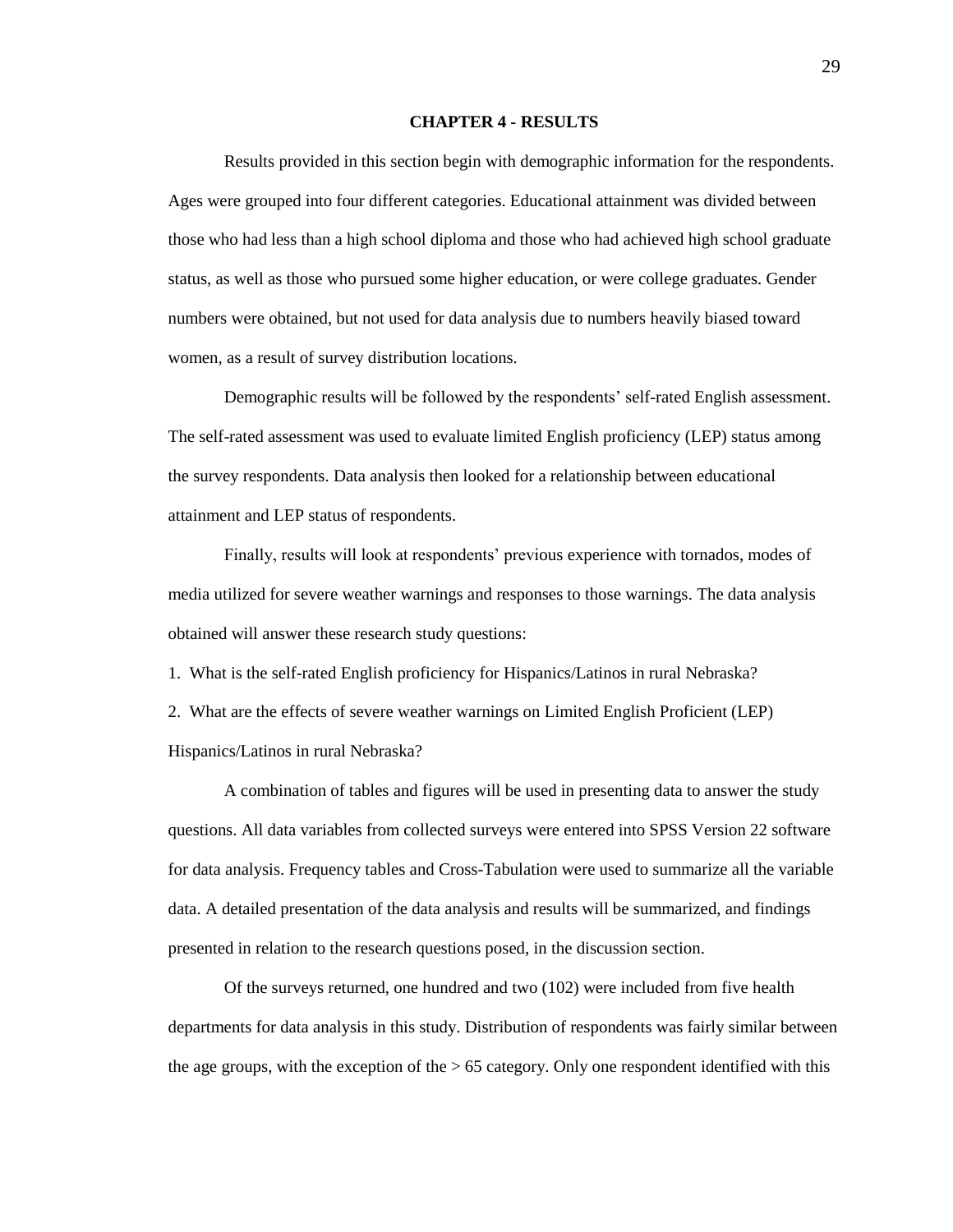age category. Surveys were provided in both Spanish and English, with the majority of surveys completed in Spanish.

|                | <b>Frequency</b> | Percent |
|----------------|------------------|---------|
| <b>Spanish</b> | 88               | 86.3%   |
| <b>English</b> | 14               | 13.7%   |
| <b>Total</b>   | $\Omega$         | 100 %   |

|  | Table 1: Respondents who completed language specific surveys. |
|--|---------------------------------------------------------------|
|  |                                                               |

The Spanish survey was completed by eighty-eight (88) persons and represented 86.3% of the respondents, while the English survey was completed by fourteen (14) and represented 13.7% of the respondents. Of the fourteen English surveys completed, eleven (11) respondents indicated their English-speaking, understanding and reading abilities, were "less than very good".

Seventy-six (76) or 74.5% of one hundred and two (102) respondents indicated they were female and twenty-two (22) or 21.6% indicated male status. Four respondents did not indicate a gender on the survey.

| Age          | <b>No Education,</b><br>Primary, or<br>some<br><b>Secondary</b> | HS Grad,<br>some College<br>or College<br>Grad | <b>English</b><br><b>Very</b><br>Good | <b>English</b><br><b>Less</b><br>than<br><b>Very</b><br>Good | <b>Total</b> |
|--------------|-----------------------------------------------------------------|------------------------------------------------|---------------------------------------|--------------------------------------------------------------|--------------|
| $19 - 30$    | 18                                                              | 14                                             | 7                                     | 25                                                           |              |
| $31 - 45$    | 15                                                              | 21                                             | 10                                    | 26                                                           |              |
| $46 - 65$    | 18                                                              | 10                                             | 5                                     | 23                                                           |              |
| 65<br>$\geq$ |                                                                 | 0                                              |                                       | 0                                                            |              |
| <b>Total</b> | 52                                                              | 45                                             | 23                                    | 74                                                           | 97           |

## **Table 2: English Speaking Ability by Age and Educational Level**

Descriptive statistics were obtained using cross-tabulation in reviewing data between age groups and educational attainment. Table 2 represents respondents by age group who indicated self-rated English speaking ability as "less than very good". The numbers were distributed fairly equal among age groups, with the exception of  $> 65$  years. There was only one respondent from this age group. Of the ninety-seven (97) respondents, seventy-four (74) or 76% indicated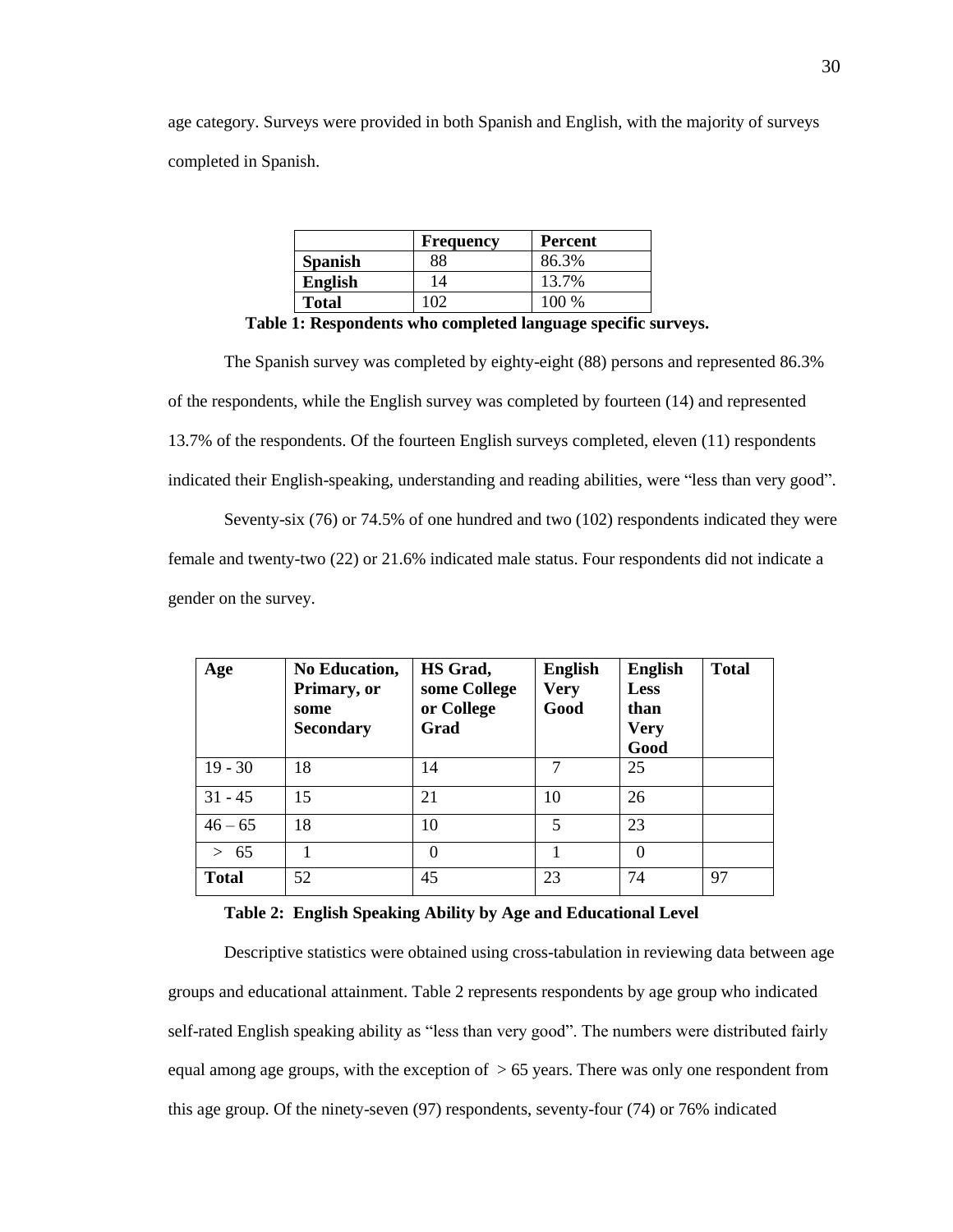English speaking abilities as "less than very good", while only 23.7% indicated English abilities as "very good". Over 50% of the respondents had no education, some primary or secondary education and were not high school graduates. Even though 46% of the respondents were high school graduates, had some college courses, or were college graduates, it was indicated on the surveys that English abilities were "less than very good".

| Age       | <b>Tornado-yes</b> | <b>Tornado-No</b> | <b>Total</b> |
|-----------|--------------------|-------------------|--------------|
| 19-30     | 20                 |                   | 29           |
| $31 - 45$ | 19                 |                   | 33           |
| $46 - 65$ |                    |                   | 25           |
| $>65$     |                    |                   |              |
| Total     | 56                 | 32                | 88           |

**Table 3: Previous Tornado Experience**

Table 3 indicates by age group those who had weathered a tornado in the past. Fifty-six (56) or approximately 64% of those who responded had previously experienced a tornado, while thirty-two (32), or approximately 36% had no previous experience.

| Age<br>(n)    | Radio | TV | <b>Internet</b> | <b>Cell</b><br><b>Phone</b> | <b>Tornado</b><br><b>Sirens</b> | <b>NOAA</b><br>Weather<br>Radio |
|---------------|-------|----|-----------------|-----------------------------|---------------------------------|---------------------------------|
| $19 - 30(32)$ | 24    | 28 | 22              | 23                          | 26                              |                                 |
| $31 - 45(37)$ | 22    | 28 | 24              | 19                          | 32                              | 4                               |
| $46 - 65(27)$ | 14    | 19 | 16              | 16                          | 24                              |                                 |
| > 65(1)       |       |    |                 |                             |                                 | $\theta$                        |
| <b>Total</b>  | 60    | 75 | 62              | 58                          | 83                              | 9                               |

**Table 4: Media Sources for Severe Weather Information by Age Groups.**

Data was analyzed for modes of media alerts used by respondents from different age groups using descriptive statistics and cross-tabulation. Table 4 provides data for the modes of media used by respondents for reception of severe weather warnings. Of importance to note, the fact that multiple media sources were used by each age group to obtain severe weather information, with the exception of the one respondent in the greater than sixty-five age group.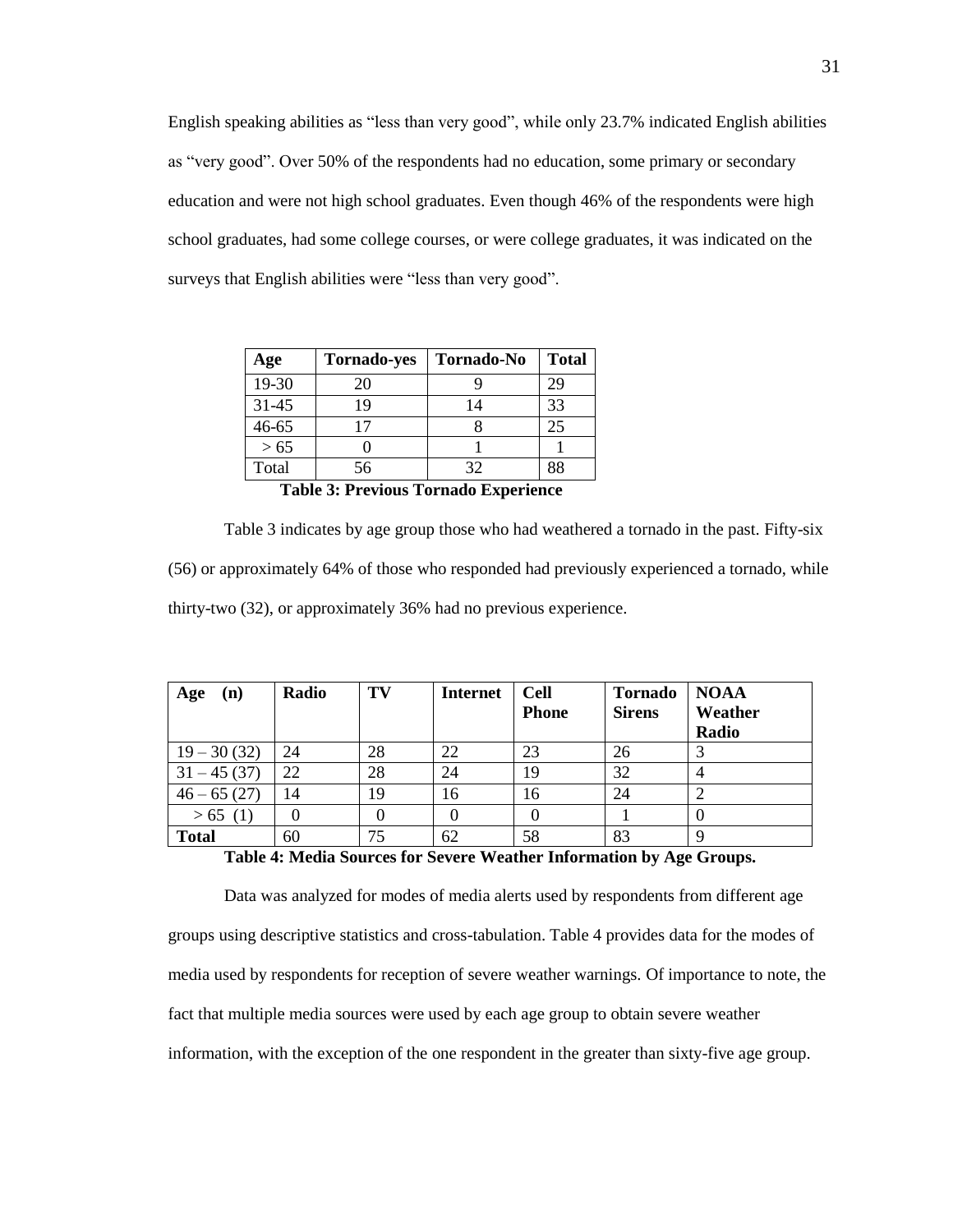| Age     | <b>Find Safety</b> | <b>Seek More</b> | Cont.             | Other | <b>Total</b> |
|---------|--------------------|------------------|-------------------|-------|--------------|
|         |                    | Info             | <b>Activities</b> |       |              |
| 19-30   |                    |                  |                   |       |              |
| $31-45$ |                    |                  |                   |       |              |
| 46-65   |                    |                  |                   |       |              |
| $>65$   |                    |                  |                   |       |              |
| Total   |                    |                  |                   | 10    | 88           |

**Table 5: Actions Taken following Tornado Sirens**

Table 5 indicates actions taken by different age groups following tornado sirens, using multiple media sources for severe weather information. Of the eighty-eight (88) persons who answered this question, only forty-four (44) or 50% sought safety. Twenty-two (22), or 25% sought more information. Several persons continued with current activities, while the "Other" category was comprised of a combination of choices and written in comments. Combination of actions and comments included:

- "No information on tornados until someone alerts you to seek refuge, as live outside of town and do not hear the sirens".
- "Do not know what the sirens mean".
- Found safety and sought more information
- Sought more information and continued with current activities.
- "Not always able to hear sirens".
- "Too far out in the country".
- "Sirens sound outside only, not inside buildings. Not able to hear inside while at work".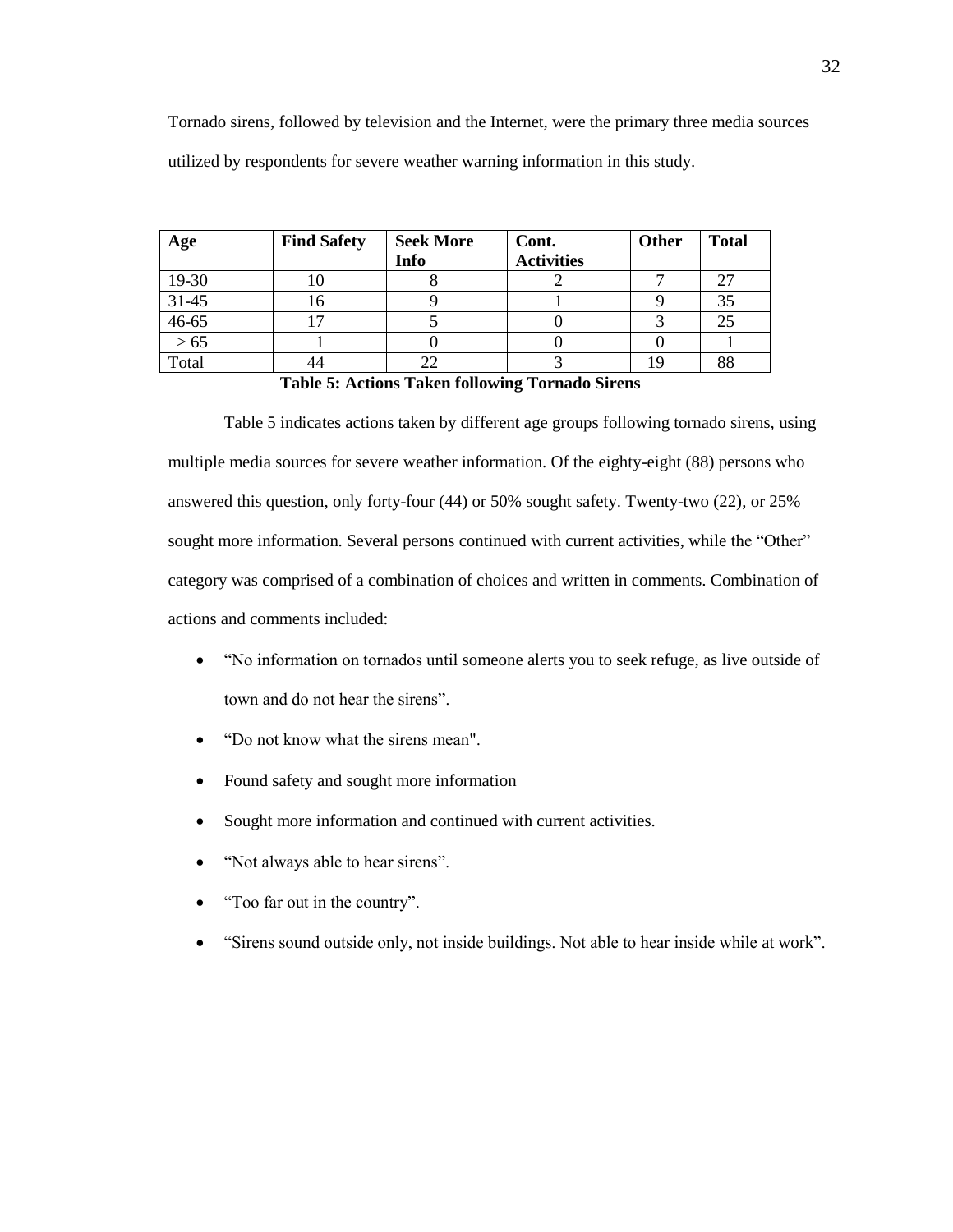| Age       | <b>Find Safety</b> | <b>Seek More</b><br>Info | Cont.<br><b>Activities</b> | Other | <b>Total</b> |
|-----------|--------------------|--------------------------|----------------------------|-------|--------------|
| 19-30     | 19                 |                          |                            |       | 26           |
| $31 - 45$ | 23                 |                          |                            |       | 27           |
| $46 - 65$ | 18                 |                          |                            |       | $\angle 1$   |
| $>65$     |                    |                          |                            |       |              |
| Total     | 60                 |                          |                            |       | 74           |

**Table 6: Actions Taken following Tornado Warnings from Media Sources (excluding sirens)**

Table 6 indicates actions following tornado warnings received from multiple media sources, excluding the tornado sirens. Utilizing multiple media sources for weather information, sixty of seventy-four (74) respondents, or 81% of those who answered the question found safety. Five persons sought more information, while only two persons continued with current activities. The "Other" category was again comprised of a combination of actions and written in comments which included:

- Sought safety and sought more information.
- Sought more information and continued with current activities.
- "Se busca pero abeses no entodas la viviendas no hay sotano". ("Seeks but sometimes not all households have basements").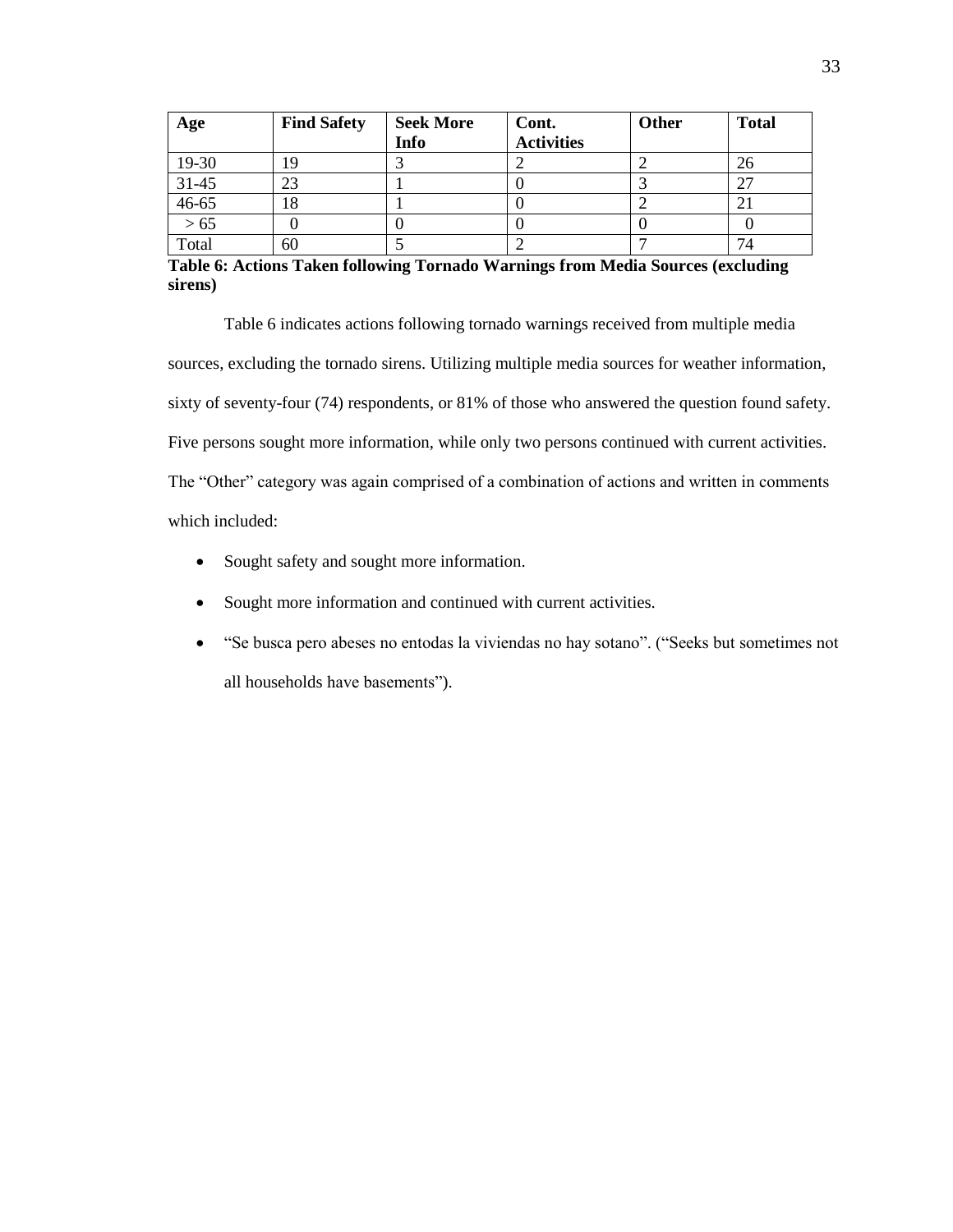#### **CHAPTER 5 - DISCUSSION**

This study was done as a result of a noticeable lack of severe weather warnings in any language other than English for the Omaha metropolitan area of Nebraska, after particularly volatile weather patterns in the spring and summer of 2014. With the understanding that Hispanics/Latinos were ranked second in numbers as far as race or ethnicity in Nebraska, and many of these speaking only Spanish, questions were raised as to how this vulnerable population group, as well as other non-English speaking groups, understood the English severe weather warnings. A decision was made to study how LEP Hispanics/Latinos in rural Nebraska receive and respond to risk communications provided in English only, when living in areas prone to frequent and sudden severe weather events.

Unexpected and not anticipated with this study, were participants from a non-participating health department. Interesting to note, this health department (from an area with some of the largest numbers of Hispanics/Latinos in Nebraska) was contacted during the initial stages of communication regarding collaboration on this study. The ERC commented, "the interpreter was responsible for the Hispanic population in that health department" and "tornado messages were not in the ERC realm"! "The ERC is not responsible for anything except health, and then only during the aftermath of a tornado disaster, in which Tetanus would be provided to health care workers only". The ERC was able to hand out preparedness information, but "someone else provided weather stuff", which was not in Spanish. Was also informed, "the National Weather Service provides warnings to someone, who then disseminates the information." "The ERC's responsibility is only to write disaster plans, not worry about communication of disaster related information to those who do not speak English". WIC and immunization clinics were not provided at this health department and perhaps that would explain why several respondents for this study drove 30-50 miles to another health department to receive services. A voice mail was received several days later from this ERC reiterating that disaster communications and warnings for non-English speaking persons were the responsibility of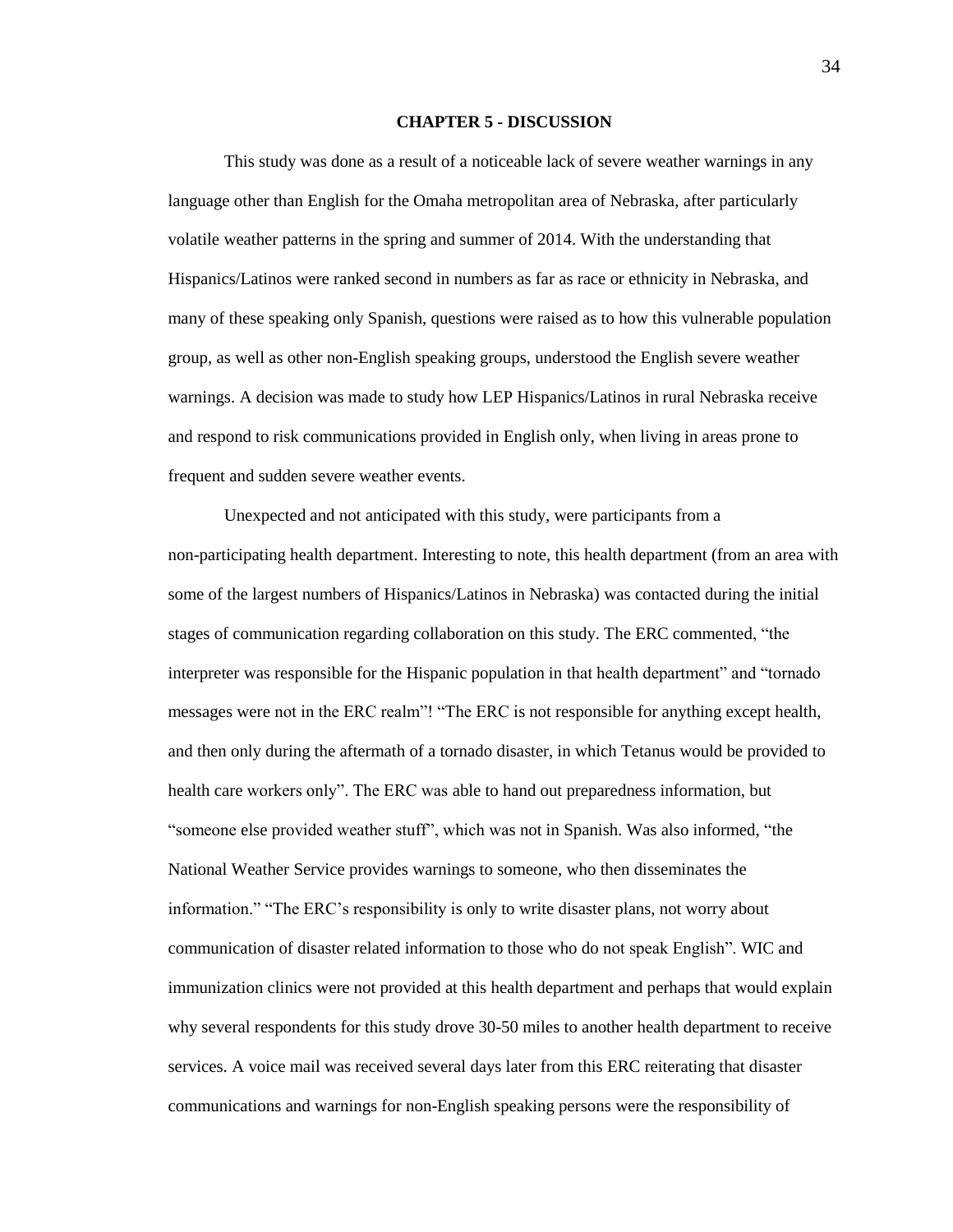interpreters and fell under Emergency Support Function (ESF) #13 - Public Safety and Security (May 2013), not under Emergency Support Function (ESF) ESF #8 - Public Health and Medical Services (May, 2013). I was encouraged to look more into ESF #13 and or contact the Emergency Manager (EM) for each county within that health department.

Questions certainly arose as to how accurate disaster plans were for this health department, when taking into account the ERC had little or no contact with this vulnerable population group. The information provided by this ERC was found to be quite interesting, considering the primary agency for ESF #8, is the Department of Health and Human Services (HHS) with a Core capability that clearly states, "Provides public health, behavioral health, disease and injury prevention information, which can be transmitted to members of the general public and responders who are located in, or near affected areas, in languages and formats that are understandable to individuals with limited English proficiency, individuals with disabilities and others with access and functional needs" (May, 2013). ESF #13 if understood correctly, has as its primary agency, the Department of Justice/Bureau of Alcohol, Tobacco, Firearms and Explosives and focuses on Federal law enforcement departments or agencies, who assist after an event or terrorist act, although this agency may assist in prevention activities if requested (May, 2013). Needless to say, this health department was not interested in study participation.

The five health departments who participated in this study reviewed the initial survey and offered valuable feedback, which was taken under advisement and included:

- "Survey too long and wordy"
- "Survey too lengthy, but questions seem to be written at a level appropriate for the population group"
- $\bullet$  "Have 3 4 reviewers from population group make recommendations for survey"
- "Include in cover letter how survey will benefit respondents"
- "Words too big in survey"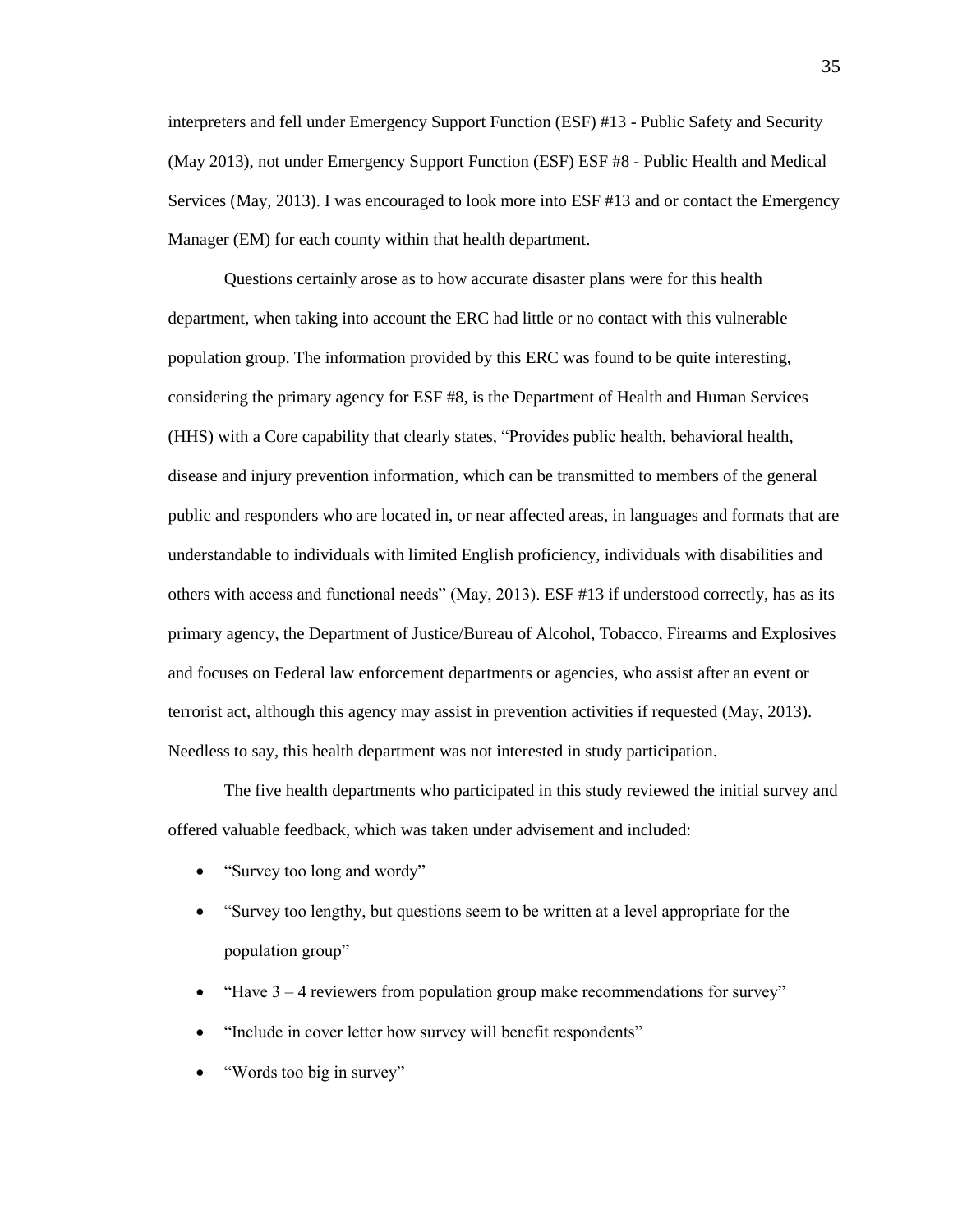- "Eliminate open-ended survey questions"
- "Provide multiple choice survey questions to mark, rather than fill in"
- ""Write out NOAA so respondents know what it is"
- "Include state and county on survey, as respondents may cross state borders for health care".

Feedback from participating health departments was provided to the advisory committee and it was agreed to revise survey somewhat. The survey was shortened by elimination of open-ended questions and similar wording was provided for other questions to minimize or eliminate confusion for participants.

Trusted, local community health care providers assisted in coordination of this study and participants were assured of anonymity. It was anticipated and somewhat assumed, there would be undocumented immigrants who participated in the study, due to survey anonymity. In previous disasters, it has been noted that immigrants were reluctant to seek even basic services such as food, water and shelter, due to fear of immigration enforcement (Blazer and Murphy, 2008). Fear of repercussion persists for undocumented residents and may prevent participation in studies, which may in fact be an attempt at process improvement, rather than government entities searching for undocumented immigrants.

Not taken into consideration, health departments do not provide the same services and consequently, some study participants travelled outside of non-participating health departments for needed services at participating health departments where surveys were completed.

Numerous logistical challenges were experienced while the study was conducted. 1. The primary challenge experienced was the travel distance for the five health departments. Distances covered for the study included east to west borders of Nebraska, as well as north to south borders. It was not logistically possible to travel individually to all of the health departments.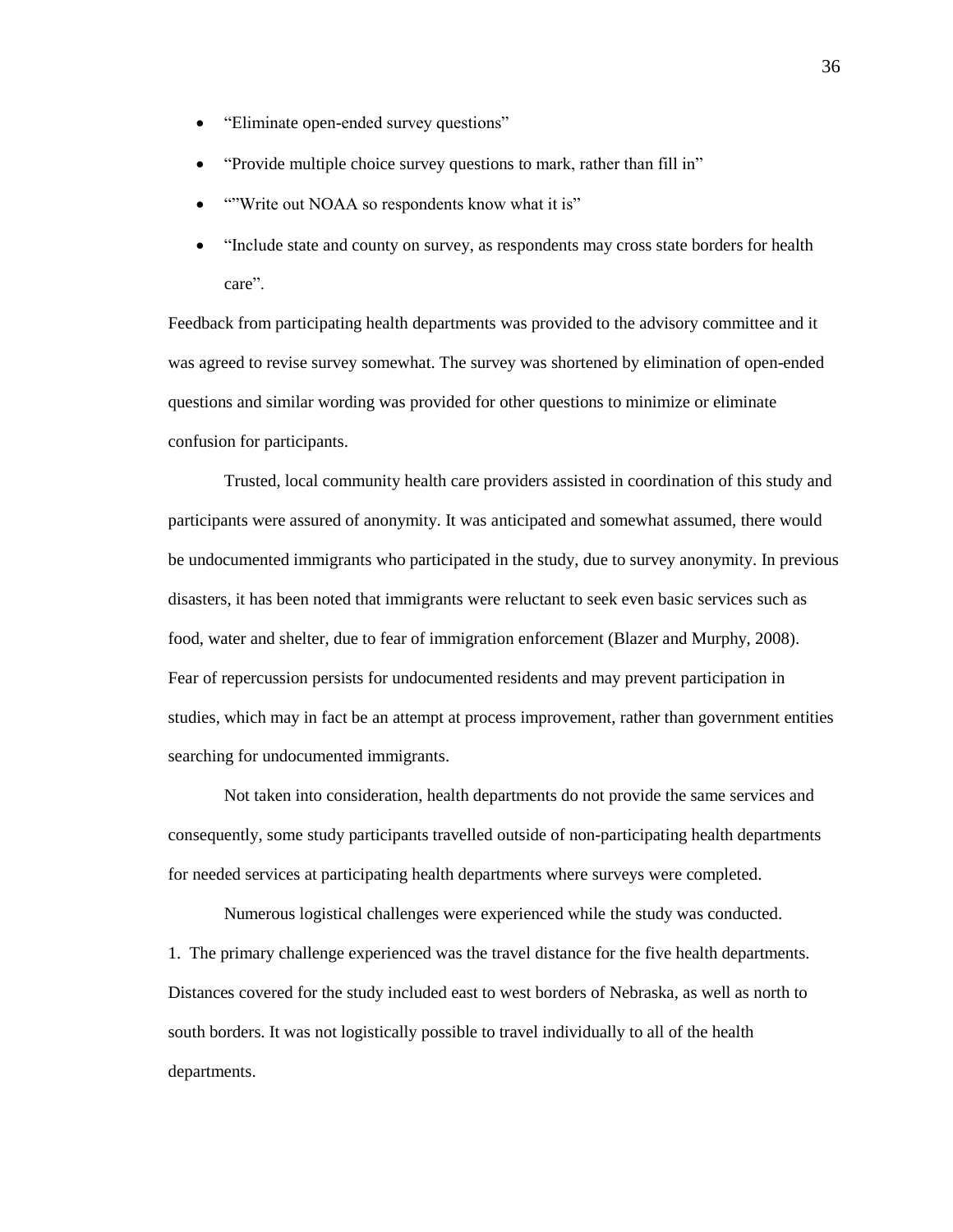2. Each of the health departments received the same instructions for study participation. Specific instructions were that study would include only Hispanics/Latinos or those of other Spanish descent, yet thirty surveys were received from one health department not meeting the criteria. Those surveys were not included in the data analysis.

3. Health Department changes occurred in which the director and emergency response coordinator (ERC) for one health department both resigned during the study period, after commitment to participate. The interpreter for the region volunteered to distribute surveys at clinics she visited, in order to provide data from that health department's region. The interpreter also translated the survey from English to Spanish for this study, as data analysis could provide important information to move forward on recommendations in disaster preparedness for those communities.

4. Challenges presented to the researcher included: no environmental control, how instructions were delivered, study participants, survey distribution, or distribution locations. Survey distribution locations included: churches, restaurants, grocery stores, women, infant and children (WIC) and immunization clinics, community action groups, Spanish to English classes and health departments. There was no consistency for selection of distribution sites among health departments, only that the study population of choice was targeted. This resulted in a heavily gender biased survey return, as many women frequented the WIC and immunization clinics, as well as the health departments for health care services. Disaster Preparedness information was provided at some locations when the survey was distributed. There was no consistency between the sites.

One hundred and two (102) surveys were included for data analysis from a total of two hundred and twelve (212) surveys returned. Thirty surveys were disqualified, as they did not meet the criteria for Hispanic, Latino, or other Spanish descent. Eighty other surveys were highly questionable in regard to validity of the survey responses. After consulting with advisor regarding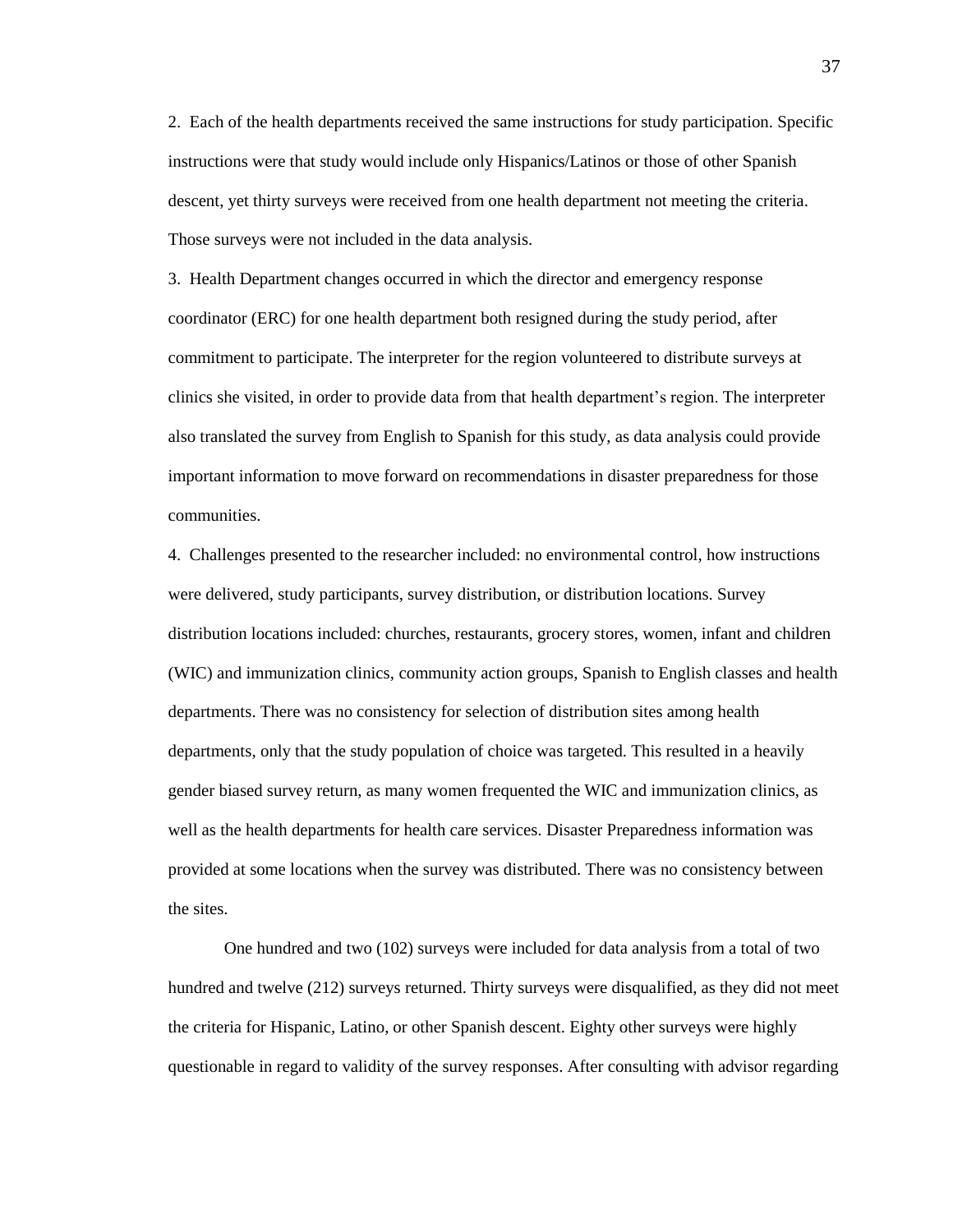concerns about the 80 surveys, the decision was made not to include those surveys in the data analysis.

After meeting with a data analyst, it was recommended to initiate a plan on how data analysis would be portrayed and what results would be important for this study. After all survey questions were reviewed, it was decided to group results by demographics (gender, age and education), English ability, past tornado experience, media sources available for severe weather warnings and what were responses to, or actions taken by respondents following the warnings provided.

# **Demographics**

Anticipated were unbalanced gender numbers due to immunization and WIC clinics for survey distribution sites and it was assumed that more women would bring self and or children for services, therefore, gender numbers were not used in the data analysis.

Age groups for this study did not correlate with the ACS 5 year estimates. Age groups used in this study were 19-30, 31-45, 46-65, and  $> 65$ . Participants under 19 years of age were not included in this study, as parental permission would have been required. Only one participant identified with the category > 65 years of age. This researcher was most concerned only one person in this age group completed a survey, even with the one hundred and ten surveys not included for data analysis. Are the elderly not going in for any health services? I understand perhaps the WIC and immunization clinics most likely would not have the elderly present, but that does not explain why the other distribution location sites did not have any elderly respondents. I question how many elderly with limited English proficiency are also medically or physically disabled, have behavioral health issues and/or need assistance with transportation in getting to shelter areas. This poor representation of the elderly Hispanics and Latinos causes great concern with regard to disaster preparedness and response.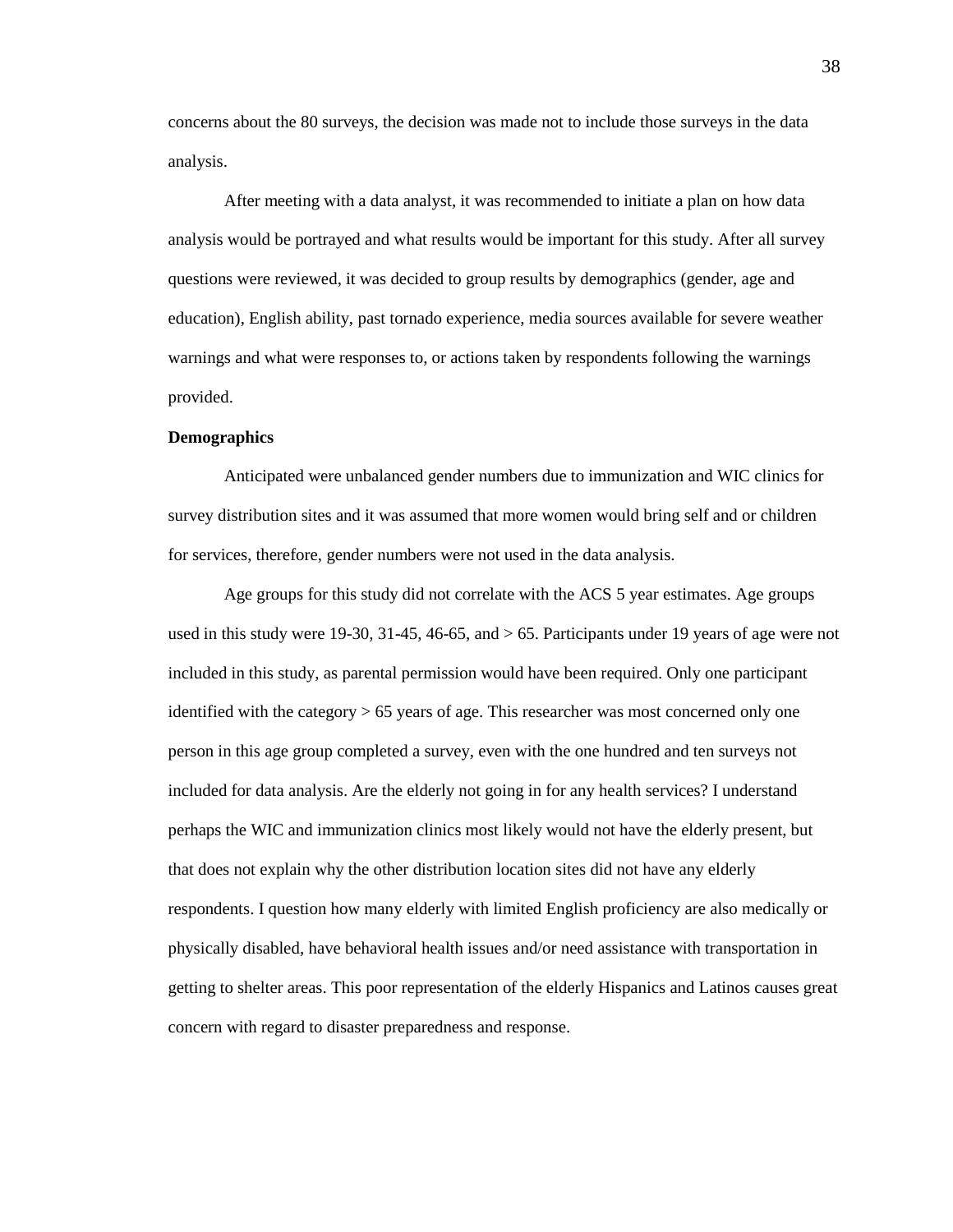### **Self-rated English Ability**

The data for this study did not demonstrate a clear relationship between educational attainment and English ability for Hispanics and Latinos. It was anticipated that the majority of surveys would be completed on the Spanish form, which did hold true. Eighty-eight of the one hundred and two surveys were completed on Spanish forms, while fourteen surveys were completed on the English version. Eleven of the fourteen English surveys indicated self-rated English speaking ability as "less than very well". It was speculated that these eleven surveys were not completed by respondents, but perhaps by the bilingual health aids assisting at the clinics. In total, 76% of the respondents in this study indicated English speaking ability as "less than very well".

The ACS Report by Gambino et al (2014), indicated that educational attainment played a critical role in how well English was spoken, and at higher levels of educational attainment, the foreign born were more likely to have higher English-speaking ability, as did time spent living in the United States. The data analysis obtained for this study indicated fifty-two (52) of ninetyseven (97) respondents, or approximately 54% had no education, some primary or secondary education and were not high school graduates. Seventy-four of the ninety-seven respondents indicated they spoke English "less than very well", even though forty-five of these respondents were high school graduates or had at least some higher education. It was erroneously assumed the educational level would impact the self-rated English ability in this study. These findings were similar to what Ahlborn et al (2012) reported in their study, which implied the LEP population might have actually approached 75% compared to 50% calculated by the ACS. The data analysis for this study did answer the research question of self-rated English proficiency among Hispanics/Latinos in rural Nebraska. In total, 76% of the respondents in this study indicated English speaking ability as "less than very well".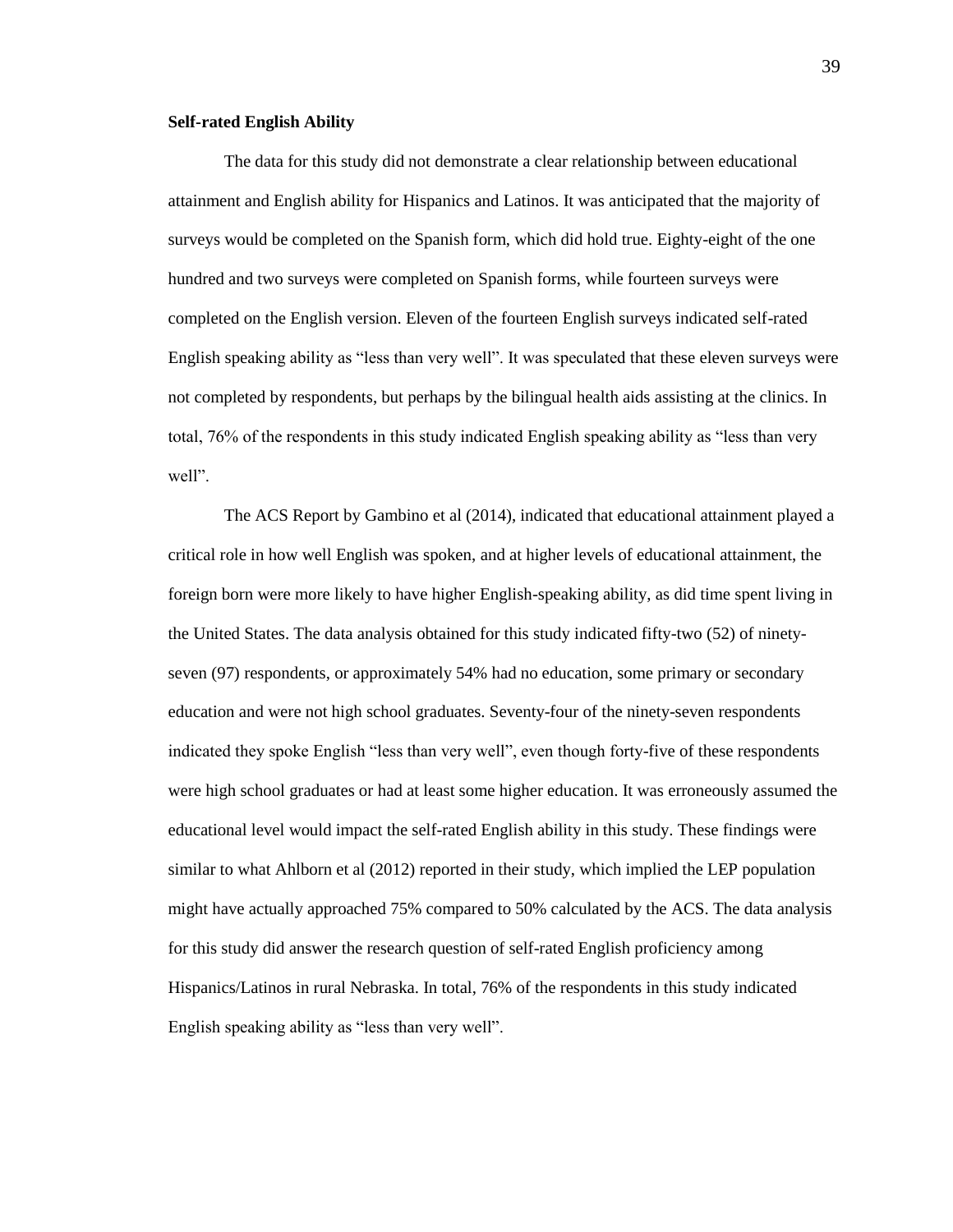Incongruent with the findings of this study, the U.S. Census Bureau in the 2009-2013 5-year American Community Survey (ACS) estimated 47.9% of Hispanics/Latinos in Nebraska reportedly spoke English "less than very well". Gambino et al (2014) indicated that among the foreign born with less than a high school education, 36% reported speaking English "less than very well". The data reported by Gambino et al (2014) were indicative of national data, where as Ahlborn et al (2012) reported only Oklahoma data and this study included only Nebraska data. The ACS Report by Gambino et al (2014) also indicated, Nebraska was one of two states with the highest proportions of foreign-born who spoke English "less than very well" and that was 59%. Even though this study sample was small, the data analysis indicated a much larger number of respondents who spoke English "less than very well", than the ACS Report for Nebraska indicated. The difference between the ACS Report and this study are the unknown numbers of foreign-born Hispanics/Latinos who responded on the survey. This survey only inquired about Hispanic, Latino, or other Spanish descent, not whether the respondents were foreign-born.

#### **Previous Tornado Experience**

In view of the fact that previous tornado experience was felt to be one of the most important survey questions, it was quite disappointing to note that only eighty-eight (88) of one hundred and two (102) respondents answered this question. There was concern about the poor response to this question, as well as uncertainty as to whether the question was placed too close to the end of the survey, placement on the page had an impact on response, or it was placed too close to the next question and looked to be part of that question. Of respondents who did answer the question, 64% had previously experienced a tornado, while 36% had no previous experience with tornadic activity. Those respondents with no previous tornado experience spanned all age groups, including the one respondent  $> 65$  years of age. There are noted opportunities for disaster preparedness across the life span for all of the health departments.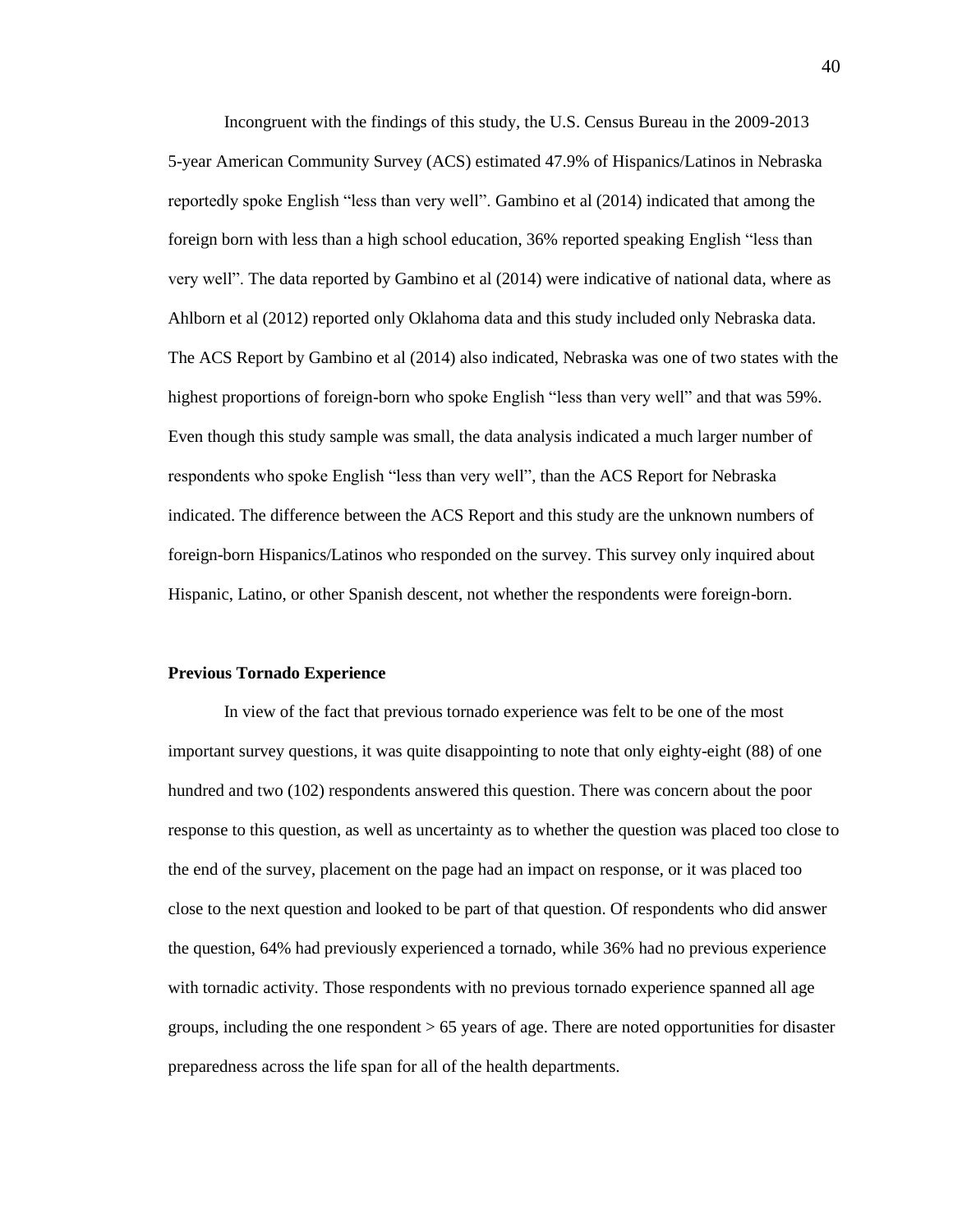#### **Media Sources Available For Severe Weather Warnings**

Multiple media sources were utilized in obtaining severe weather information and warnings by each age group, with the exception of the > 65 year old category. Of noted importance, the top three modes of communication most common were, tornado sirens as the most frequently used mode of communication, followed by television and the Internet. Hammer et al. (2002) survey respondents cited television as the most common source of tornado warning information, followed by phone calls and tornado sirens. Ahlborn et al. (2012) survey results indicated, tornado sirens were the most common mode of alert followed by television and local radio stations. Ahlborn et al. (2012) also suggested promotion of additional, other less common media sources, which would allow for redundancy of alerts communicated. Data analysis for this study indicated LEP Hispanics/Latinos used multiple media sources for confirmation of severe weather warnings. Whether this was by design or through educational efforts remains to be seen. Tornado sirens were indicated as the most common media source used for notification of severe weather. This could potentially be problematic in certain areas, such as Northeast Nebraska Public Health Department. Sirens were designed for persons working outdoors only, consequently, people working indoors do not hear the sirens. Even more problematic is the fact that some tornados occur during the night when most are asleep. It would be beneficial to have more than one alert system available. Data analysis for this study indicated LEP Hispanics/Latinos used multiple media sources for confirmation of severe weather warnings. Whether this was by design or through educational efforts remains to be seen.

The Internet when used for weather warnings has the capability to provide warnings in multiple languages. This may explain why it has become one of the most frequent modes used for severe weather alerts. Free downloadable applications (apps) have become quite popular on the Internet, as well as on mobile phone devices. Local TV stations, weather apps, radar apps, Red Cross apps and NOAA weather apps are just a few of the sources for weather information now available on mobile devices. The Red Cross provides free emergency information apps in Spanish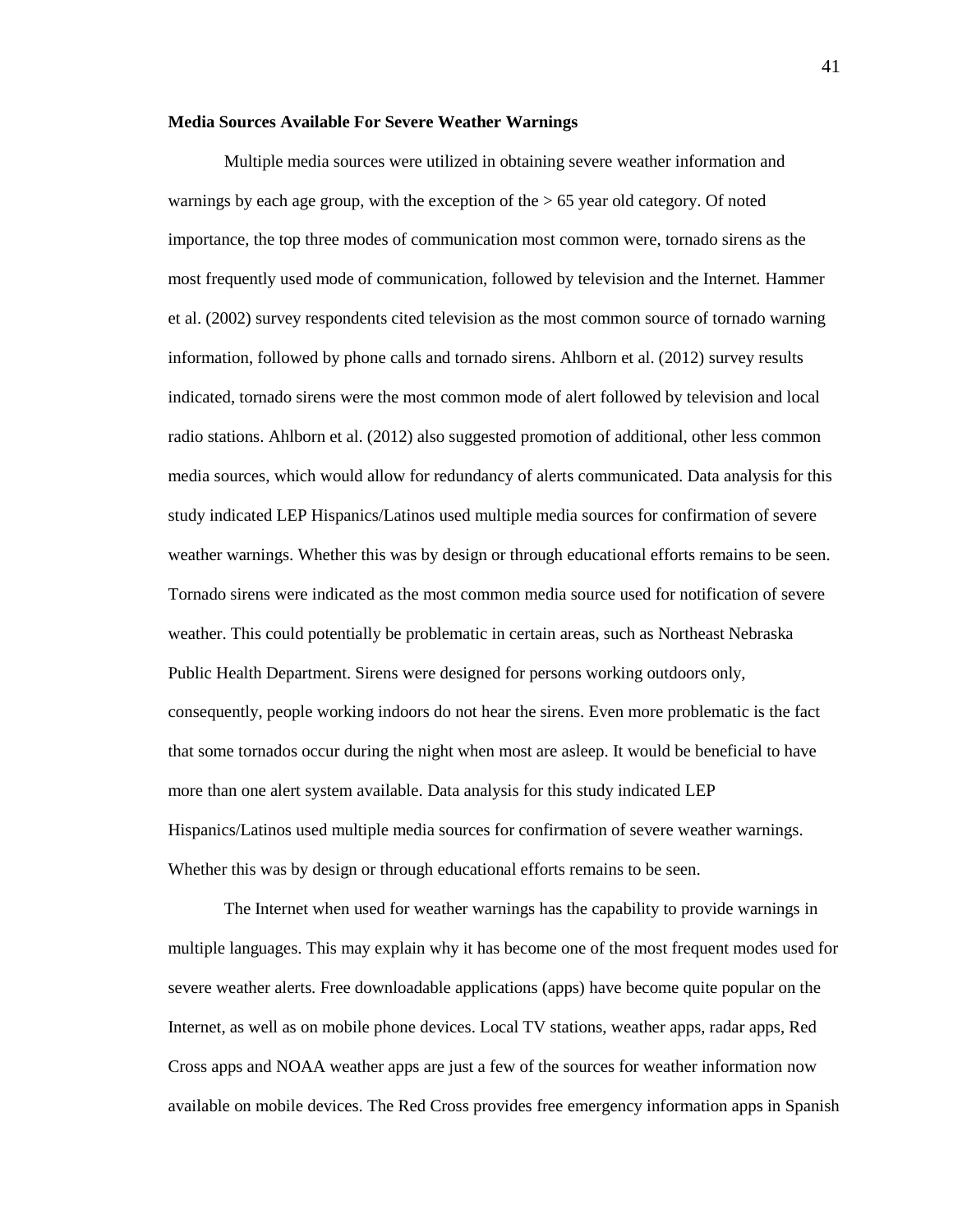or English language and can be selected for how information is received. Radar apps would not necessarily need to be language specific, if one understands the color significance.

#### **Responses To Warnings**

The data analysis obtained did answer the research question of the effects of severe weather warnings on Limited English Proficient (LEP) Hispanics/Latinos in rural Nebraska. There appeared to be an overall theme of multiple media source usage by all age groups, with the exception of the > 65 group, to confirm severe weather events. The use of multiple media sources provided much needed information, crucial for timely, decision-making during severe weather events for LEP Hispanics/Latinos in rural Nebraska.

Comments written on the surveys suggested there were issues regarding the sirens, which seemed to be a common theme as well. It was indicated on surveys, the sirens were not understood, were not always heard, were located outside only, and or homes were located too far outside of town to hear the sirens. Some respondents indicated they must rely on others for notification during severe weather events, as they live too great a distance from the sirens to hear them. The comment that really resonated was, "Se busca pero abeses no entodas la viviendas no hay sotano". ("Seeks but sometimes not all households have basements"). In other words, shelters in homes were not always an option for respondents.

## **Conclusions**

Although this study was not a true research experiment and given the small sample size, a need for language specific, severe weather warnings was demonstrated by the data analysis. The majority of respondents completed Spanish language surveys and the study data indicated a selfrated LEP for Hispanics/Latinos at 76%, a notable difference from the American Community Survey of 47.9%. It was important to stress anonymity of the survey in order to include potential undocumented immigrants in the study as well. Data was analyzed to determine if there was a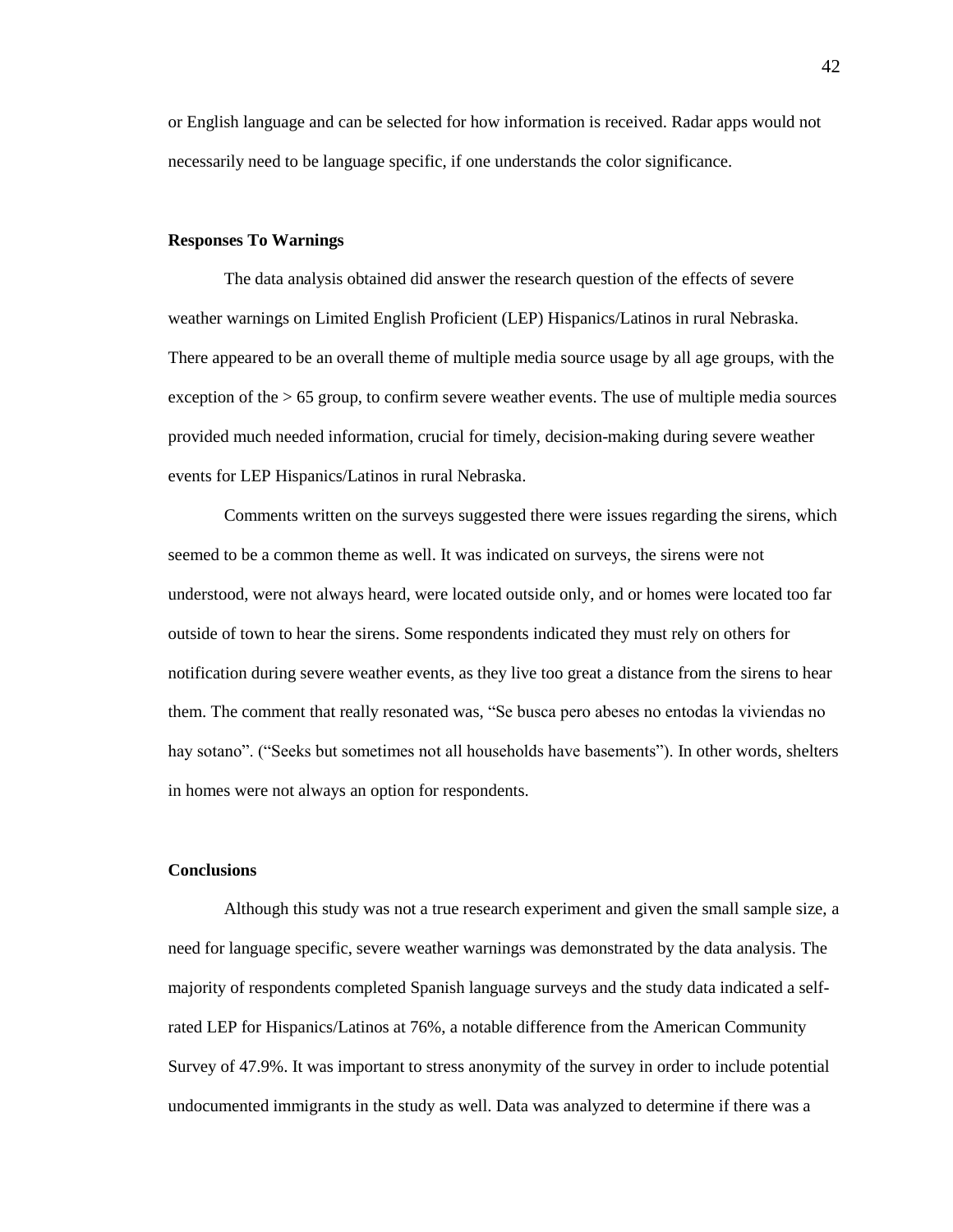strong relationship between educational attainment and English proficiency. Contrary to The ACS Report by Gambino et al (2014), educational attainment did not play a critical role in how well English was spoken in this study. Educational attainment had no bearing on improved English ability. In fact, forty-five of the seventy-four respondents who indicated they spoke English "less than very well", were high school graduates or had at least some higher education. That translates to 61% of those who rated their English abilities as less than very good, had actually been educated. One might question where this education occurred, or whether respondents were overly critical of their English abilities. It was erroneously assumed that education level would improve the self-rated English ability in this study.

Past tornado experiences played a role in how persons responded to severe weather events. It appeared as though tornado sirens crossed the language barrier, as indicated by the percentage of respondents who used this mode of warning for severe weather. Of importance to note was the response to sirens, primarily, multiple media sources were used to confirm severe weather warnings. This might lead to the assumption that confirmation with real time weather information was made on the Internet or television following the sirens, which ultimately lead to safety actions taken.

I would concur with Ahlborn et al (2012) who suggested, in communities where established non-English mass communication modes are not present, emergency managers and community stakeholders should consider sending language specific messages through Englishspeaking modes. As noted earlier, risk communication will continue to be a challenge with educational and culturally diverse communities. Radio, television, computer, universities, downloadable applications and social media, will continue to be an essential component in alerting the public of emergent situations, however, research literature does support the notion of a need for language specific, severe weather warnings to LEP persons. Nebraska will continue to be at high-risk for severe weather events with more frequency during certain times of the year and in multicultural communities. It is critical that consideration be given to language specific, severe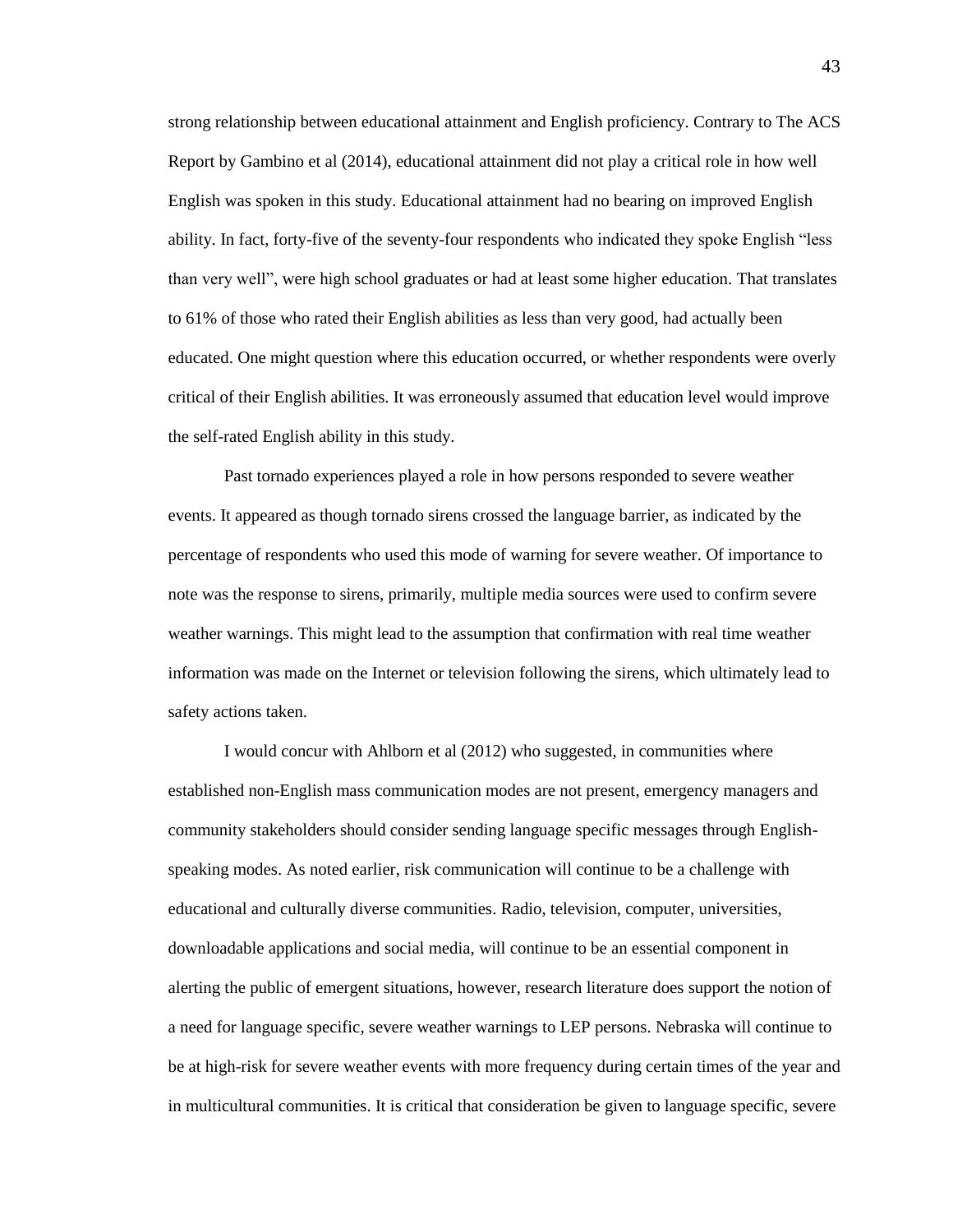weather warnings for LEP populations. This could improve the safety for many Nebraska communities affected during severe weather events.

#### **Gaps in Literature**

The most notable gap in the research literature was a lack of data specific to the elderly, or greater than 65 years of age. In view of the fact that only one person in the study identified with this age group, I am most concerned, considering the American Community survey estimates for Nebraska indicated approximately 4,300 Hispanics/Latinos are > 65 and of this number, over 55% speak English less than very well. This particular age group has the potential for many issues, whether it is medical, physical, behavioral health, or transportation related which, are only compounded by the language barrier. This poor representation of the elderly Hispanics and Latinos causes great concern with regard to disaster preparedness and response.

There was also a notable lack of literature regarding language specific alert systems, as well as education of LEP groups for methods of accessing those alert systems, especially in native languages.

#### **Recommendations**

Challenges will continue for all communities in the delivery of risk communication. A review of the local media's current practice in providing English only alerts during severe weather indicates, a need for process improvement in the delivery of risk communication. Most metropolitan communities and many smaller communities are now comprised of persons with very diverse cultural backgrounds and languages. Local legislative and policy changes may be warranted in order to accomplish a change in this outdated practice of delivering English only risk communication to LEP population groups. In the mean time, educating LEP Hispanics/Latinos in how to access free weather alert systems in their native language, will be of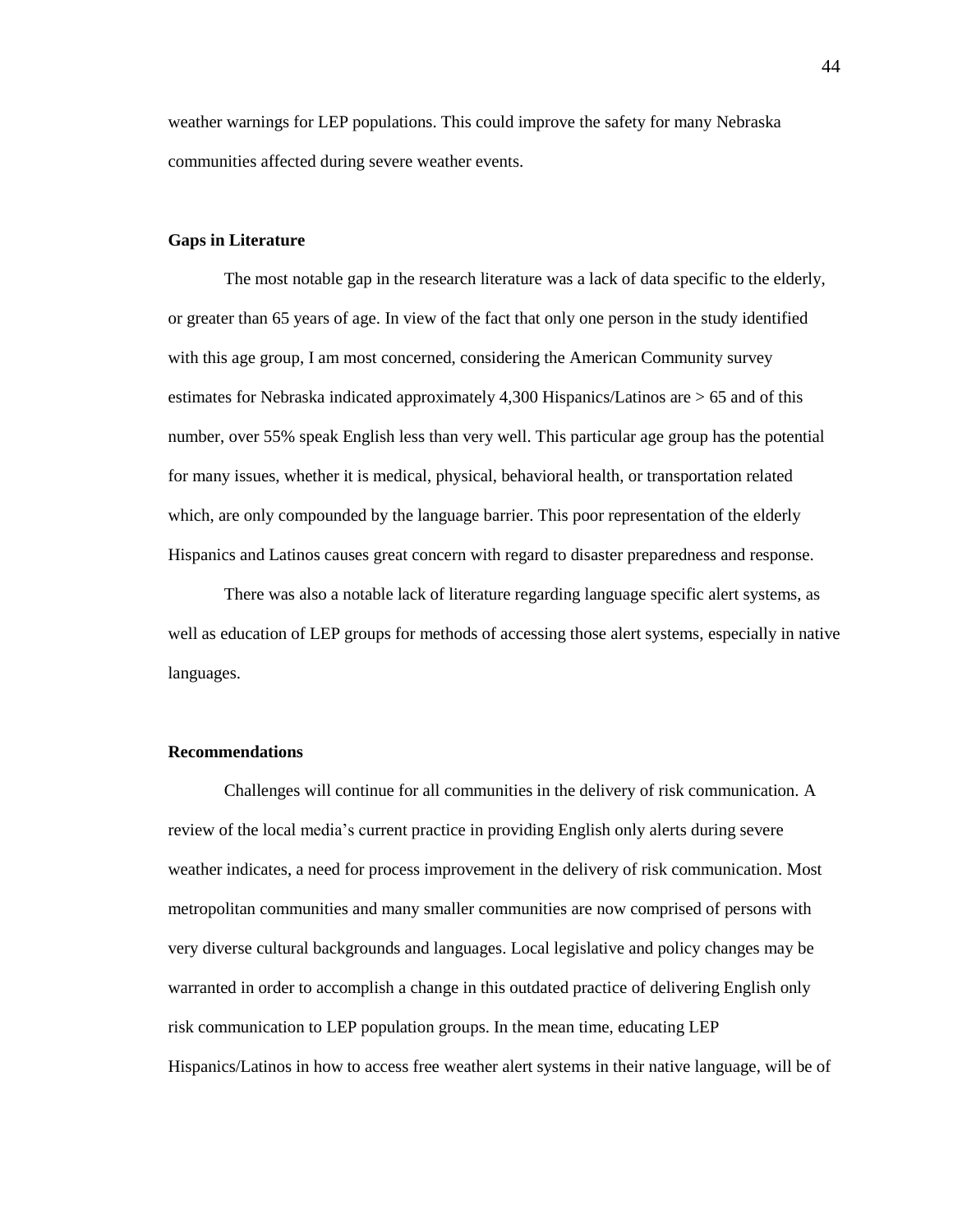key importance and we must consider sending language specific messages through Englishspeaking modes. Appropriate risk communication is critical when disaster events are imminent.

A more robust research study is needed in regard to the elderly LEP population groups. The poor representation of the elderly Hispanics and Latinos for this study causes great concern in regard to disaster preparedness and response. A multitude of factors for the elderly may affect timely evacuation to shelter areas. Of key importance, how do the elderly LEP Hispanics/Latinos receive severe weather information and how do they respond, or can they respond to the warnings? Are there multiple generations living in one home? Must they rely on family members for severe weather alert information, as well as assistance with evacuation if needed?

There are future opportunities to expand on this study by developing a more inclusive, in depth survey tool, that assesses home environments. The survey tool might consider Englishspeaking persons who are able to translate, elderly, young children or disabled living in one dwelling, with a consideration for pets. Available transportation, mobile home residents and the nearest shelters, also need to be considered in the study, in an effort to assess ability of all persons living in the home to respond safely and in a timely manner.

Lastly, comments provided on the survey warrant further review and education regarding community sirens and getting to a safe shelter. Comments included:

- "Se busca pero abeses no entodas la viviendas no hay sotano". ("Seeks but sometimes not all households have basements").
- "No information on tornados until someone alerts you to seek refuge, as live outside of town and do not hear the sirens".
- "Do not know what the sirens mean".
- "Not always able to hear sirens".
- "Too far out in the country".
- "Sirens sound outside only, not inside buildings. Not able to hear inside while at work".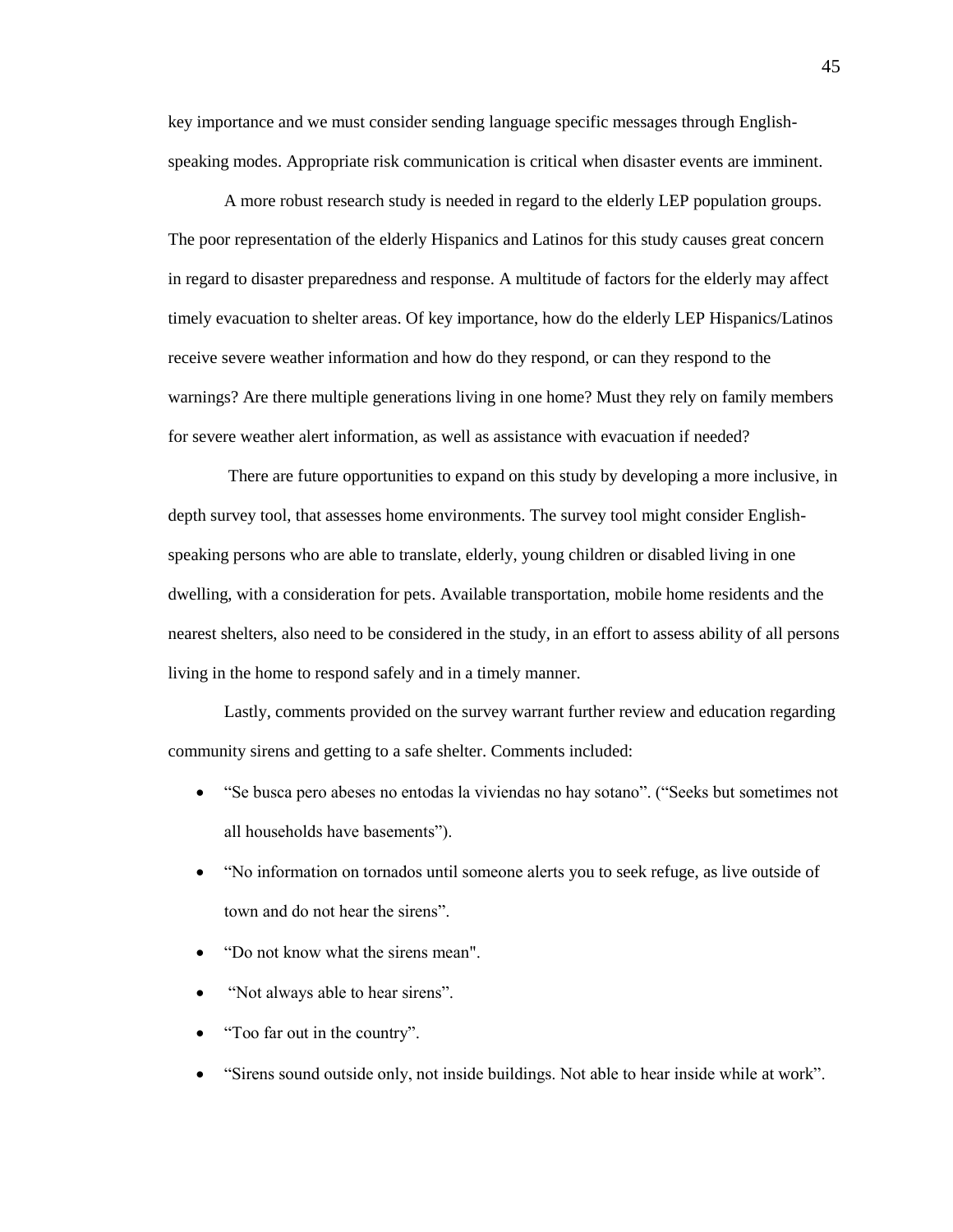A wider community of interest for this study on severe weather warnings would be to include all health departments in Nebraska. There are definite educational opportunities regarding severe weather preparedness across the life span, for all communities. This study focused on Hispanics and Latinos in Nebraska, however, results from this study could transfer to other LEP population groups who reside in Nebraska as well. It will be key in providing language appropriate weather warnings to all population groups, not just English-speaking groups. It will be especially important to educate LEP groups for methods in accessing alert systems, especially in native languages.

Witnessing the destructive power and fury of a tornado is a very humbling experience. Lives are forever changed in a matter of moments. Timely, accurate, language and culturally specific severe weather warnings are imperative, for the safety of many limited English proficient communities.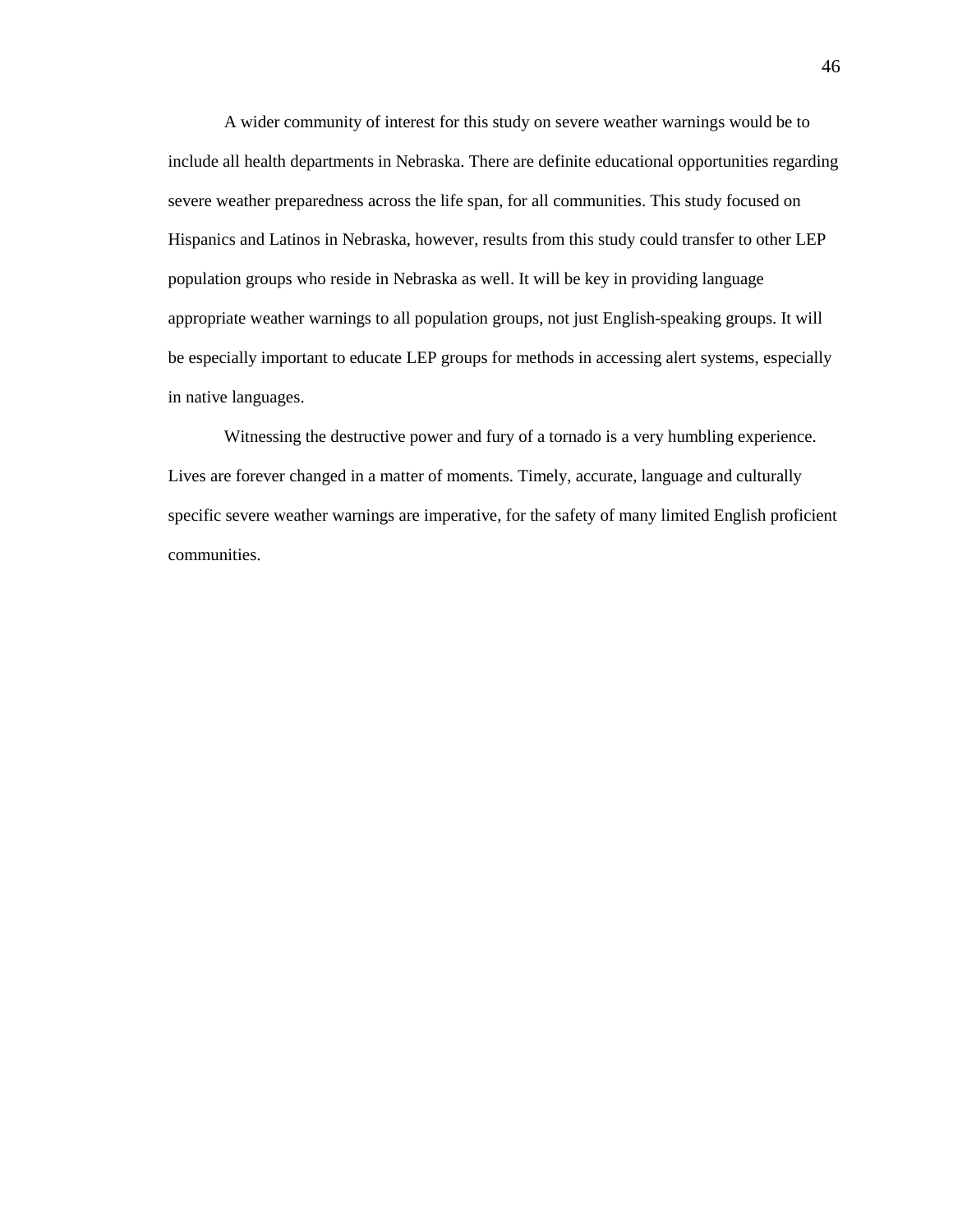#### **REFERENCES**

- Ahlborn, L., Franc, J.M., and D Sport Med (2012). Tornado Hazard Communication Disparities among Spanish-Speaking Individuals in an English-Speaking Community. *Prehospital and Disaster Medicine*, 27, pp 98-102. doi:10.1017/S1049023X12000015.
- Andrulis, D.P., Siddiqui, N.J., & Gantner, J.L. (2007). Preparing Racially and Ethnically Diverse Communities for Public Health Emergencies. *Health Affairs (Project Hope).* 26(5), 1269- 1279. doi: 26/5/1269 [pii]
- Benavides, A., & Arlikatti, S. (2010). The Role of the Spanish-language Media in Disaster Warning Dissemination: An Examination of the Emergency Alert System. *Journal of Spanish Language Media, 3, 41.*
- Blazer, J. and Murphy, B. (2008). Addressing the Needs of Immigrants and Limited English Communities in Disaster Planning and Relief. *Immigrants' Rights Update*, 2008, 22, 8, 1-12. Accessed Nov. 20, 2014. [http://v2011.nilc.org/pubs/iru/iru2008-10-28.htm%5B5/23/2012 1:14:43 PM%5D](http://v2011.nilc.org/pubs/iru/iru2008-10-28.htm%5B5/23/2012%201:14:43%20PM%5D)
- Brotzge, J., & Donner, W. (2013). The Tornado Warning Process: A Review of Current Research, Challenges, and Opportunities. *Bulletin of the American Meteorological Society,* 94(11), 1715-1733.
- Bush, G.W. (2006). Executive Order 13407 Public Alert and Warning System. Accessed Dec. 9, 2014 from

[http://www.gpo.gov/fdsys/pkg/WCPD-2006-07-03/ pdf/WCPD-2006-07-03-Pg1226.pdf](http://www.gpo.gov/fdsys/pkg/WCPD-2006-%0907-03/%20%09pdf/WCPD-2006-07-03-Pg1226.pdf)

Concannon, P. R., Brooks, H. E., & Doswell III, C. A. (2000). Climatological risk of strong and violent tornadoes in the united states. *Preprints, 2nd Symp. on Environmental Applications, Long Beach, CA, Amer. Meteor. Soc,* 212-219. Accessed at: [http://www.nssl.noaa.gov/users/brooks/public\\_html/concannon/](http://www.nssl.noaa.gov/users/brooks/public_html/concannon/)

Dash, N., & Gladwin, H. (2007). Evacuation Decision Making and Behavioral Responses: Individual and Household. *Natural Hazards Review,* 8(3), 69-77.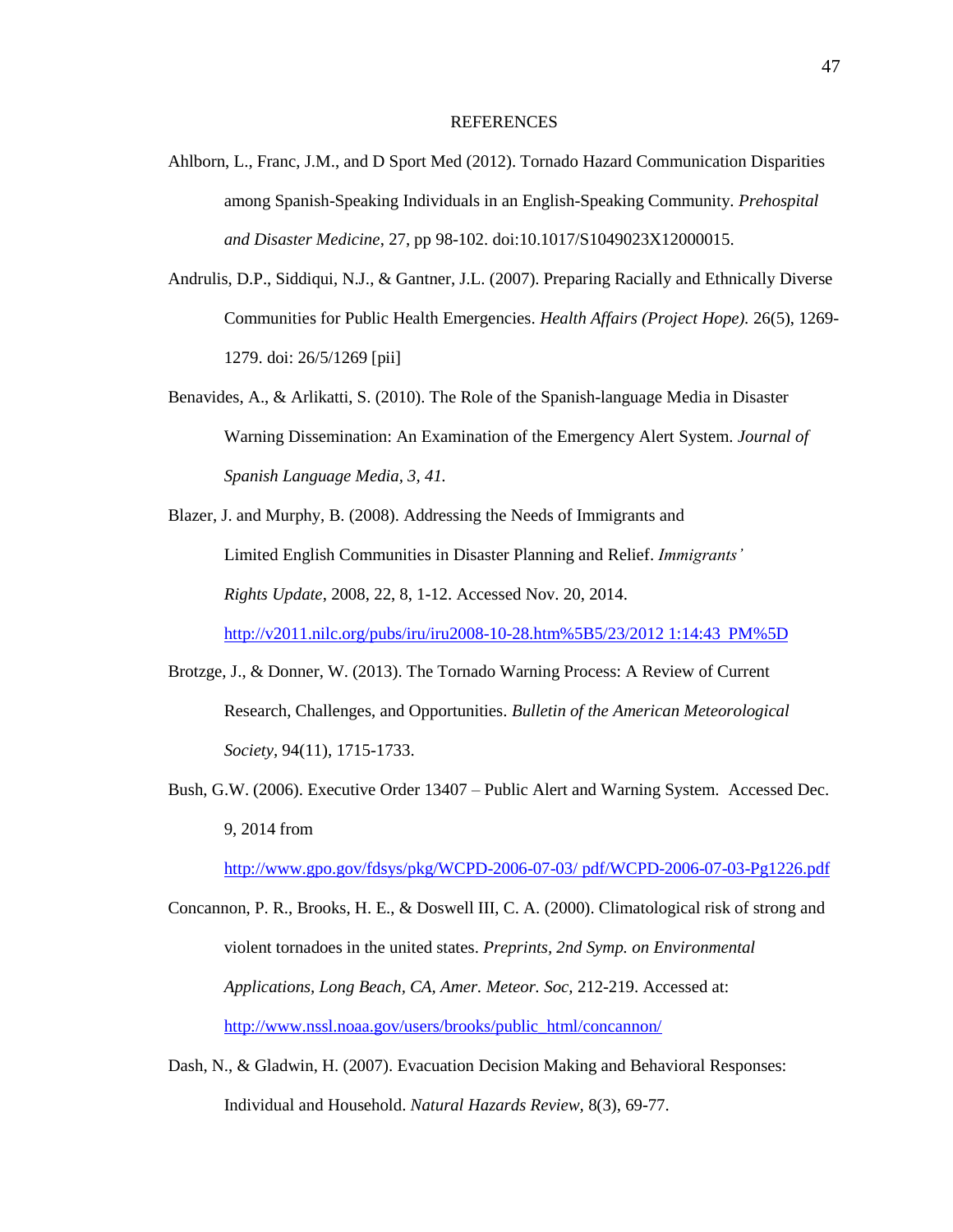- Dejka, J. (2015). Nebraska Schools Challenged to Meet Needs of Growing Minority. *Omaha World-Herald.* Sunday, January 18, 2015.
- Department of Education, Office of Planning Budget and Evaluation (1987). "Numbers of Limited English Proficient Children: National, State and Language Specific Estimates". Accessed at<https://ncela.ed.gov/rcd/bibliography/BE016701>

Donner, W.R., Rodriguez, H., and Diaz, W. (2012). Tornado Warnings in Three Southern States: A Qualitative Analysis of Public Response Patterns. *Journal of Homeland Security and Emergency Management.* Abstract. Vol.9, Issue 2. Accessed July 13, 2014. http://www.degruyter.com/view/j/jhsem.2012.9.issue-2/1547-7355.1955/1547- 7355.1955.xml

- Drabek, T.E. (2001). Disaster Warning and Evacuation Responses by Private Business Employees. *Disasters,* 25(1), 76-94.
- Elder, J.P., Ayala, G.X., Parra-Medina, D., & Talavera, G.A. (2009). Health Communication in the Latino Community: Issues and Approaches. *Annual Review of Public Health,* 30, 227-251.
- Emergency Support Function #8 (May 2013). Public Health and Medical Services Annex. Accessed at: http://www.fema.gov/media-library-data/20130726-1825-25045- 8027/emergency support function 8 public health — medical services annex 2008.pdf
- Emergency Support Function #13 (May 2013). Public Safety and Security Annex. Accessed at: [http://www.fema.gov/media-library-data/20130726-1914-25045-](http://www.fema.gov/media-library-data/20130726-1914-25045-%093334/final_esf_13_public_safety_and_security_20130501.pdf) [3334/final\\_esf\\_13\\_public\\_safety\\_and\\_security\\_20130501.pdf](http://www.fema.gov/media-library-data/20130726-1914-25045-%093334/final_esf_13_public_safety_and_security_20130501.pdf)
- FEMA (2014). Disaster Declarations For Nebraska. Accessed at: <https://www.fema.gov/disasters/grid/state-tribal-government/68>
- FEMA. (June 17, 2014). Nebraska Severe Storms, Tornadoes, Straight-line Winds, and Flooding (DR-4179). Accessed Dec. 12, 2014 from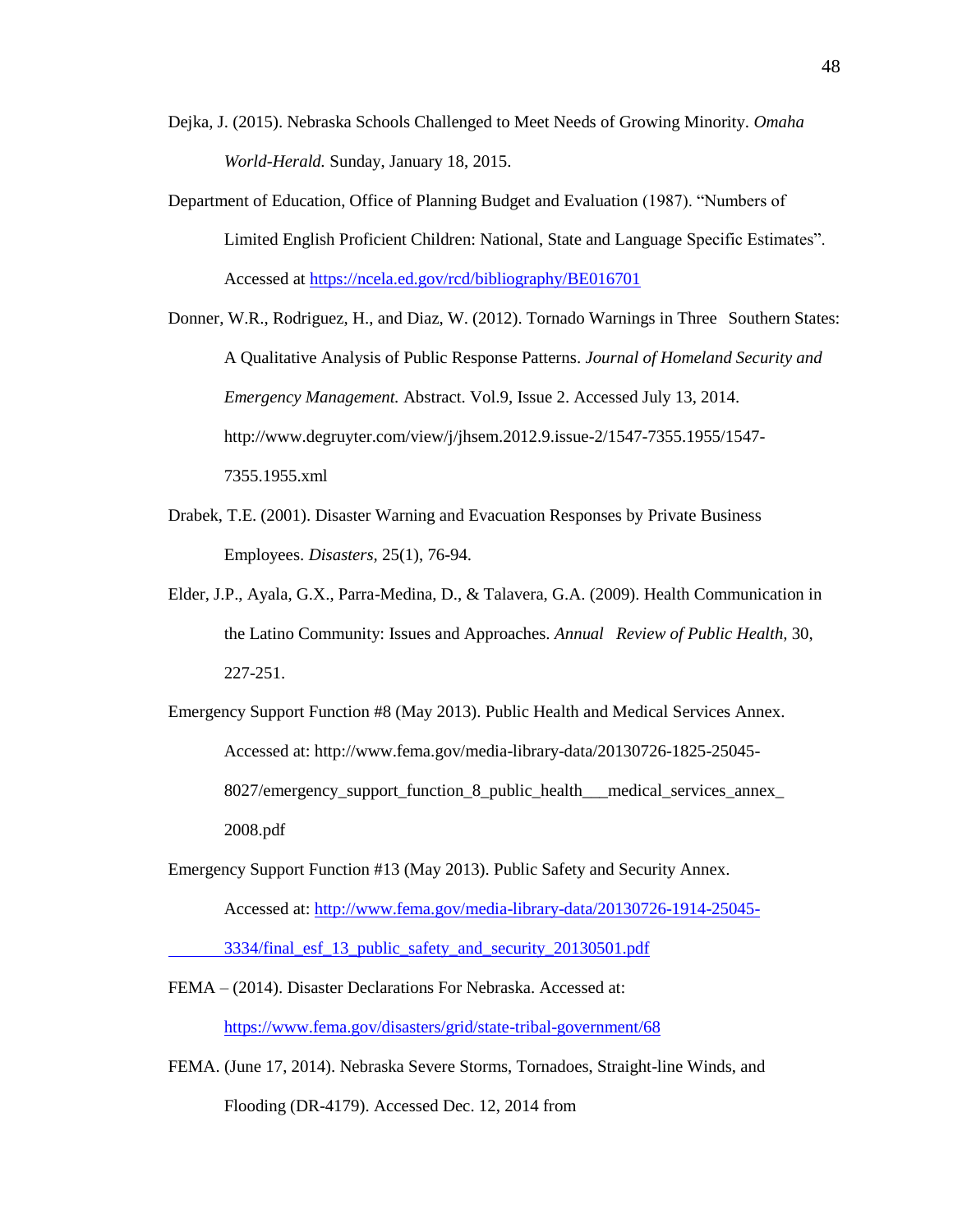[https://www.fema.gov/disaster/4179 -](https://www.fema.gov/disaster/4179#tabs-2) tabs-2

- FEMA. (July 24, 2014). Nebraska Severe Storms, Tornadoes, Straight-line Winds, and Flooding (DR-4183). Accessed Dec. 12, 2014 from [https://www.fema.gov/disaster/4183 -](https://www.fema.gov/disaster/4183#tabs-2) tabs-2
- FEMA. (July 28, 2014). Nebraska Severe Storms, Tornadoes, Straight-line Winds, and Flooding (DR-4185). Accessed Dec. 12, 2014 from [https://www.fema.gov/disaster/4185 -](https://www.fema.gov/disaster/4185#tabs-2) tabs-2
- Flanagan, B.E., Gregory, E. W., Hallisey, E.J., Heitgerd, J.L., & Lewis, B. (2011). A Social Vulnerability Index for Disaster Management. *Journal of Homeland Security and Emergency Management,* 8(1).
- Gambino, C.P., Aocsta, Y.D., & Grieco, E.m. (2014). English-speaking Ability of the Foreignborn Population in the United States: 2012. *Population,10, 11.*
- Hammer, B., & Schmidlin, T.W. (2002). Response to Warnings During the 3 May 1999 Oklahoma City Tornado: Reasons and Relative Injury Rates. *Weather and Forecasting,* 17(3), 577-581.
- Honoré, R.L. (2008). Health Disparities: Barriers to a Culture of Preparedness. *J Public Health Management Practice*. Nov. (Suppl), S5-S7.
- Kapur, G.B. and Smith, J.P. (2011). *Emergency Public Health: Preparedness and Response. Pg. 413.* Jones & Bartlett Learning, LLC. Sudbury, MA.
- Kenny, A.M. (2008). *Interpreters Speak Out: Nebraska Language Access Survey.* College of Saint Mary, Center for Transcultural Learning, Omaha, Nebraska. Report prepared for the NE Dept. HHS, Division of Public Health, Office of Minority Health and Health Equity, Lincoln, Nebraska. Available at: <http://www.dhhs.ne.gov/minorityhealth>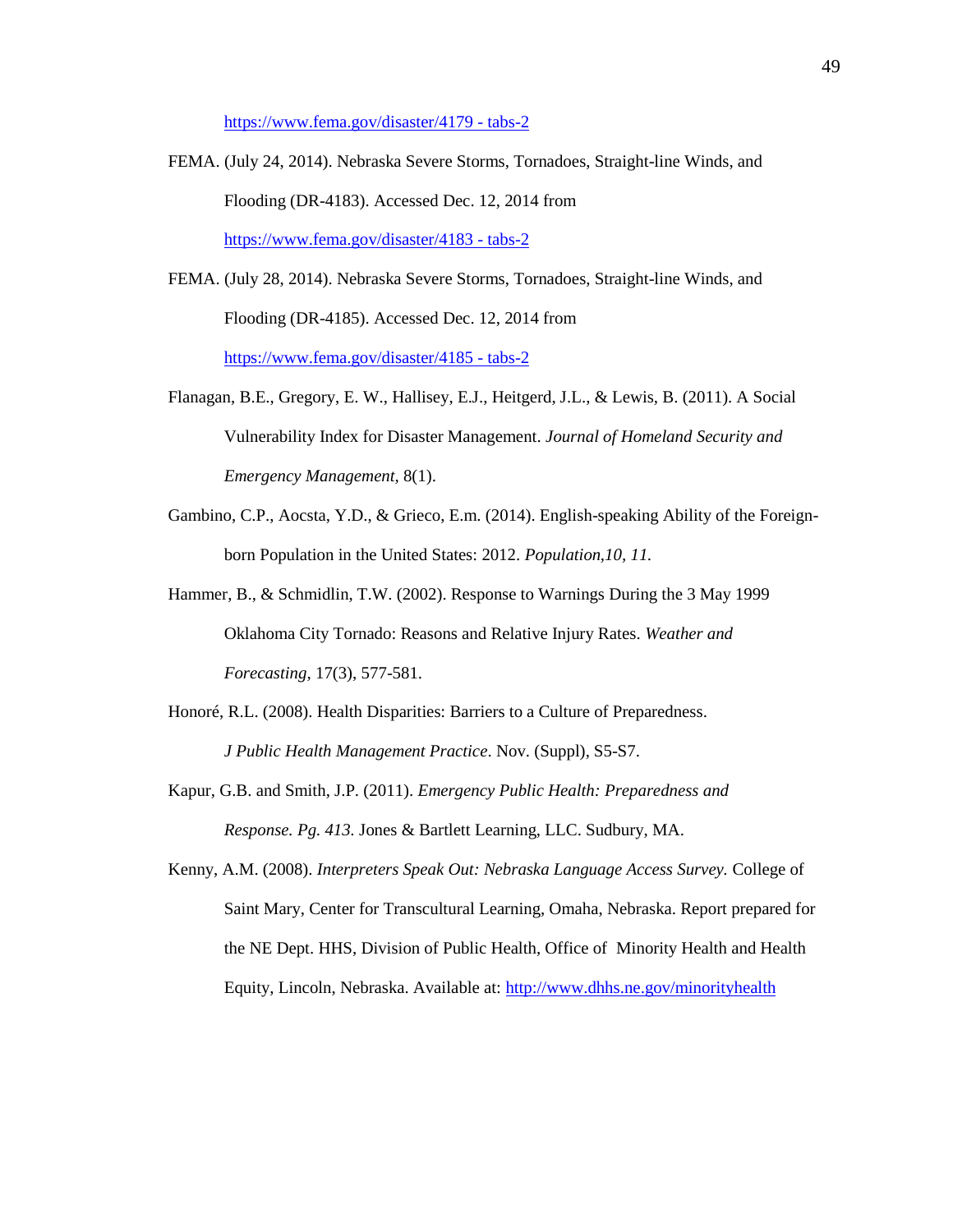Kominski R. (1989). How Good is "How well"? An Examination of the Census English-Speaking Ability Question. *American Statistical Association 1989.* Accessed at: [http://www.census.gov.edgekeystaging.net/hhes/socdemo/language/data/census/](http://www.census.gov.edgekeystaging.net/hhes/socdemo/language/data/census/ASApaper1989.pdf) [ASApaper1989.pdf](http://www.census.gov.edgekeystaging.net/hhes/socdemo/language/data/census/ASApaper1989.pdf)

Krogstad, J.M. and Passel, J. S. (2014). 5 facts about illegal immigration in the U.S. *Pew Research Center*. November 18, 2014. Accessed at: [http://www.pewresearch.org/fact-tank/2014/11/18/5-facts-about-illegal-immigration-in](http://www.pewresearch.org/fact-tank/2014/11/18/5-facts-about-illegal-%09immigration-in-the-u-s/)[the-u-s/](http://www.pewresearch.org/fact-tank/2014/11/18/5-facts-about-illegal-%09immigration-in-the-u-s/)

- Kuo, S. (2007). Speaking in Tongues: Mandating Multilingual Disaster Warnings in the Public Interest. *Washington and Lee Journal of Civil Rights and Social Justice.* Vol.14, no.1, Article 4. [http://papers.ssrn.com/sol3/papers.cfm?abstract\\_id=1665125](http://papers.ssrn.com/sol3/papers.cfm?abstract_id=1665125)
- Leger, D.L. (Aug. 26, 2014). FEMA pushes for family emergency communication Plans. *USA TODAY.* Accessed Oct. 4, 2014.
- Mago, J.E., Timmerman, J., Bobeck, A.W., Walke, L., & Williams, K. (2014). Comments of the National Association of Broadcasters May 28, 2014 Before the Federal Communications Commission. Petition Filed by the Minority Media and Telecommunications Council Proposing Changes to the Emergency Alert System (EAS). Rules to Support Multilingual EAS and Emergency Information.
- Malizia, A., Onorati, T., Diaz, P., Aedo, I., Astorg-Paliza, F. (2010). SEMA4A: An Ontology for emergency notification systems accessibility. *Expert Systems with Applications.* Accessed July 2014. Doi:10.1016/j.eswa.2009.10.010

Morrow, B.H. (1999). Identifying and mapping community vulnerability. *Disasters,* 23(1), 1-18.

Needham, M. (2007). Nebraska 2007: Population, Economy, and Latino Policy Concerns. *Mexican American Commission Report to Nebraska State Senators January 2007*. Accessed July 20, 2014.<http://latinoac.nebraska.gov/document/MacReportJan2007.pdf>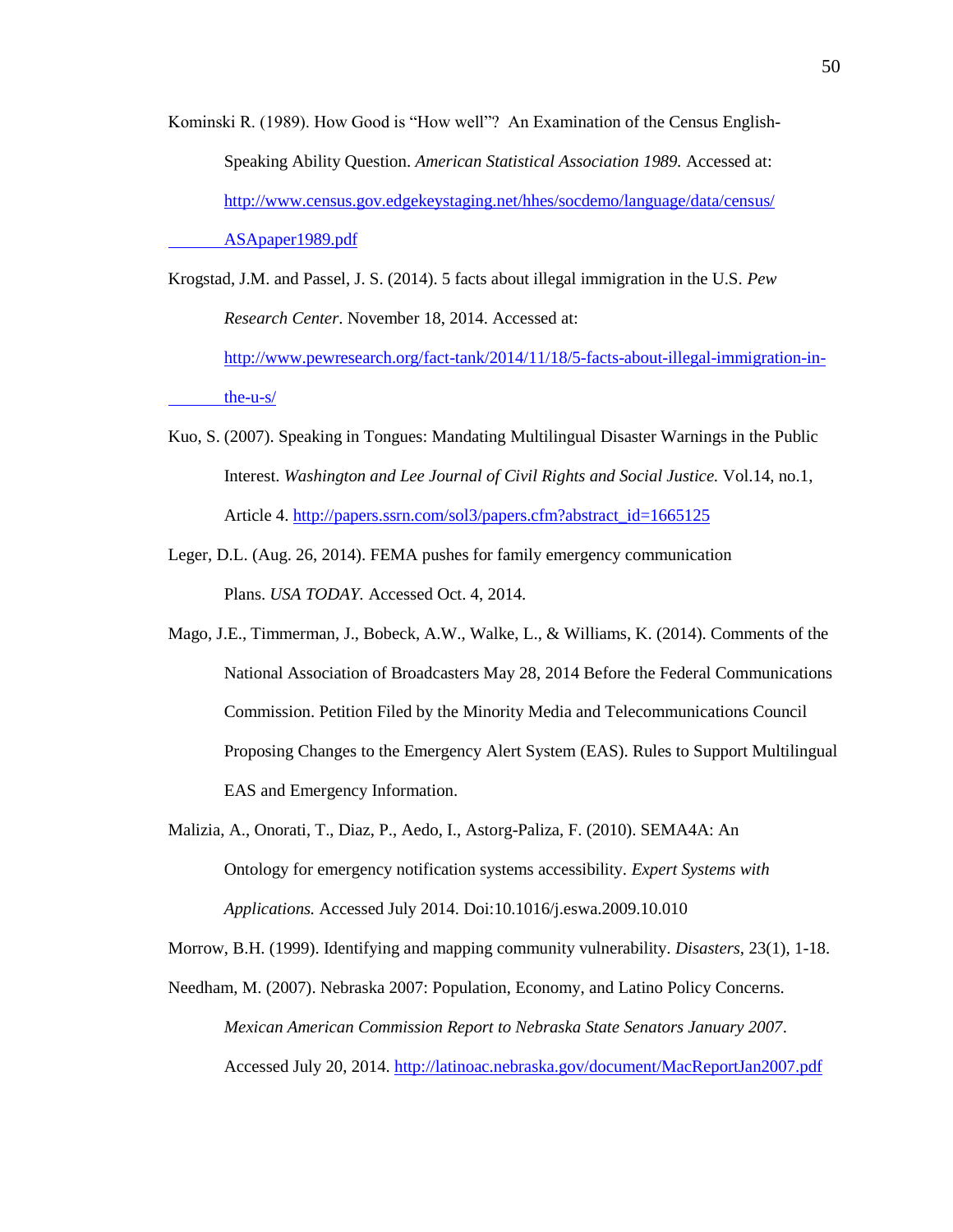NOAA's National Weather Service Storm Prediction Center. (2014). Annual Severe Weather Report Summary – 2014. Accessed at:

[http://www.spc.noaa.gov/climo/online/monthly/states.php?month=00&year](http://www.spc.noaa.gov/climo/online/monthly/states.php?month=00&year%09=2014&state=NE)  $=2014$ &state=NE

Passel. J. S. (2006). The Size and Characteristics of the Unauthorized Migrant Population in the U.S. *Pew Hispanic Center*.

Passel, J.S., Cohn, D., & Lopez, M.H. (2011). Hispanics account for more than half of nation's growth in past decade. *Pew Hispanic Center.* Accessed at: <http://pewhispanic.org/files/reports/140.Pdf.>

- Peguero, A.A. (2006). Latino Disaster Vulnerability, the Dissemination of Hurricane Mitigation Information Among Florida's Homeowners. *Hispanic Journal of Behavioral Sciences,* 28(1), 5-22.
- Perry, R.W., Lindell, M.K., and Green, M.R. (1982). "Crisis Communications: Ethnic Differentials in Interpreting and Acting on Disaster Warnings," *Social Behavior and Personality*. 10, no.1, pp. 97-104. Accessed Nov. 16, 2014, [http://web.a.ebscohost.com.library1.unmc.edu:2048/](http://web.a.ebscohost.com.library1.unmc.edu:2048/%20%09ehost/pdfviewer/pdfviewer?sid=2c40886a-f11b-4cb5-91895e940f95b90e%20%09%40sessionmgr4005%20&vid=&hid=4214)

[ehost/pdfviewer/pdfviewer?sid=2c40886a-f11b-4cb5-91895e940f95b90e](http://web.a.ebscohost.com.library1.unmc.edu:2048/%20%09ehost/pdfviewer/pdfviewer?sid=2c40886a-f11b-4cb5-91895e940f95b90e%20%09%40sessionmgr4005%20&vid=&hid=4214) 

[%40sessionmgr4005 &vid=&hid=4214](http://web.a.ebscohost.com.library1.unmc.edu:2048/%20%09ehost/pdfviewer/pdfviewer?sid=2c40886a-f11b-4cb5-91895e940f95b90e%20%09%40sessionmgr4005%20&vid=&hid=4214)

- Phillips, B.D. and Morrow, B.H. (2005). "Social Science Research Needs: A Focus on Vulnerable Populations, Forecasting and Warnings," Written For the Hurricane Forecast Socio-economic Workshop, February 16-18, Pomona, California.
- Phillips, B.D. and Morrow, B.H. (2007). Social Science Research Needs: Focus on Vulnerable Populations, Forecasting, and Warnings. *Natural Hazards Review,* 8(3), 61-68.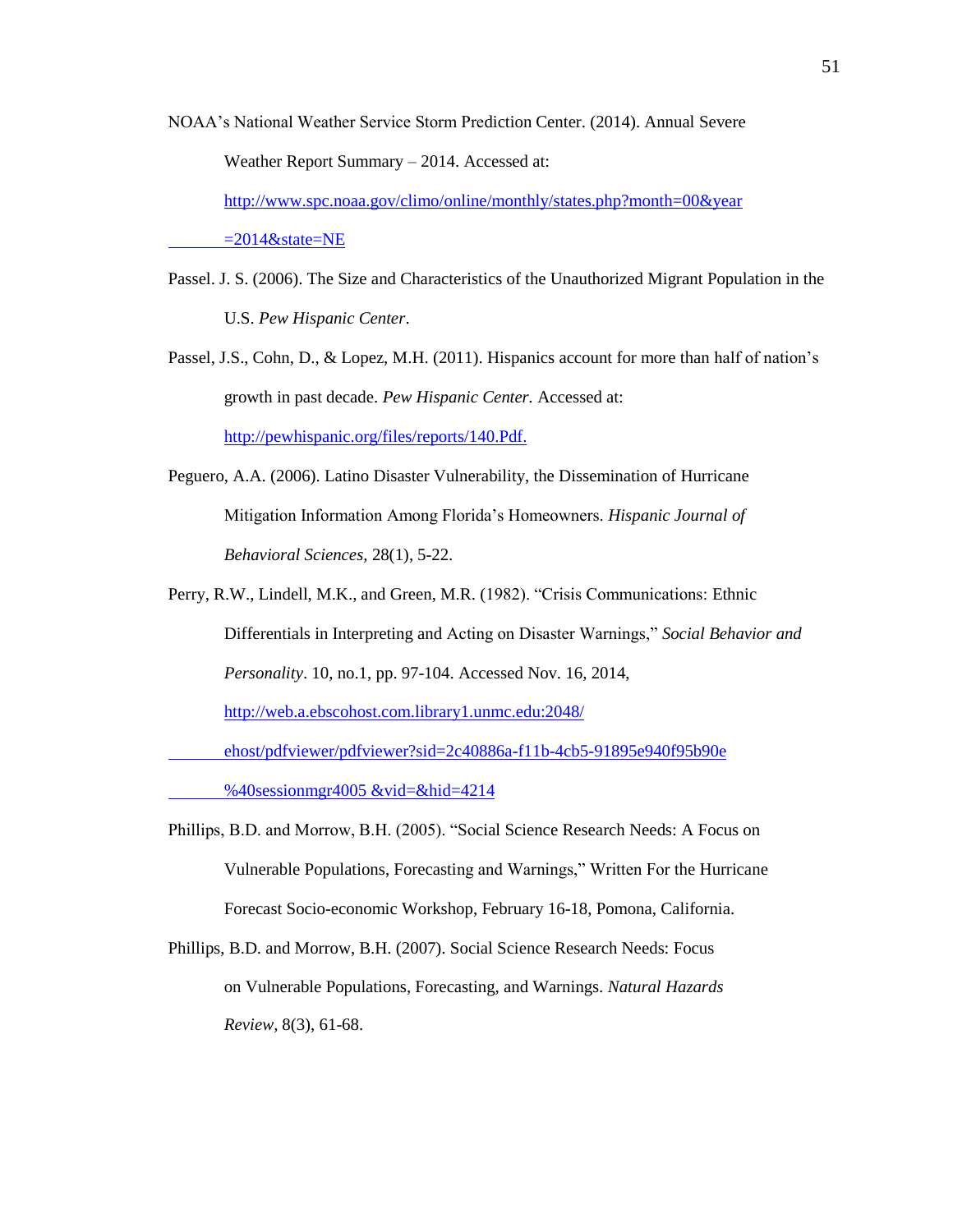- Ramos, A., Rajaram, S., Gouveia, L., Doku, Y., Toure, D., Zhang, A., & Manske, S. (2013). Health Profile of Nebraska's Latino Population. A collaborative effort of the College of Public Health at the University of Nebraska Medical Center, the Office of Latino and Latin American Studies at the University of Nebraska at Omaha and the Office of Health Disparities and Health Equity at the Nebraska Department of Health & Human Services.
- Riley-Jacome, M., Parker, B.A., & Waltz, E.C. (2014). Weaving Latino Cultural Concepts Into Preparedness Core Competency Training. Journal of Public Health Management and Practice: JPHMP, Suppl 5, S89-S100. doi:10.1097/PHH.0000000000000093[doi]
- Roberts, B. (2014). Image "Twin Tornadoes". YouTube.
- Ryan, C. (2013). Language Use in the United States: 2011. *Washington, DC: U.S. Census Bureau, August.* Accessed at<http://www.census.gov/prod/2013pubs/acs-22.pdf>
- Subervi, F. (2010). An Achilles Heel in Emergency Communications: The Deplorable Policies and Practices Pertaining to Non English Speaking Populations. *Emergency Communications Project, McCormick Foundation*
- U.S. Bureau of the Census. (2014). State and County Quick Facts. Population Estimates Program (PEP). Updated annually. Hispanic Origin. Accessed

[http://quickfacts.census.gov/qfd/meta/long\\_RHI725213.htm](http://quickfacts.census.gov/qfd/meta/long_RHI725213.htm)

- U.S. Census Bureau. (2010). American Fact Finder. 2010 Census Summary File [http://factfinder.census.gov/faces/tableservices/jsf/pages/productview.xhtml?src=CF](http://factfinder.census.gov/faces/tableservices/jsf/pages/productview.xhtml?src=%09CF)
- U.S. Census Bureau. (2009-2013) 5-Year American Community Survey. Language Spoken At Home. Accessed at:

[http://factfinder.census.gov/faces/tableservices/jsf/pages/productview.xhtml?src=CFU](http://factfinder.census.gov/faces/tableservices/jsf/pages/productview.xht%09ml?src=CF).S.

Census Bureau. (2013). Limited English Speaking Households 2009-2013 American

Community Survey 5 Year Estimates. Accessed at

[http://factfinder.census.gov/faces/tableservices/jsf/pages/productview.xht](http://factfinder.census.gov/faces/tableservices/jsf/pages/productview.xhtml?pid=%09ACS_13_5YR_S1602&prodType=table)

[ml?pid=ACS\\_13\\_5YR\\_S1602&prodType=table](http://factfinder.census.gov/faces/tableservices/jsf/pages/productview.xhtml?pid=%09ACS_13_5YR_S1602&prodType=table)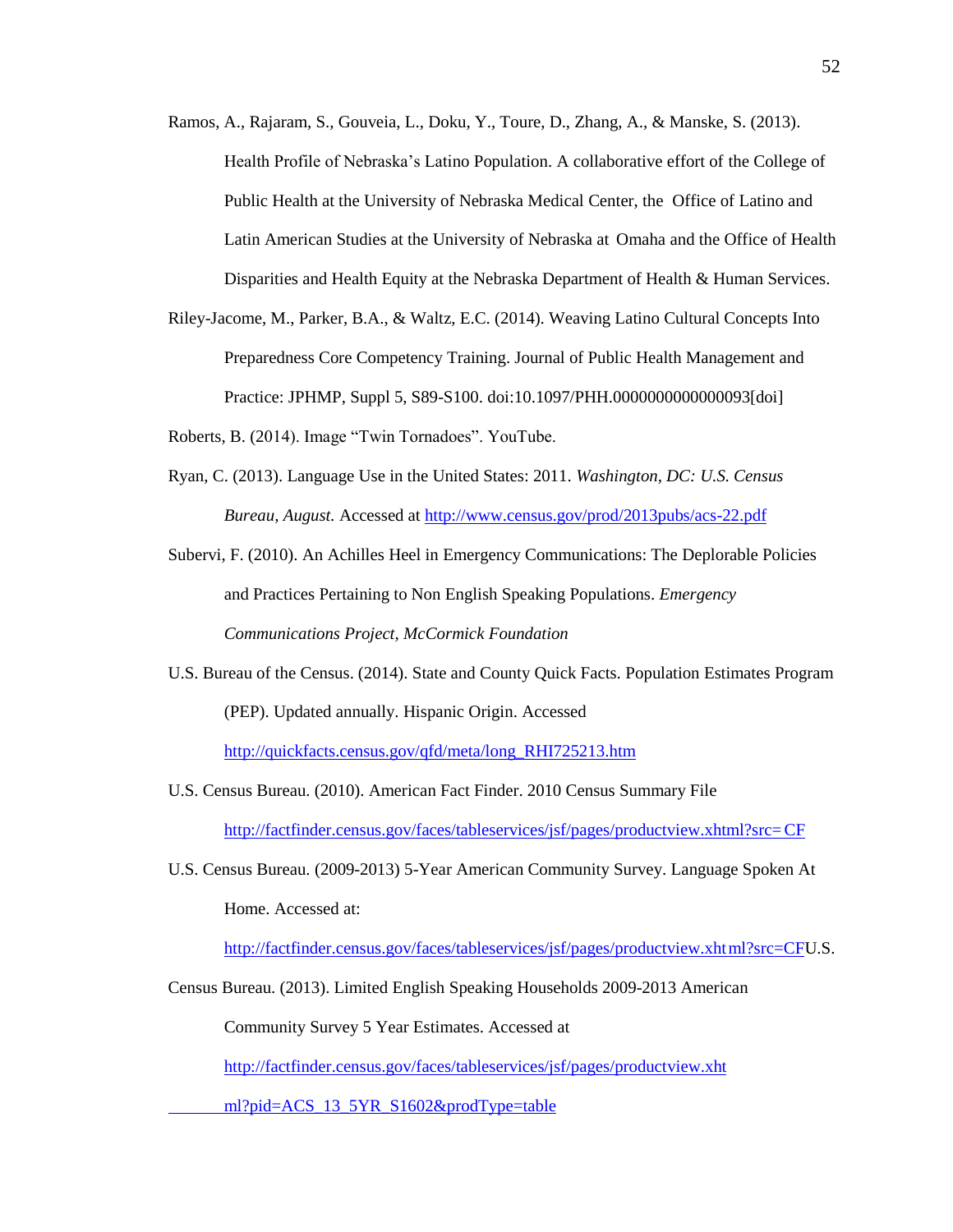U.S. Census Bureau (2015). Your Guide for the American Community Survey. ACS-30(2015). Accessed at:

<http://www.census.gov/acs/www/Downloads/questionnaires/2015/Guide15.pdf>

Vaughan, E., Tinker, T.L., Truman, B.I., Edelson, O., & Morse, S.S. (2012). Predicting Response to Reassurances and Uncertainties in Bioterrorism Communications for Urban Populations in New York and California. *Biosecurity and Bioterrorism: Biodefense Strategy, Practice, and Science,* 10(2), 188-202.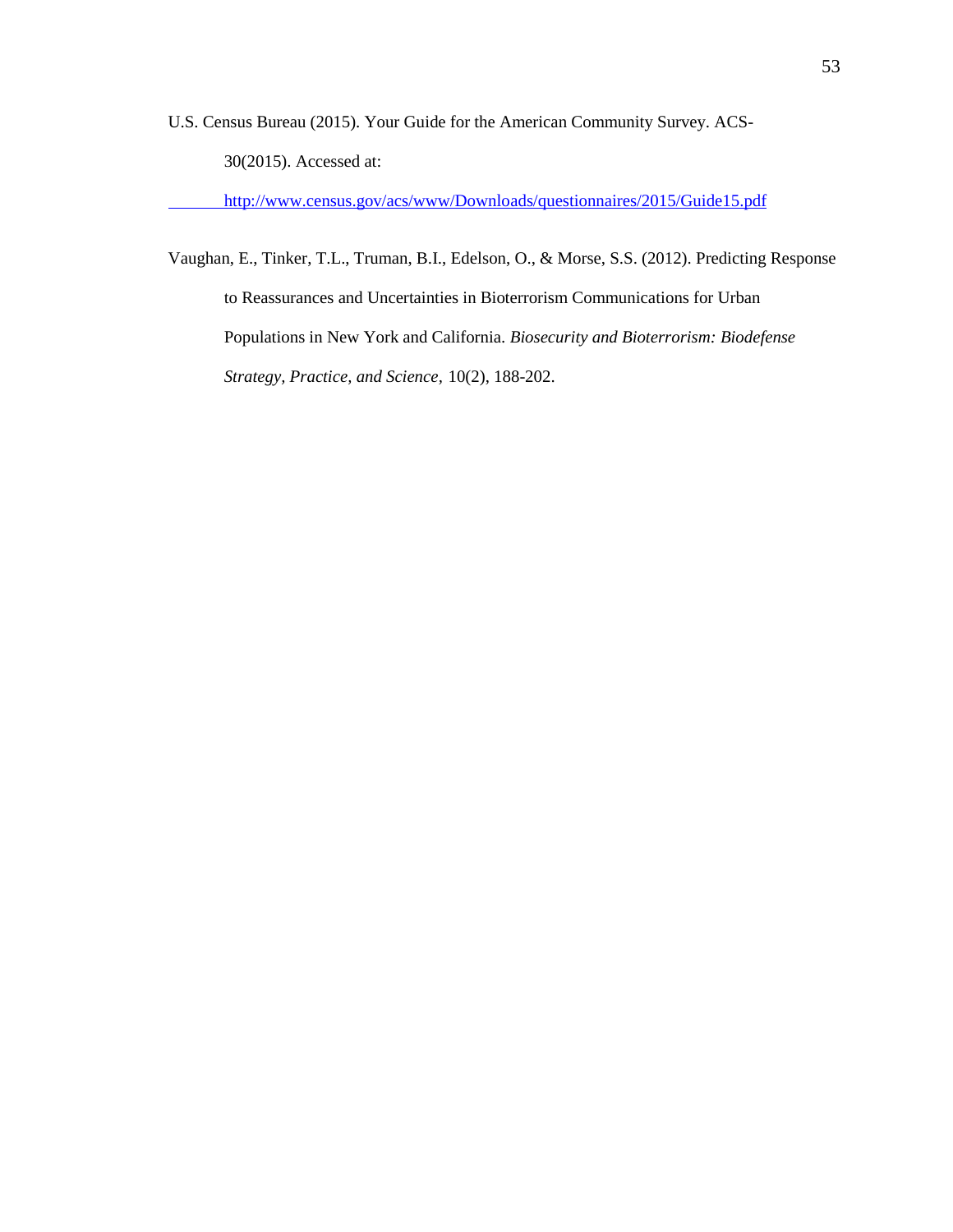# **APPENDIX – A**

## **COVER LETTER**

The Health Department in cooperation with the University of Nebraska Medical Center (UNMC) is conducting a research project. The purpose of this study is to identify how severe weather warnings are received and responded to. I am inviting you to participate in the study by completing this survey. This is a voluntary and confidential survey and no personal identifying information will be requested. The survey will take approximately 5 minutes to complete. DO NOT WRITE YOUR NAME OR ANY PERSONAL INFORMATION ON THIS FORM. Please, complete survey one time only.

For additional information, questions, or concerns, please contact me at: [joan.nelson@unmc.edu](mailto:joan.nelson@unmc.edu)

Thank you for your participation. Joan Nelson BSN, RN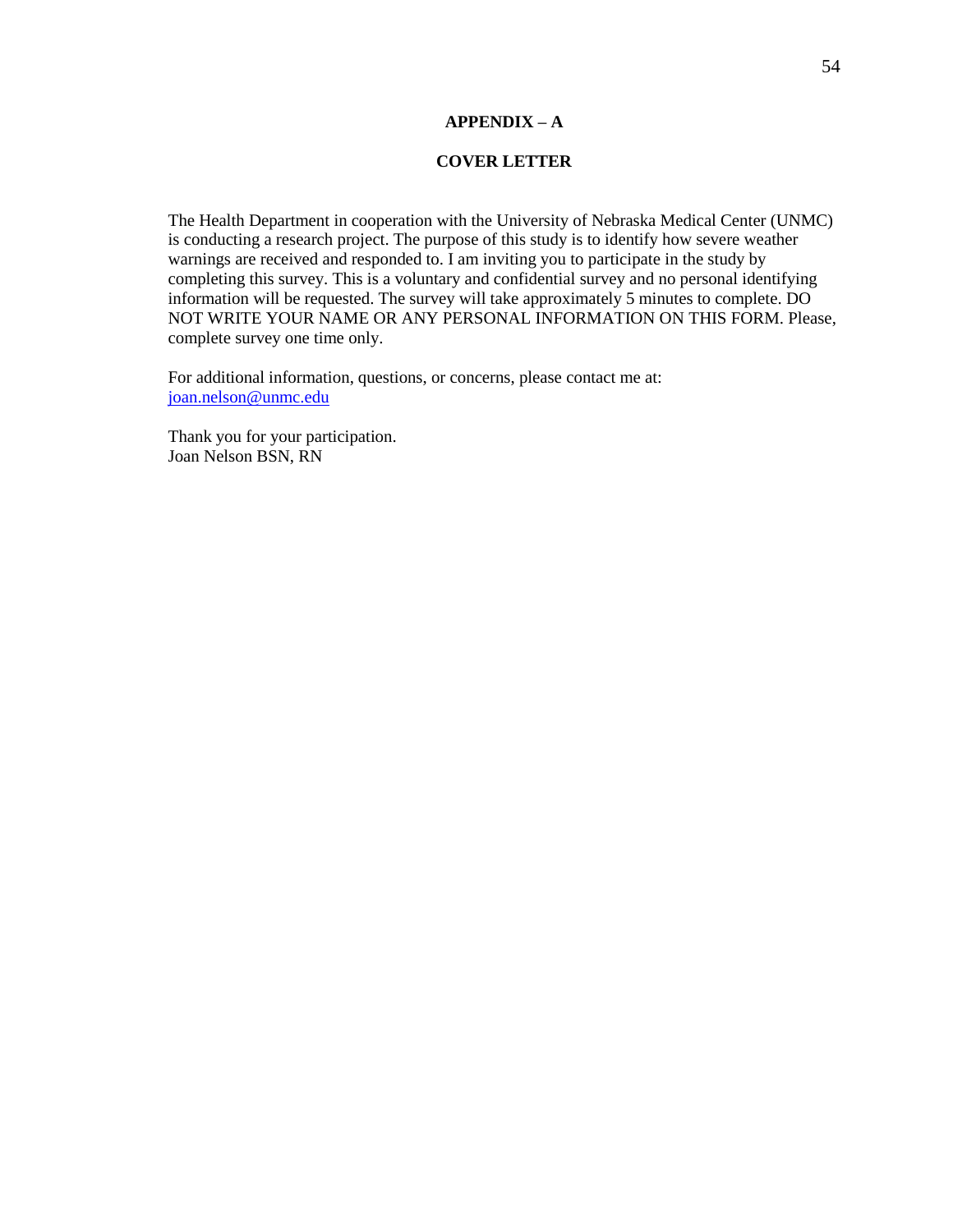#### **APPENDIX – B**

#### **SEVERE WEATHER WARNING SURVEY**

1. Are you of Hispanic, Latino or Spanish origin? (Yes/ No)

- 2. What County do you live in?
- 3. What is your age?  $19 30$  $31 - 45$  $46 - 65$ Over 65
- 4. What is your gender? (Male/ Female)
- 5. What is your highest level of education? Elementary School Some High School High School Graduate Some college courses College Graduate
- 6. What is your Native language?
- 7. How well do you speak English? (Very Well/ Less than Very Well)
- 8. How well do you understand spoken English? (Very Well/ Less than Very Well)
- 9. How well do you read English? (Very Well/ Less than Very Well)
- 10. Do you listen to the radio? (Yes/ No)
- 11. Where do you listen to the radio?
	- $\blacksquare$  At home
	- At work
	- In the car
	- $\blacksquare$  Other

12. Do you listen to the radio in:

Spanish? English? Both?

13. Have you ever heard severe weather announcements on the radio that warned of dangerous weather conditions and helped you decide actions to take during severe weather in your area? (Yes/ No)

14. Do you watch television? (Yes/ No)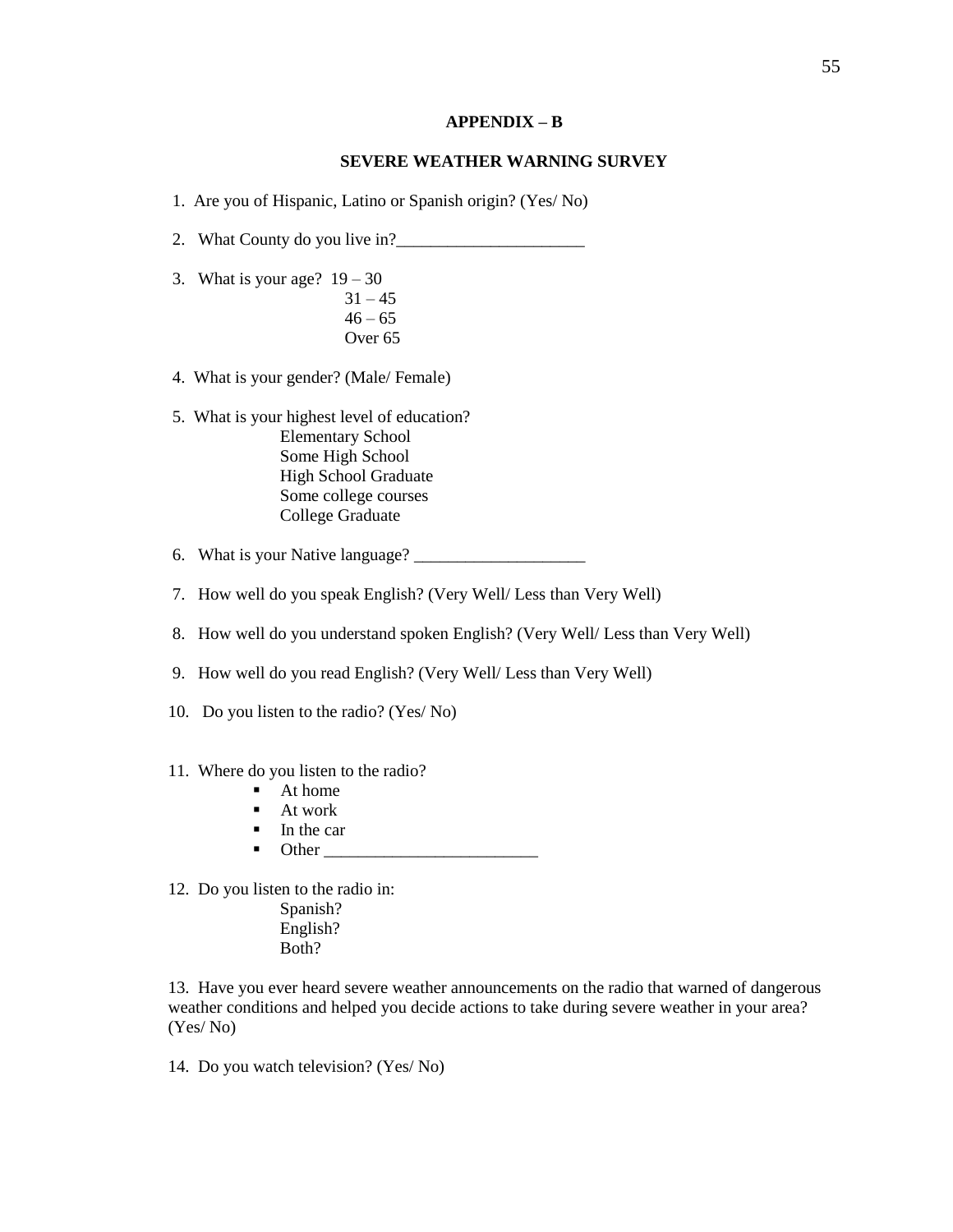- 15. Where do you watch television?
	- **At home**
	- At work
	- $\blacksquare$  Other

16. Have you ever heard or seen information on television that warned you of dangerous weather conditions and helped you decide actions to take during severe weather in your area? (Yes/ No)

17. Do you have a landline telephone? (Yes/ No)

18. Do you have a mobile telephone? (Yes/No)

19. Do you have Internet access for a computer or mobile phone? (Yes / No)

20. Where do you use the Internet?

- $A$ t home
- $A$ t work
- Other \_\_\_\_\_\_\_\_\_\_\_\_\_\_\_\_\_

21. Have you ever heard or seen information on a computer or mobile phone that warned you of dangerous weather conditions and helped you decide actions to take during severe weather in your area? (Yes/ No)

22. Have you ever received weather warnings on your phone during severe weather in your area? (Yes/ No)

23. Do you have a National Oceanographic and Atmospheric Administration (NOAA) weather radio? (Yes/ No)

24. Have you ever received, weather warnings on a (NOAA) weather radio to help you decide actions to take during severe weather in your area? (Yes/ No)

25. Do you hear severe weather sirens in your area? (Yes/ No)

26. Have you ever been warned of possible tornados by severe weather sirens in your area? (Yes/ No)

27. If severe weather sirens were heard, what actions did you take?

- Seek shelter
- Seek further information regarding alert/warning
- Continue with activities you were doing prior to alert/warning

28. Have you ever experienced a tornado event? (Yes/ No)

29. If you have experienced a tornado event in the past, what actions did you take to protect yourself and your family?

- Seek shelter
- Seek further information regarding alert/warning
- Continue with activities you were doing prior to alert/warning

# **\*\*THANK YOU FOR PARTICIPATING IN THIS SURVEY\*\***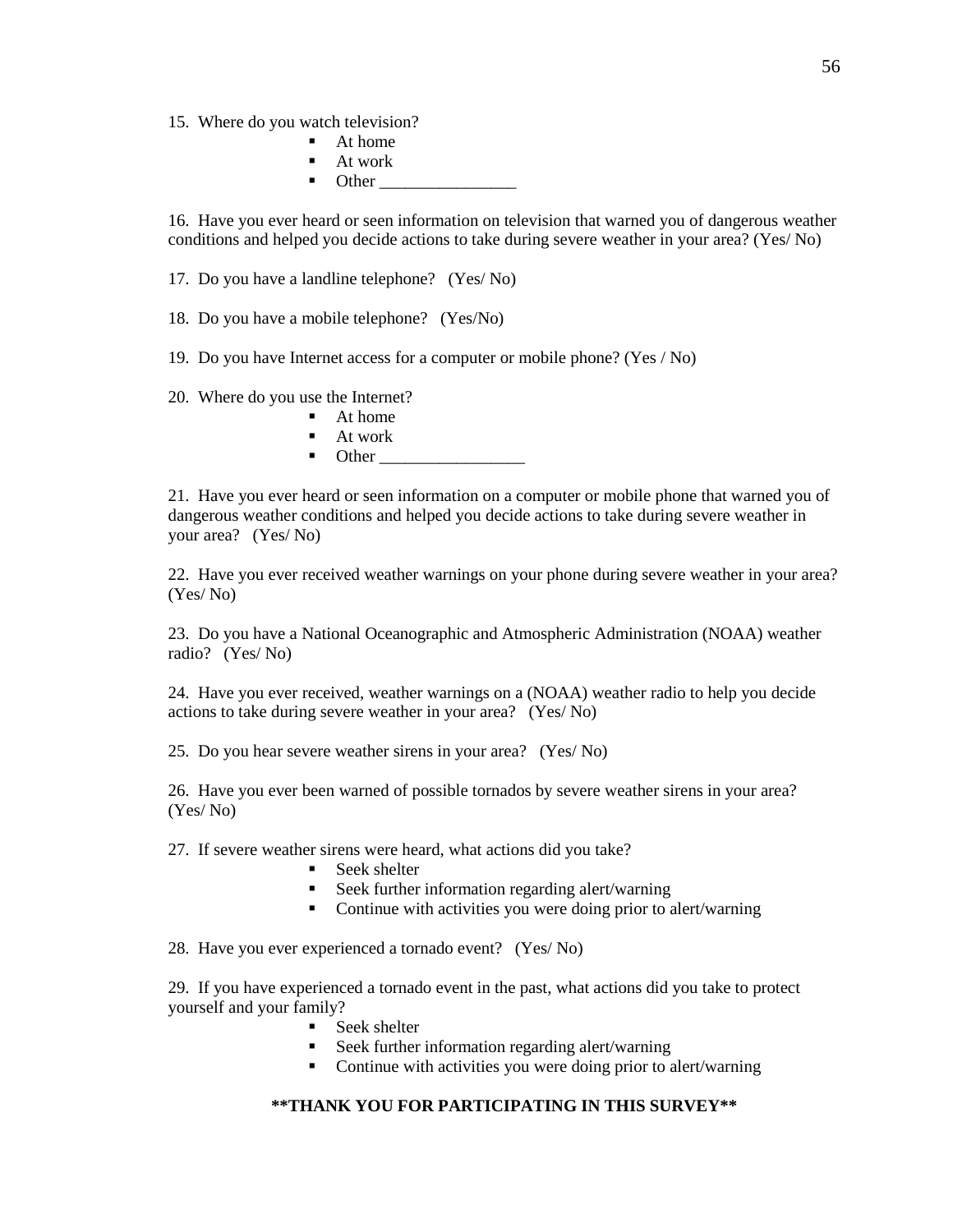# **APPENDIX – C CARTA DE PRESENTACIÓN**

El Departamento de Salud, en cooperación con la Universidad de Nebraska Medical Center (UNMC) está llevando a cabo un proyecto de investigación. El propósito de este estudio es identificar como son recibidas y respondidas a los avisos de tiempo severo. Le estoy invitando a participar en el estudio completando este cuestionario. Esto es un cuestionario voluntario y confidencial y ninguna información de identificación personal serán solicitadas. El cuestionario le tomará aproximadamente 5 minutos para completar. NO ESCRIBA SU NOMBRE O CUALQUIER INFORMACIÓN PERSONAL EN ESTE FORMULARIO. Por favor, complete el cuestionario sólo una vez.

Para información adicional, preguntas o preocupaciones, por favor comuníquese conmigo a: [joan.nelson@unmc.edu](mailto:joan.nelson@unmc.edu)

Gracias por su participación. Joan Nelson BSN, RN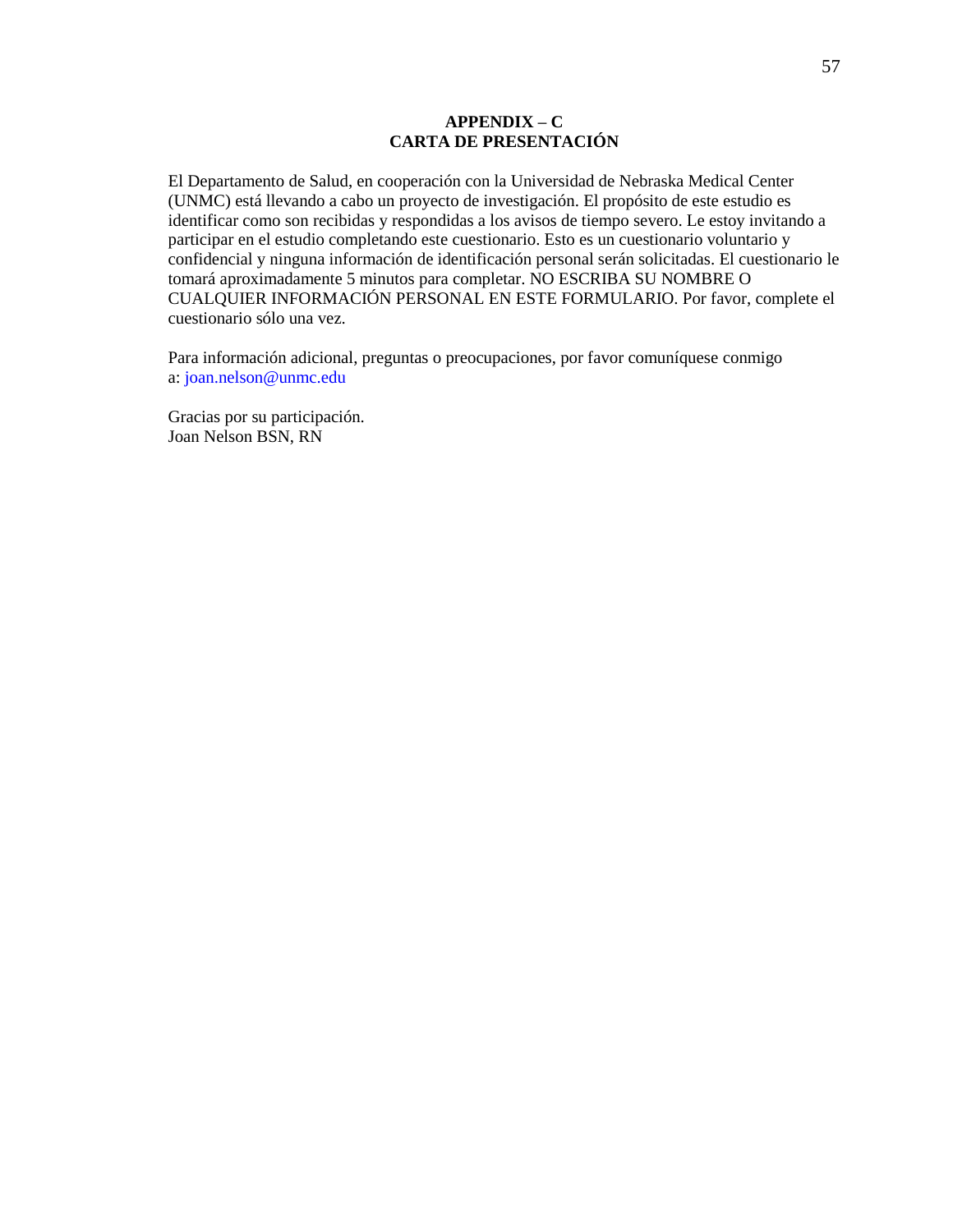## **APPENDIX – D CUESTIONARIO DE AVISO DE TIEMPO SEVERO**

1. ¿Es de origen Hispano, Latino o Español? (Sí / No)

2.  $i$ En qué condado vive?  $\frac{1}{i}$ 

 3. ¿Cuál es su edad? 19 – 30  $31 - 45$  $46 - 65$ Más de 65

4. ¿Cuál es su género? (Masculino / Femenino)

5. ¿Cuál es su nivel más alto de educación?

Escuela primaria Algunos estudios secundarios Graduado de escuela secundaria Algunos cursos universitarios Graduado de la universidad

6.  $i$ Cuál es su idioma nativo?  $\overline{\phantom{a}}$ 

- 7. ¿Qué tan bien habla Inglés? (Muy Bueno / Menos que Muy Bueno)
- 8. ¿Qué tan bien entiende inglés hablado? (Muy Bien / Menos que Muy Bien)
- 9. ¿Qué tan bien lee inglés? (Muy Bien / Menos que Muy Bien)
- 10. ¿Escucha la radio? (Sí / No)

11. ¿Dónde escucha la radio?

- En casa
- **En el trabajo**
- En el coche
- $\blacksquare$  Otro  $\blacksquare$

12. ¿Escucha la radio en:

¿Español? ¿Inglés? ¿Ambos?

13. ¿Alguna vez ha escuchado anuncios de avisos de tiempo severo en la radio, que advirtió de condiciones meteorológicas peligrosas y le ayudó decidir acciones para tomar durante tiempo severo en su área? (Sí / No)

14. ¿Ve la televisión? (Sí / No)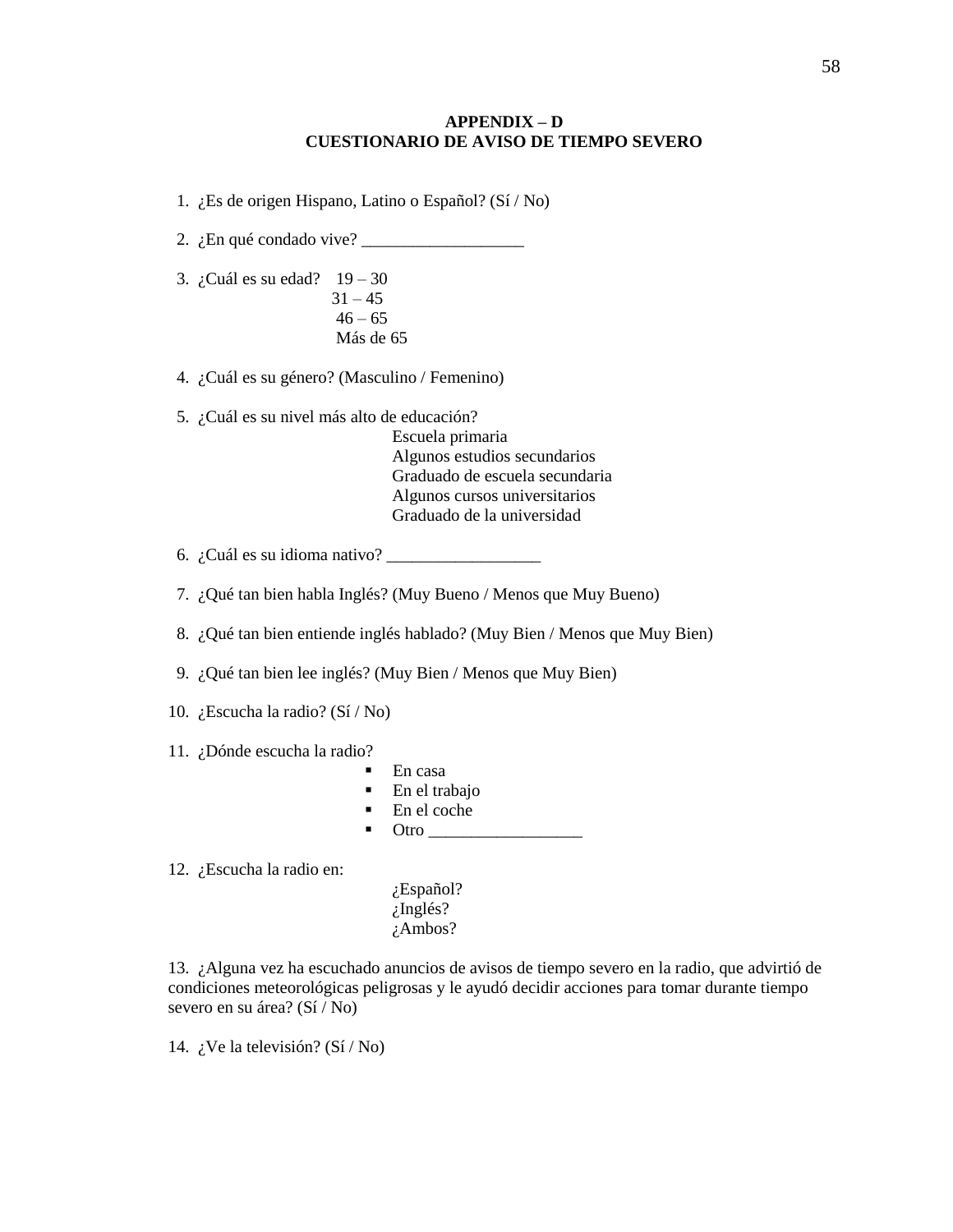15. ¿Dónde ve televisión?

- En casa
- En el trabajo
	- Otro  $\overline{\phantom{a}}$

16. ¿Alguna vez ha escuchado o ha visto información en la televisión que le advirtió de condiciones meteorológicas peligrosas y le ayudó decidir acciones para tomar durante tiempo severo en su área? (Sí / No)

17. ¿Tiene un teléfono de línea fija? (Sí / No)

18. ¿Tiene un teléfono celular / móvil? (Sí / No)

19. ¿Tiene acceso a Internet para una computadora o un teléfono móvil?  $(S_i / No)$ 

20. ¿Dónde se utiliza el Internet?

- En casa
- En el trabajo

 $\blacksquare$  Otro

21. ¿Alguna vez ha escuchado o ha visto información en una computadora o teléfono móvil que advirtió de condiciones meteorológicas peligrosas y le ayudó decidir las acciones para tomar durante tiempo severo en su área? (Sí / No)

22. ¿Alguna vez ha recibido avisos en su teléfono durante tiempo severo en su área? (Sí / No)

23. ¿Tiene un radio del tiempo de una Administración Nacional Oceanográfica y Atmosférica (NOAA)? (Sí / No)

24. ¿Alguna vez ha recibido, avisos del tiempo en una radio de tiempo de (NOAA) para ayudarle decidir acciones para tomar durante tiempo severo en su área?  $(Si/No)$ 

25. ¿Escucha sirenas de tiempo severo en su área? (Sí / No)

26. ¿Ha sido avisado alguna vez de posibles tornados por sirenas de tiempo severo en su área?  $(S_i / No)$ 

27. ¿Si sirenas de tiempo severo se han escuchado, qué acciones tomó?

- Buscar refugio
- Buscar más información sobre alerta / aviso
- Continuar con actividades que estuvo haciendo antes de alarma/aviso

28. ¿Alguna vez ha experimentado un acontecimiento de tornado? (Sí / No)